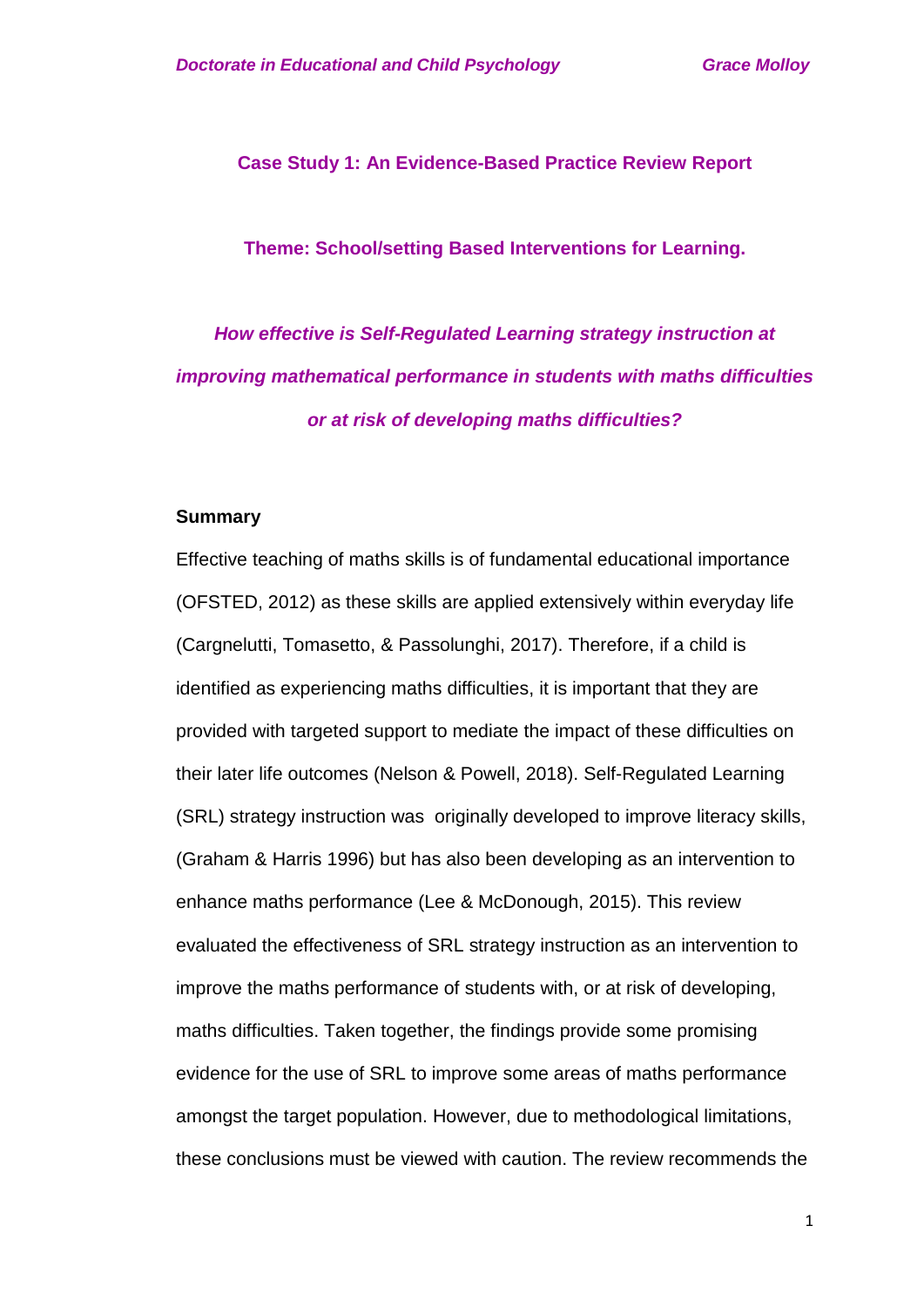need for further research, specifically exploring the different components of SRL instruction most strongly related to improved performance, along with the need for more longitudinal research before any firm conclusions regarding effectiveness can be made.

#### **Introduction**

#### **Mathematical skills**

Maths is considered as one of the most important subjects taught at school due to its wide application in everyday life (Cargnelutti et al., 2017). Within the context of schools, research has demonstrated that children with good maths skills appear to be at an academic advantage both within primary and secondary school (Dahl, Aubrey, & Godfrey, 2006; Hooper, Roberts, Sideris, Burchinal, & Zeisel, 2010). In addition, longitudinal studies have found that early maths skills are one of the strongest predictors of later achievement (Duncan, Schmitt, Burke, & McClelland, 2018) and greater outcomes in adult life (Parsons & Bynner, 2005). Thus, it is no surprise that developing mathematical skills is of fundamental importance within the national curriculum.

Within the United Kingdom (U.K.), an Office for Standards in Education, Children's Services and Skills (OFSTED) report, inspecting mathematics in maintained schools, highlighted concerning inequalities between pupils' experiences and achievements in maths (OFSTED, 2012). Specifically, the report outlined that pupils who started their education with lower mathematical skills continued to remain behind and never 'caught up' with the mathematical knowledge and understanding of their peers. The report

2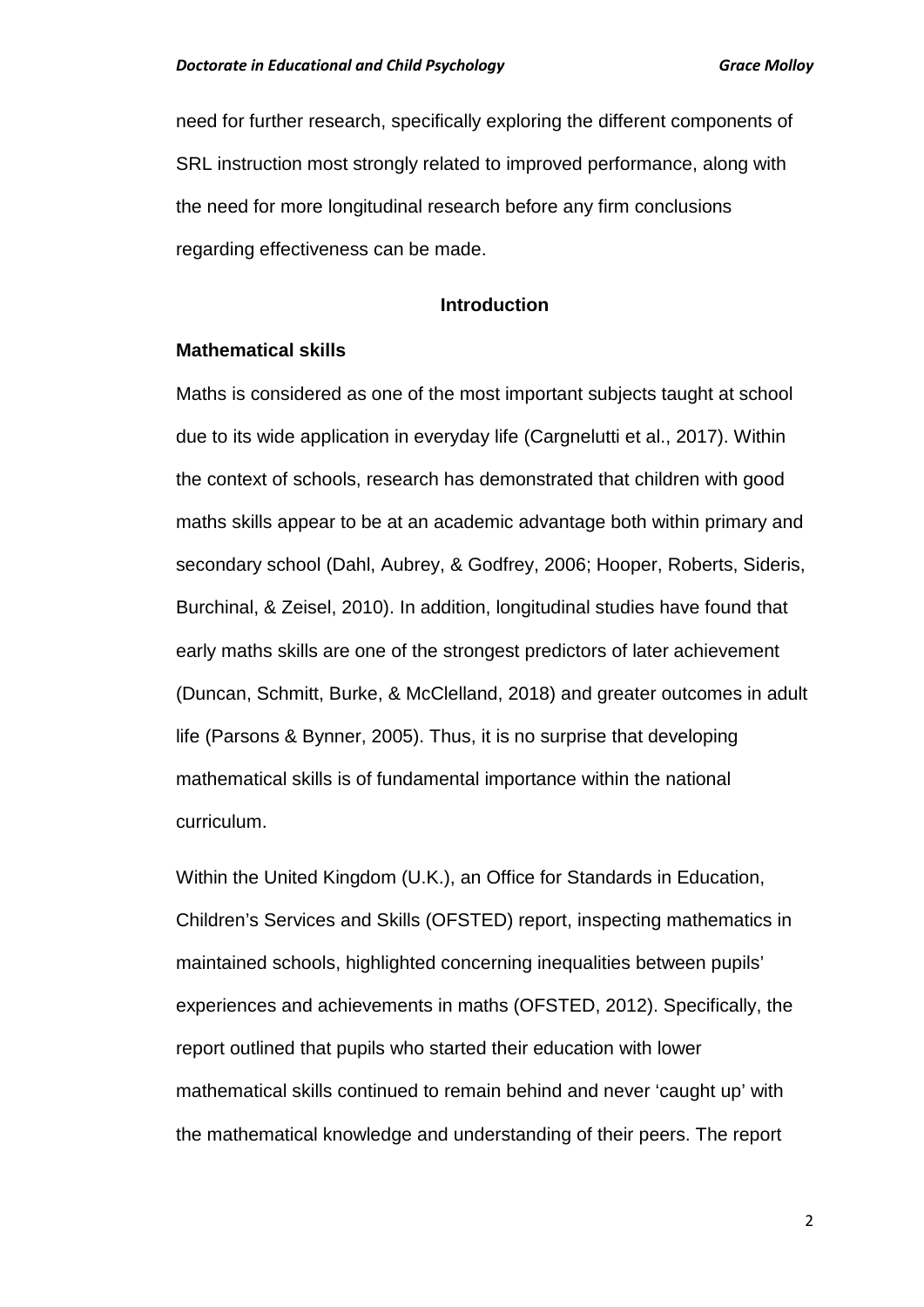called on schools to take action to close this gap and raise national mathematical ambition (OFSTED, 2012).

Approximately 2-8% of school aged children experience a diagnosed mathematical difficulty (e.g. dyscalculia) (Nelson & Powell, 2018). However, within the literature, mathematical difficulty (MD) is considered much more broadly to include those with low maths attainment scores (Ennis & Losinski, 2019). Therefore, the true number of children experiencing a MD may be much higher. Children experiencing MDs are likely to represent some of the children outlined in the OFSTED (2012) report as 'lagging behind' in terms of their maths attainment.

Although MDs are considered to be persistent, a review by Nelson and Powell (2018) highlighted that early identification and targeted interventions have the potential to reduce the risk of poor outcomes, not only in school, but also in later adult life. This suggests that developing effective methods of improving the mathematical skills and understanding of students presenting with MDs should be a priority within schools.

Educational psychologists (EPs) are well positioned to support schools to develop their understanding of what particular interventions are most strongly related with increasing maths attainment. One of the ways EPs can achieve this, is by systematically reviewing the evidence base through means such as a literature review.

Within the literature, maths intervention research has mainly focused on cognitive approaches to improve mathematical skills (Lucangeli, Fastame, Duca, Hitchcott & Penna, 2019). However, exploring cognitive approaches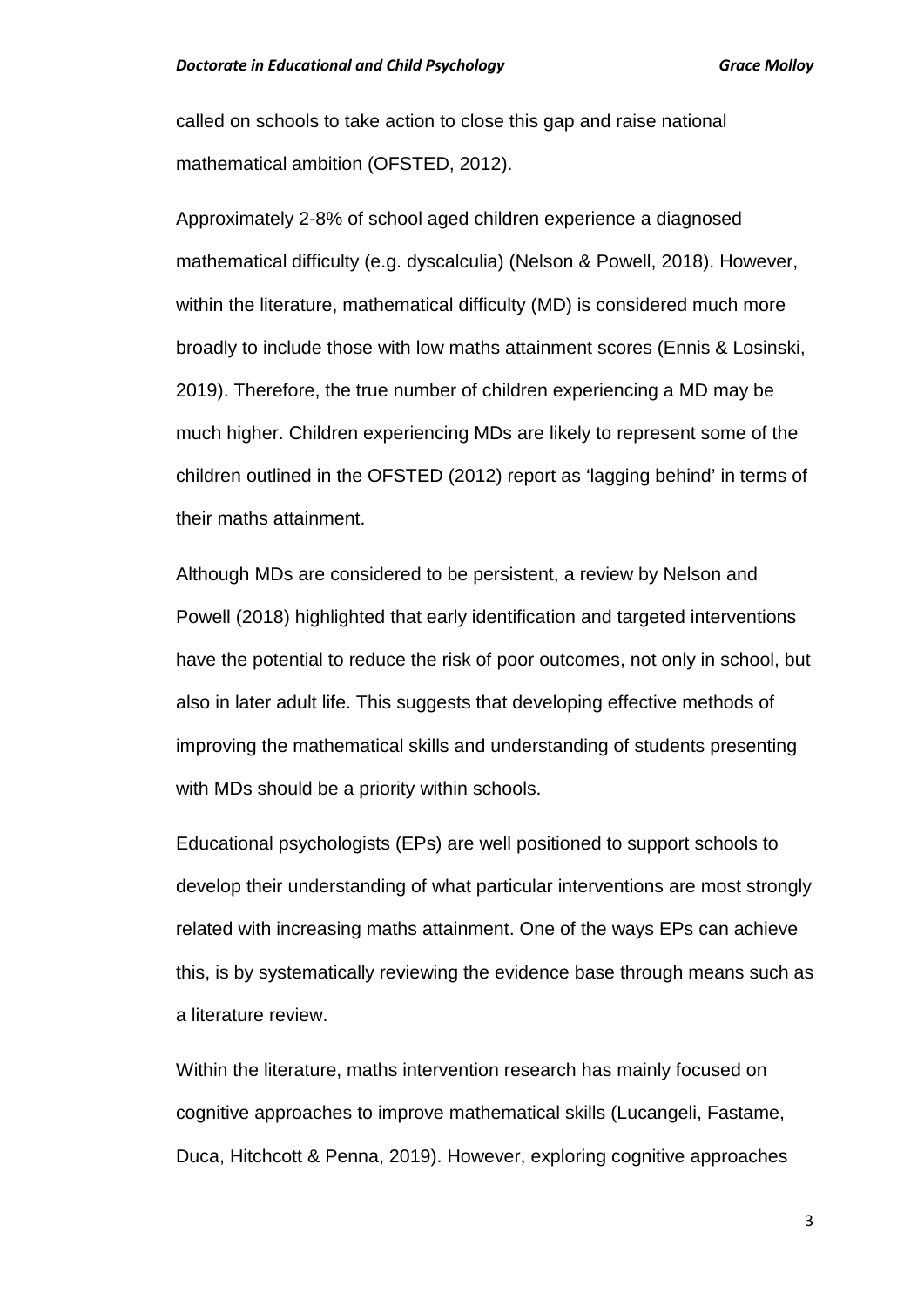alone, does not acknowledge the other components, such as self-regulated learning, that contribute to effective maths performance (Mevarech, 2006). Therefore, the aim of this review is to evaluate the evidence base for maths interventions that focus on the development of self-regulated learning strategies in students with MDs or are at risk of developing MDs.

#### **Self-Regulated Learning**

Clark and Zimmerman (1990) believe self-regulated learning (SRL) to be a social cognitive model in which effective learning involves the application of multiple processes including; self-instruction, questioning, monitoring, reinforcement and evaluation.

It is thought that the processes involved in SRL underpin the executive processes and functions involved in metacognition (Montague, 2008). More specifically, although one component of metacognition involves knowing what we know (Flavell, 1979), the other component relies on the ability to control, monitor and evaluate this knowledge. This component is thought to be best facilitated through SRL (Montague, 2008).

The benefits of SRL have been highlighted in studies showing that the application of SRL strategies can positively predict academic achievement across a range of subject domains (Adams, Forsyth, Dollarhide, Miskell, & Ware, 2015; Leon, Nunez, & Liew, 2015; Musso, Boekaerts, Segers, & Cascallar, 2019). As a result, teachers have been encouraged to use SRL strategy instruction as a way of improving student learning outcomes (Ness & Middleton, 2012)

4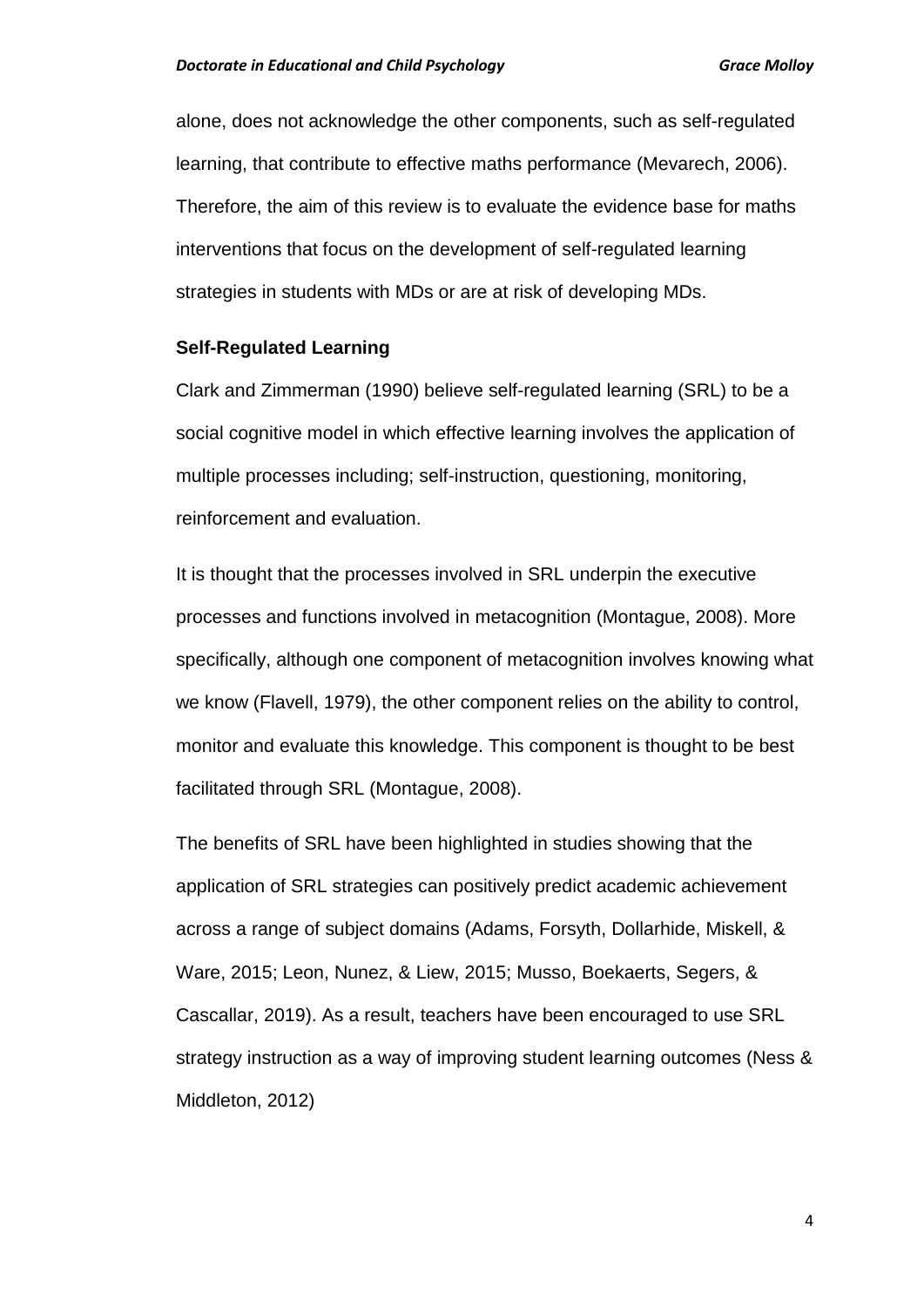#### **Self-Regulated Learning Strategy Instruction**

Self-Regulated Learning strategy instruction can take various forms. However, the primary goal is always to intentionally increase the student's awareness of their thinking, the support strategies that enable them to be an effective learner and the wider application of these skills to other tasks (Ness & Middleton, 2012). In order to achieve this, the core teaching components of SRL strategy instruction are often broken down into three phases; planning, performance and self-evaluation (Ness & Middleton, 2012). The aim of explicitly teaching the phases, is to encourage SRL to become an internalised process for the student.

#### *Table 1*

| The three phases of SRL strategy instruction (Ness & Middleton, 2012) |  |  |  |  |
|-----------------------------------------------------------------------|--|--|--|--|
|-----------------------------------------------------------------------|--|--|--|--|

| <b>Phase</b> | <b>Description</b>                                                                                                                                                                                                                                                                                            |
|--------------|---------------------------------------------------------------------------------------------------------------------------------------------------------------------------------------------------------------------------------------------------------------------------------------------------------------|
| Planning     | Instruction focuses on encouraging<br>the student to bring their awareness<br>to ways that support them to be<br>'ready to learn'. This may include<br>providing them with a prompt sheet<br>to think about sitting appropriately,<br>having their pen and paper ready,<br>looking towards the target stimuli |
| Performance  | Instruction is centred on modelling,<br>the promotion of problem solving<br>strategies and independent practice                                                                                                                                                                                               |
| Evaluation   | Instruction focuses on encouraging<br>the student to self-appraise, think<br>about what helps them to learn and<br>what they could try the next time                                                                                                                                                          |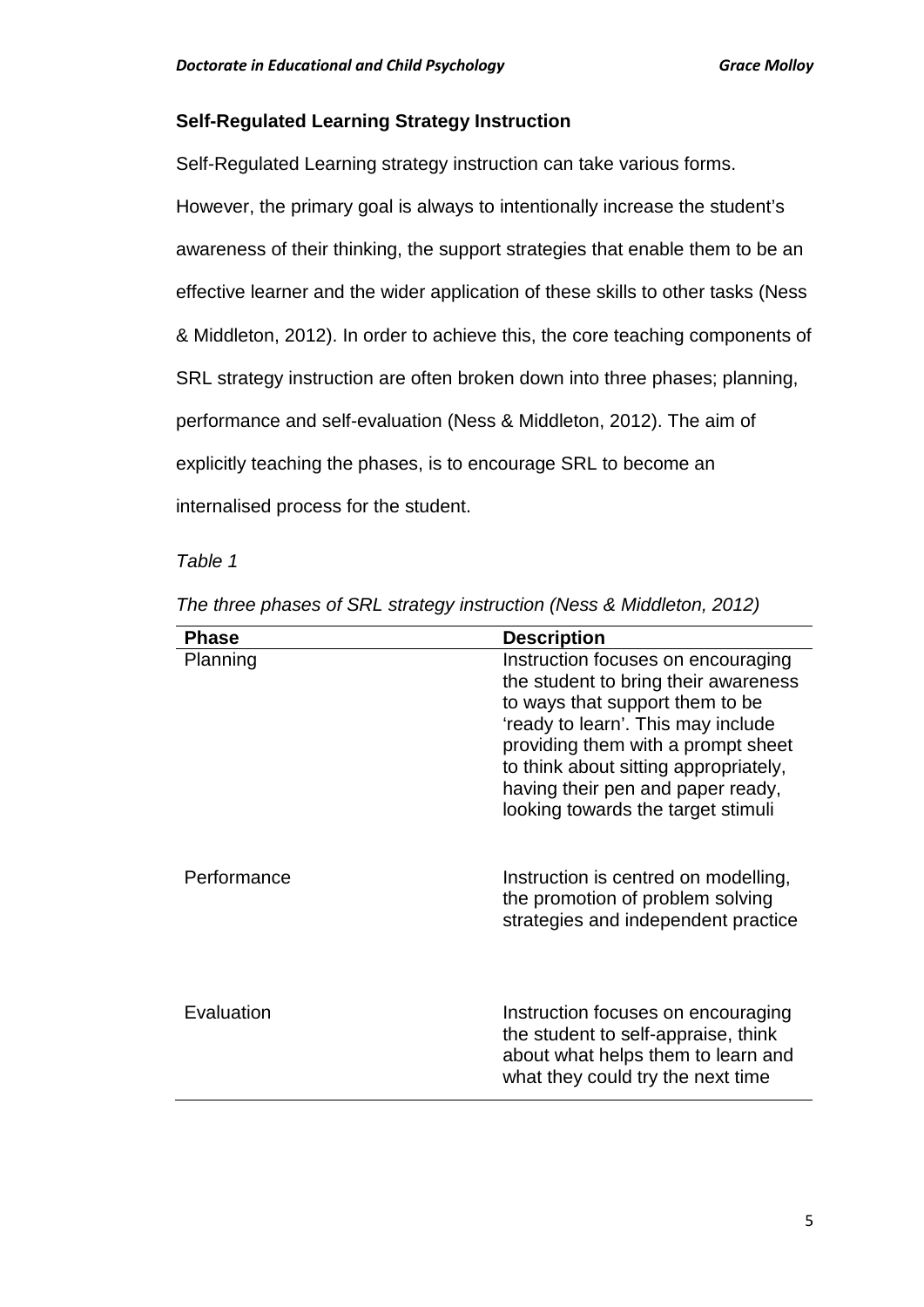A more specific 6 stage SRL strategy teaching framework was developed by

Graham and Harris (1996) known as, Self-Regulated Strategy Development

(SRSD) and is outlined in Table 2.

## *Table 2*

#### *Stages of SRSD (Graham & Harris, 1996)*

| <b>Stage</b>                                      | <b>Description</b>                                                                                                    |
|---------------------------------------------------|-----------------------------------------------------------------------------------------------------------------------|
| Developing and activating<br>background knowledge | Learners prior knowledge is<br>established and guided support is<br>offered where necessary                           |
| Discuss the strategy                              | The strategy is explicitly explained<br>including benefits and expectations                                           |
| Cognitive modelling of the strategy               | Active modelling and application of<br>the task by the lead adult                                                     |
| Memorising the strategy                           | Learners practice the strategy until<br>fluency is achieved, this can be<br>supported through the use of<br>mnemonics |
| Collaborative support of the strategy             | Learners are supported to use the<br>strategy                                                                         |
| Independent practice                              | Teachers promote independent<br>practice of using the strategy to<br>complete tasks                                   |

In terms of SRL strategy instruction as an intervention, much of the research has explored it in relation to developing literacy skills (Cheng, 2016; Harris & Graham, 2009) and although SLR strategy instruction as an intervention for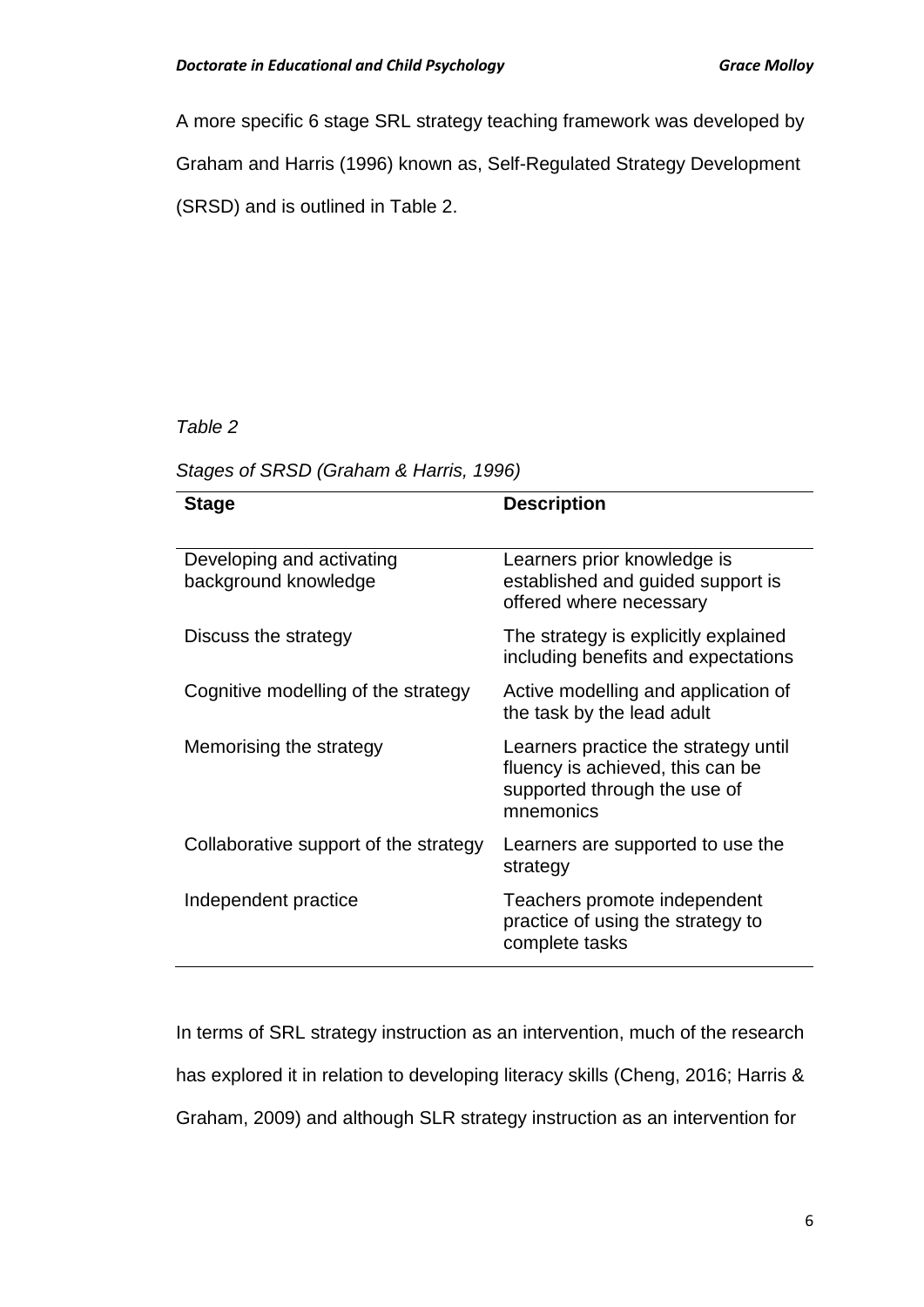improving maths performance is developing, (Lee & McDonough, 2014) it appears to have received less attention.

The main focus of the review is to evaluate the use of SRL strategy instruction to improve maths performance in students with MDs or at risk of developing MDs. Although the review will evaluate some studies that utilise the SRSD approach, the review is not restricted to only evaluating SRSD studies and will explore the effectiveness of SRL instruction more broadly. When this review was conducted, there had been one similar systematic literature review published in 2008 (Montauge, 2008). That review concluded that cognitive strategy instruction to improve maths performance in students with learning difficulties, did qualify as evidence-based practice, so long as it was delivered by an expert SEN teacher, in small groups and for an intense time-limited period. Although insightful in its own right, the researcher felt there was a need to provide an up to date review in light of more recent literature.

#### **Review Question**

How effective is Self-Regulated Learning strategy instruction at improving mathematical performance in students with maths difficulties or at risk of developing maths difficulties?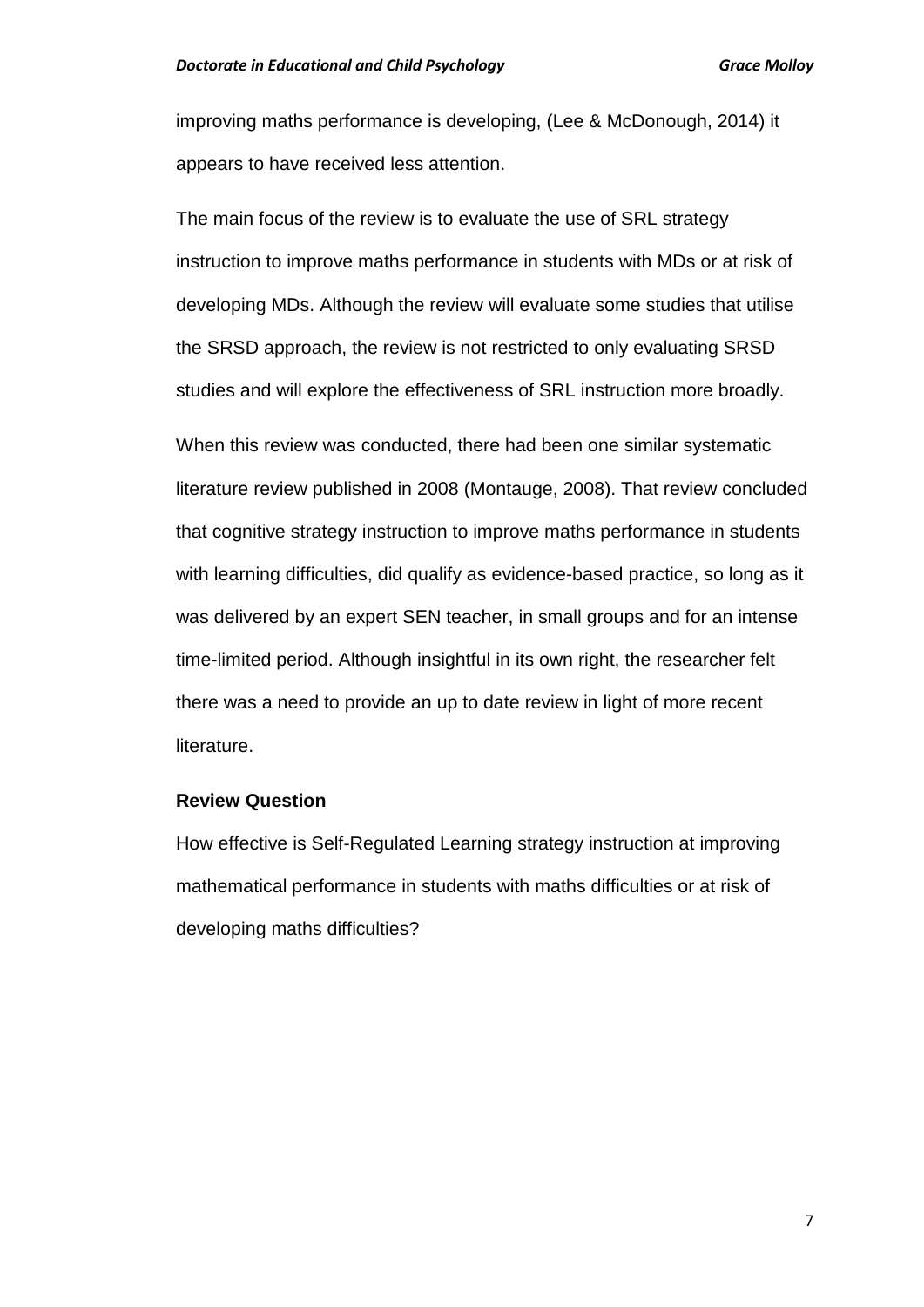# **Critical Review of the Evidence Base**

## **Literature Search**

A systematic literature search was carried out on the 16<sup>th</sup> of December 2019.

Three different databases were used for the search (PsycINFO, ERIC and

Web of Science). Various terms, used for the search, are listed in Table 3.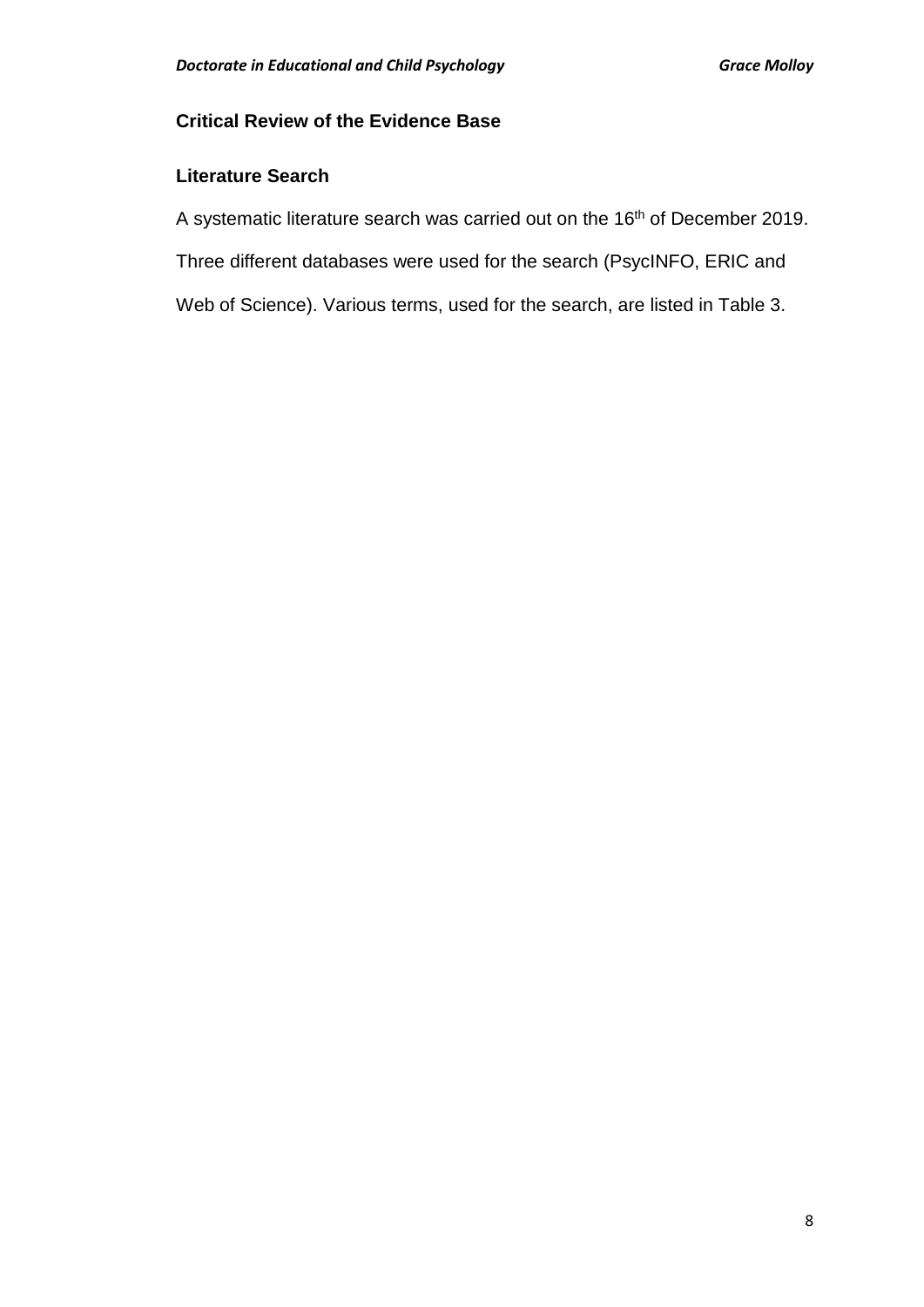# *Table 3*

| List of search terms used in the systematic literature search |
|---------------------------------------------------------------|
|---------------------------------------------------------------|

| <b>Database</b>                   | <b>Search terms</b>                                                                                                                                                                              |
|-----------------------------------|--------------------------------------------------------------------------------------------------------------------------------------------------------------------------------------------------|
| <b>Web of Science &amp; EBSCO</b> | "SELF-REGULATED LEARNING" OR<br>"SLR" OR "SELF-REGULATED<br><b>STRATEGY DEVELOPMENT" OR</b><br>"SRSD" OR "SELF-REGULATION" OR<br><b>SELF-REGULATION TRAINING" AND</b>                            |
|                                   | "MATH*" OR "MATHEMATIC*" OR<br>"CALCU*" OR "ARITHMETIC" OR<br>"NUMERACY" AND                                                                                                                     |
|                                   | "SCHOOL AGED CHILDREN" OR<br>"SCHOOL CHILDREN" OR<br>"ELEMENTARY" OR "SECONDARY"<br>OR "PRIMARY" OR "STUDENTS" OR<br>"PUPILS" OR "CHILDREN" PR<br>"ADOLESCENT*" OR "TEENAGER*"<br>OR "TEEN*" AND |
|                                   | "SEN" OR "SPECIAL EDUCATIONAL<br><b>NEEDS" OR "LEARNING DISABILITY"</b><br>OR "LEARNING DIFFICULTY" OR<br>"LEARNING NEEDS" OR<br>"DYSCALCULIA" OR "MATH*<br><b>DIFFICULTY"</b>                   |
| <b>PsychINFO</b>                  | "SELF-REGULATED LEARNING" or<br>"SLR" or "SELF-REGLATED<br><b>STRATEGY DEVELOPMENT" or</b><br>"SRSD"AND                                                                                          |
|                                   | "MATH*" or "MATHEMATIC*"AND                                                                                                                                                                      |
|                                   | "SCHOOL AGED CHILDREN" or<br>"SCHOOL CHILDREN"AND                                                                                                                                                |
|                                   | "SEN" or "SPECIAL EDUCATIONAL<br>NEEDS" or "LEARNING DIFFICULTY"<br>or "MATHS DIFFICUTLY" or<br>"LEARNING DISABILITY"                                                                            |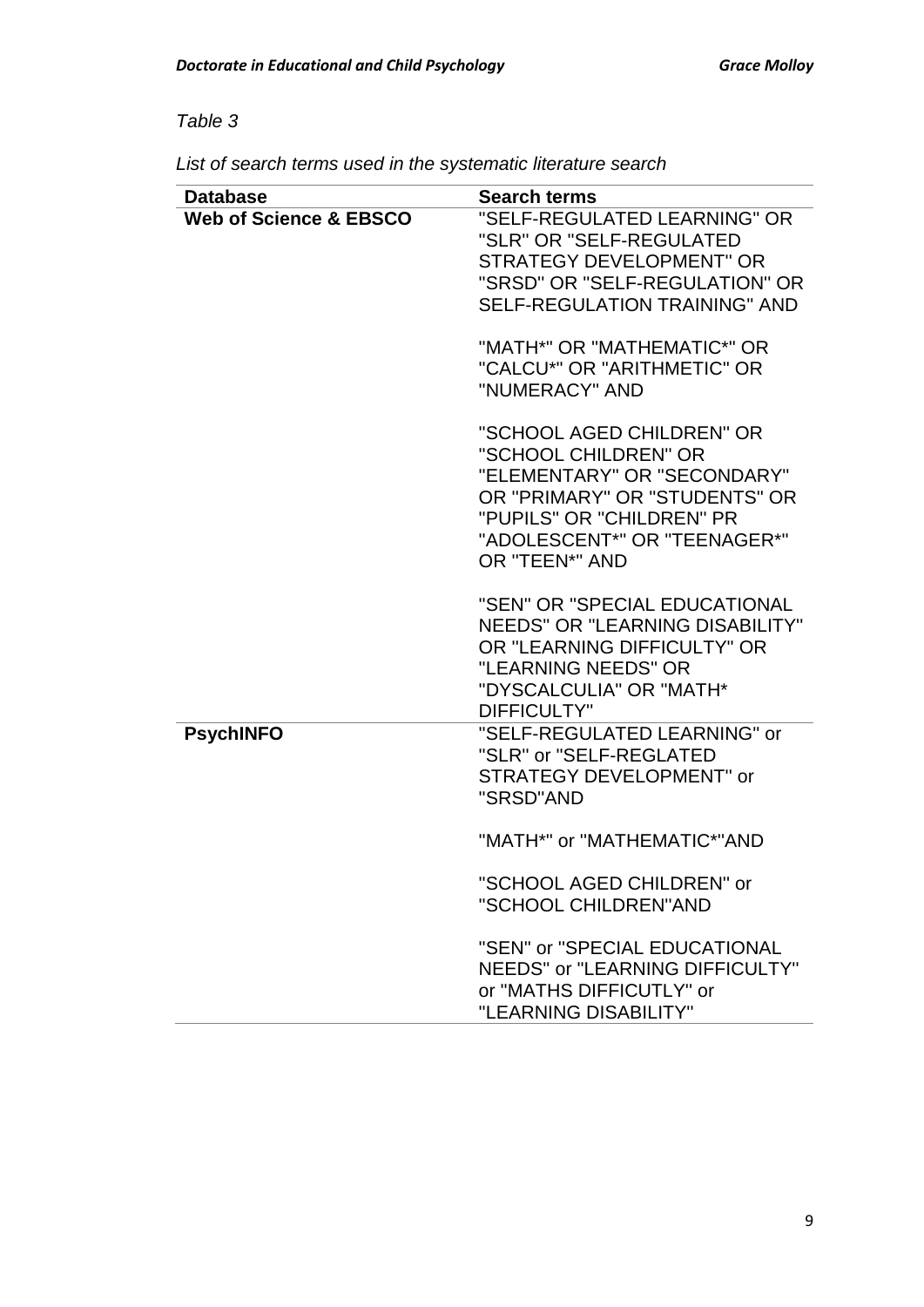### **Screening of articles**

The literature search yielded a total of 348 studies. After duplicates were removed the final number of remaining studies was 328. The studies were screened using inclusion and exclusion criteria, outlined in Table 4. Figure 1 depicts the process of exclusion. The rationale for exclusion at full text review is provided in Appendix A. The included studies are listed in Table 5, with further details being provided in Appendix B.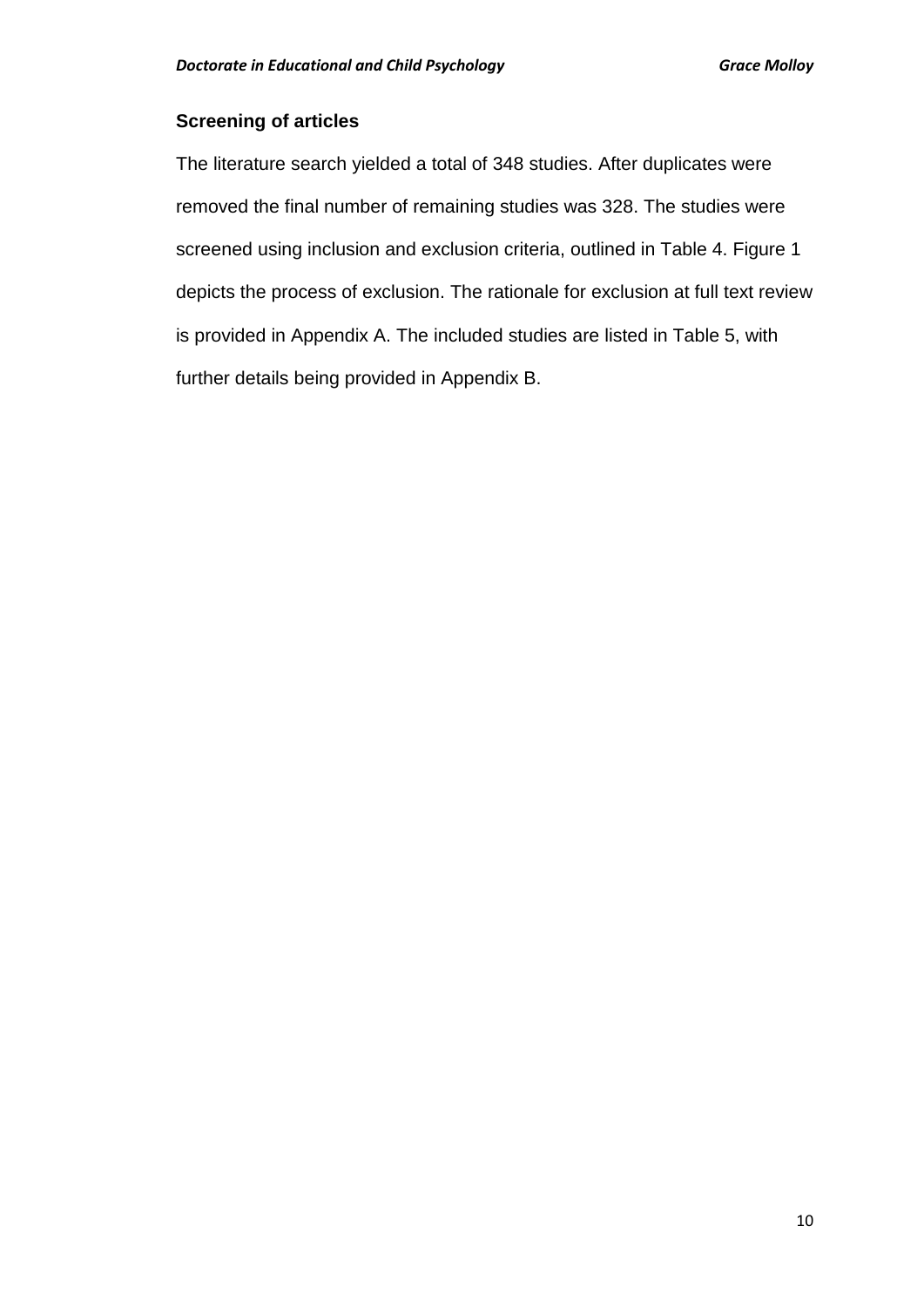# *Table 4*

## *Inclusion and Exclusion criteria for the literature search*

|                                   | <b>Inclusion Criteria</b>                                                                                                                                          | <b>Exclusion Criteria</b>                                                                                                                                                 | Rationale                                                                                                                                                                                                                  |
|-----------------------------------|--------------------------------------------------------------------------------------------------------------------------------------------------------------------|---------------------------------------------------------------------------------------------------------------------------------------------------------------------------|----------------------------------------------------------------------------------------------------------------------------------------------------------------------------------------------------------------------------|
| 1. Publication type               | Studies published in peer<br>reviewed journals.                                                                                                                    | Not in a peer reviewed journal<br>e.g. a book chapter,<br>conference papers, doctoral<br>thesis or dissertation.                                                          | Articles within peer reviewed<br>journals have undergone scrutiny<br>which ensures research integrity.                                                                                                                     |
| 2. Publication date               | Studies published from 2009<br>onwards.                                                                                                                            | Studies published before<br>2009.                                                                                                                                         | This review aims to evaluate<br>research from within the last 10<br>years.                                                                                                                                                 |
| 3. Type of study                  | Intervention studies that<br>include the evaluation of the<br>effectiveness of teaching<br>students self-regulated<br>learning strategies on maths<br>performance. | Intervention studies that do<br>not include the evaluation of<br>the effectiveness of teaching<br>students self-regulated<br>learning strategies on maths<br>performance. | The review aims to evaluate the<br>effectiveness of teaching self-<br>regulatory strategies on maths<br>performance.                                                                                                       |
| 4. Participants age               | Participants are of English<br>schooling age, including post<br>GCSE age (between 4 to 19<br>years).                                                               | Participants are younger than<br>age 4 or older than age 19.                                                                                                              | The review is evaluating evidence<br>relating to school aged children.                                                                                                                                                     |
| 5. Participants learning<br>needs | Participants with maths<br>difficulties or are at risk of<br>developing maths difficulties.                                                                        | Studies including participants<br>with no maths difficulties and<br>are not at risk of developing<br>maths difficulties.                                                  | The review aims to evaluate the<br>effectiveness of self-regulatory<br>teaching strategies on maths<br>performance amongst students<br>with maths difficulties or students<br>at risk of developing maths<br>difficulties. |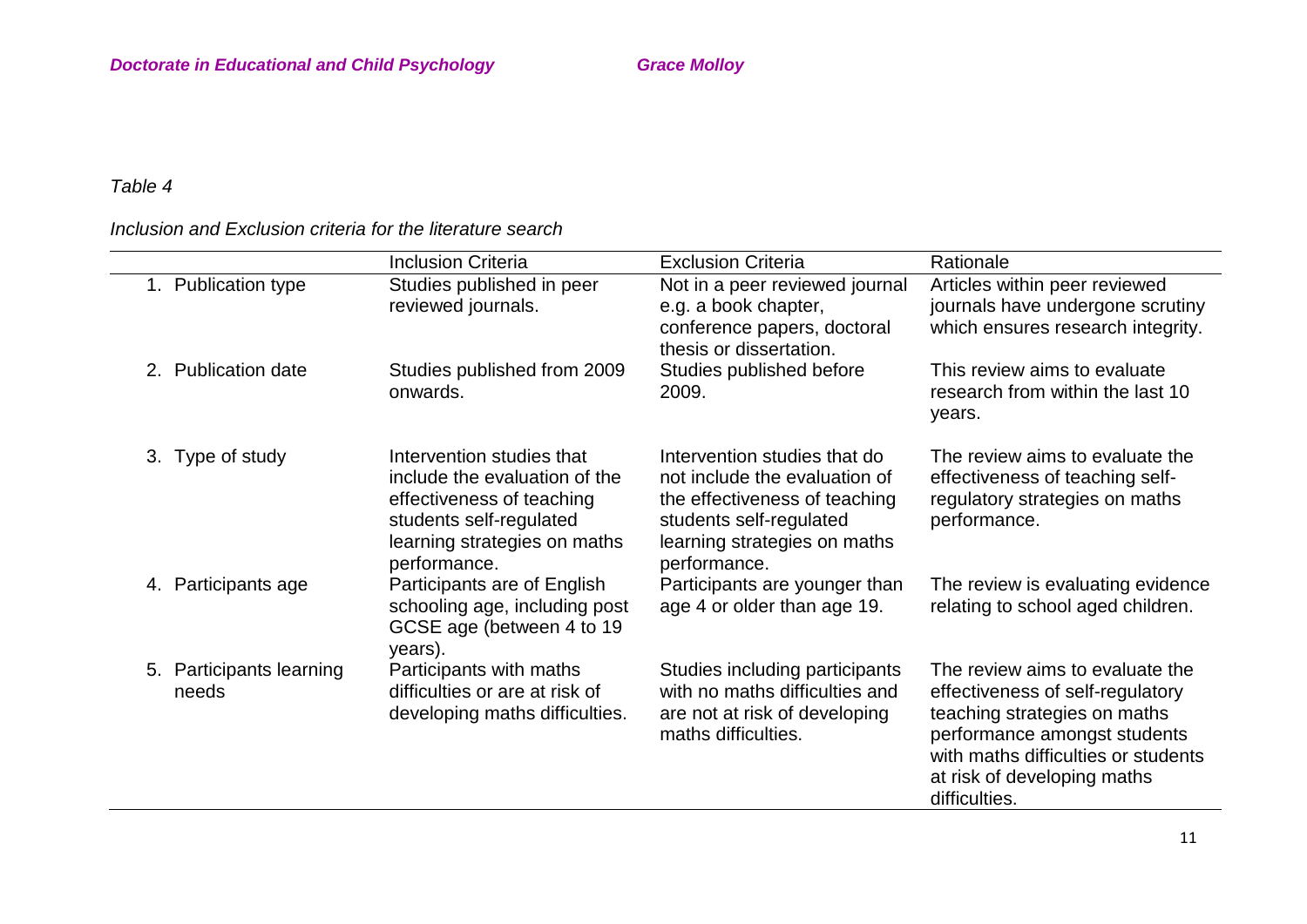|             |                                      | <b>Inclusion Criteria</b>                                                                                    | <b>Exclusion Criteria</b>                                                                        | Rationale                                                                                                                                                                                         |
|-------------|--------------------------------------|--------------------------------------------------------------------------------------------------------------|--------------------------------------------------------------------------------------------------|---------------------------------------------------------------------------------------------------------------------------------------------------------------------------------------------------|
| 6.          | Intervention                         | At least one of the intervention<br>conditions involves self-<br>regulated learning strategy<br>instruction. | None of the intervention<br>conditions involves self-<br>regulated strategy instruction.         | The review aims to evaluate the<br>effectiveness self-regulated<br>strategy instruction.                                                                                                          |
| $7_{\circ}$ | <b>Outcomes</b>                      | Studies that use pre and post<br>outcome data relating to<br>mathematical performance.                       | Studies that do not use pre<br>and post outcome data<br>relating to mathematical<br>performance. | The review aims to evaluate the<br>effectiveness of self-regulatory<br>learning strategy instruction on<br>maths performance.                                                                     |
|             | 8. Setting                           | The intervention is delivered<br>within an educational setting.                                              | The intervention is not<br>delivered in an educational<br>setting.                               | The review aims to consider the<br>effectiveness self-regulated<br>learning strategy instruction within<br>an educational setting.                                                                |
| 9.          | Language and<br>geographical context | Studies from any geographical<br>context but are written in<br>English.                                      | Studies not written in English.                                                                  | As the reviewer only speaks<br>English and translation services<br>are not available only using<br>studies published in the English<br>language ensures the paper can<br>be accurately evaluated. |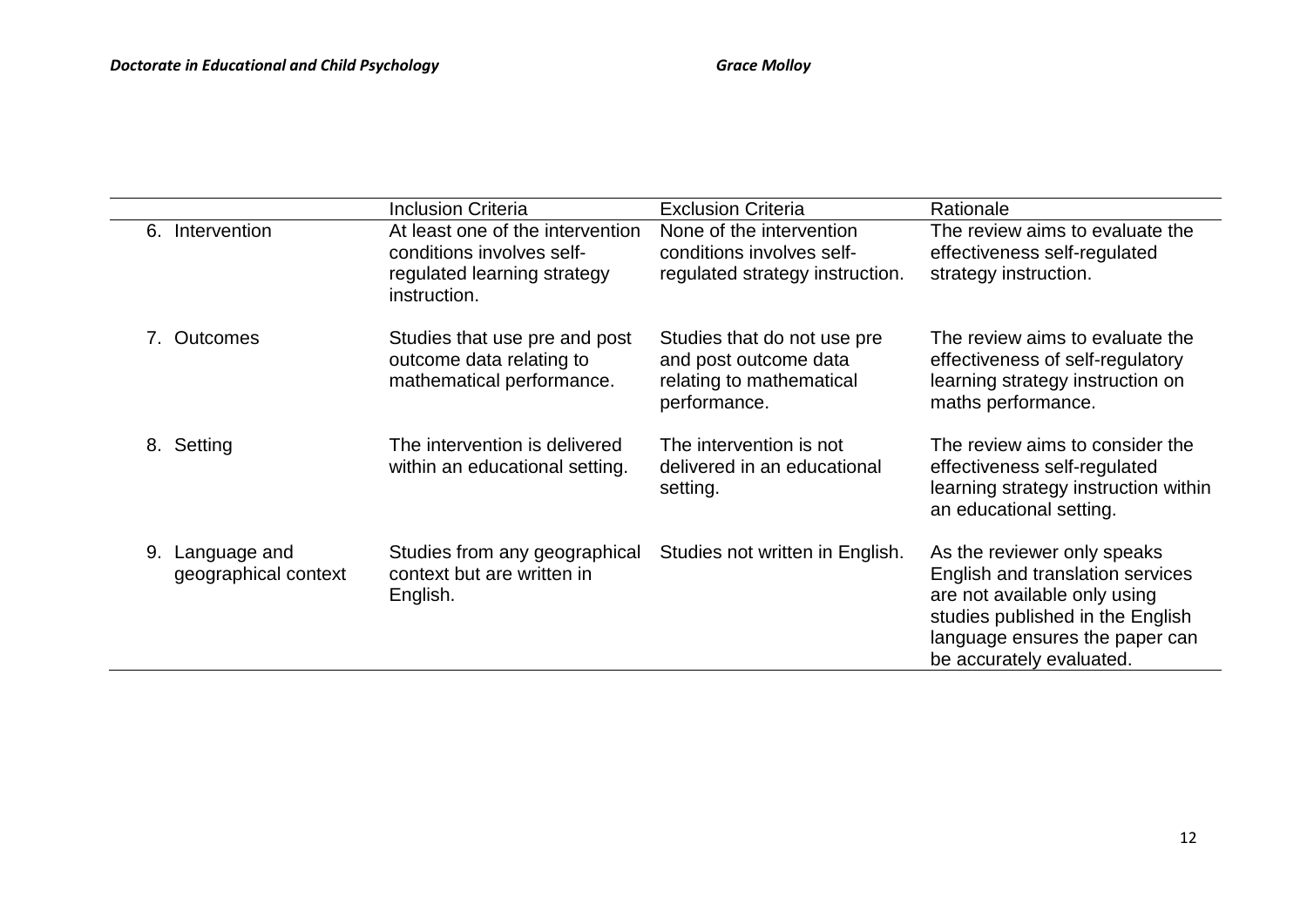#### **Doctorate in Educational and Child Psychology Grace Molloy Grace Molloy**



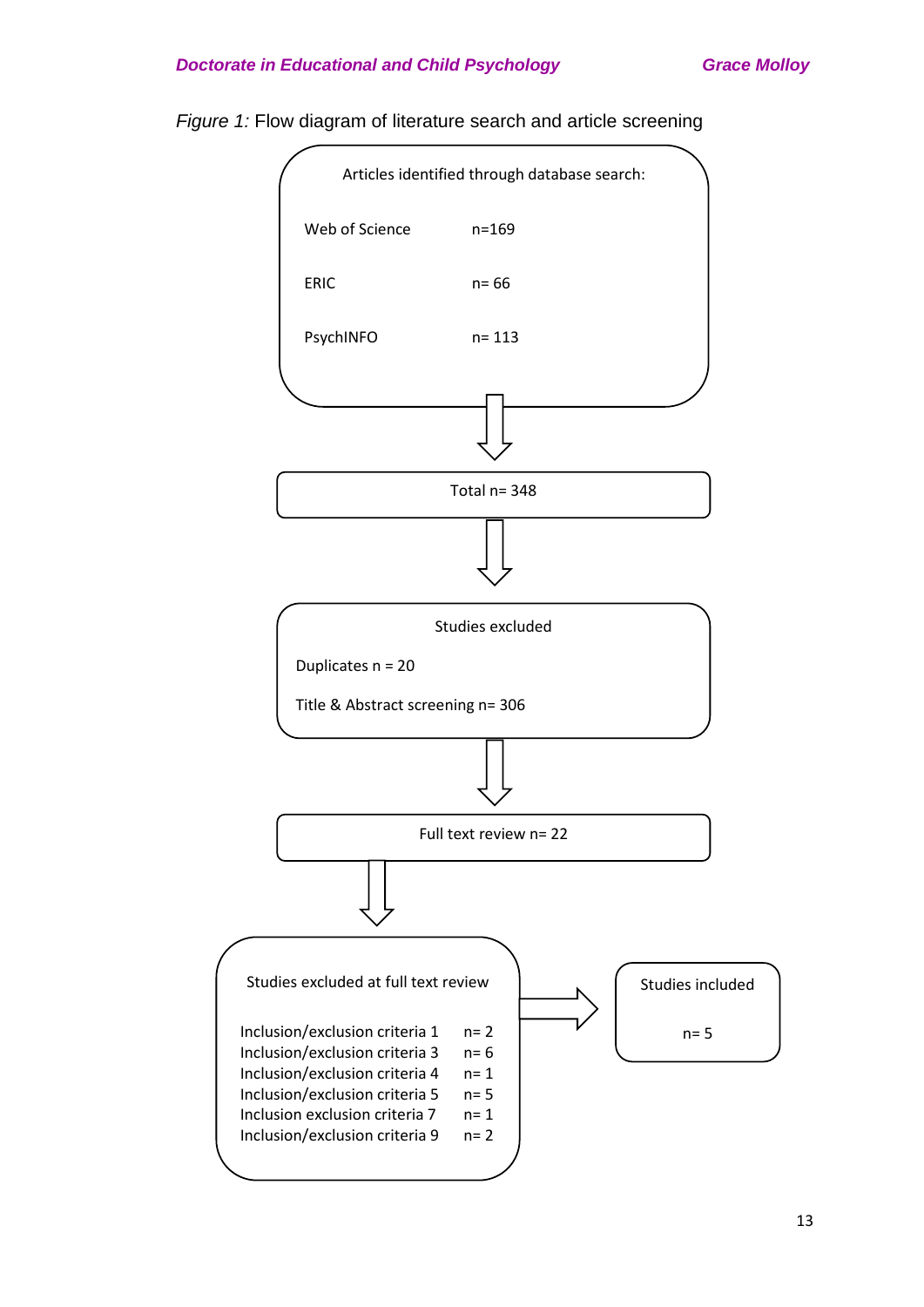# *Table 5*

## *List of studies included in the review*

| <b>Included studies</b> |                                                                   |  |  |  |
|-------------------------|-------------------------------------------------------------------|--|--|--|
| 1                       | Cuenca-Carlino, Y., Freeman-Green, S., Stephenson, G. W., &       |  |  |  |
|                         | Hauth, C. (2016). Self-regulated strategy development             |  |  |  |
|                         | instruction for teaching multi-step equations to middle school    |  |  |  |
|                         | students struggling in math. The Journal of Special Education,    |  |  |  |
|                         | $50(2)$ , 75-85.                                                  |  |  |  |
|                         |                                                                   |  |  |  |
| 2                       | Ennis, R. P., & Losinski, M. (2019). SRSD Fractions: Helping      |  |  |  |
|                         | Students at Risk for Disabilities Add/Subtract Fractions With     |  |  |  |
|                         | Unlike Denominators. Journal of learning disabilities, 52(5),     |  |  |  |
|                         | 399-412.                                                          |  |  |  |
|                         |                                                                   |  |  |  |
| 3                       | Lucangeli, D., Fastame, M. C., Pedron, M., Porru, A., Duca, V.,   |  |  |  |
|                         | Hitchcott, P. K., & Penna, M. P. (2019). Metacognition and        |  |  |  |
|                         | errors: the impact of self-regulatory trainings in children with  |  |  |  |
|                         | specific learning disabilities. ZDM, 51(4), 577-585.              |  |  |  |
| 4                       | Ness, B. M., & Middleton, M. J. (2012). A framework for           |  |  |  |
|                         | implementing individualized self-regulated learning strategies    |  |  |  |
|                         | in the classroom. Intervention in School and Clinic, 47(5), 267-  |  |  |  |
|                         | 275.                                                              |  |  |  |
|                         |                                                                   |  |  |  |
| 5                       | Wang, A. Y., Fuchs, L. S., Fuchs, D., Gilbert, J. K., Krowka, S., |  |  |  |
|                         | & Abramson, R. (2019). Embedding self-regulation instruction      |  |  |  |
|                         | within fractions intervention for third graders with mathematics  |  |  |  |
|                         | difficulties. Journal of learning disabilities, 52(4), 337-348.   |  |  |  |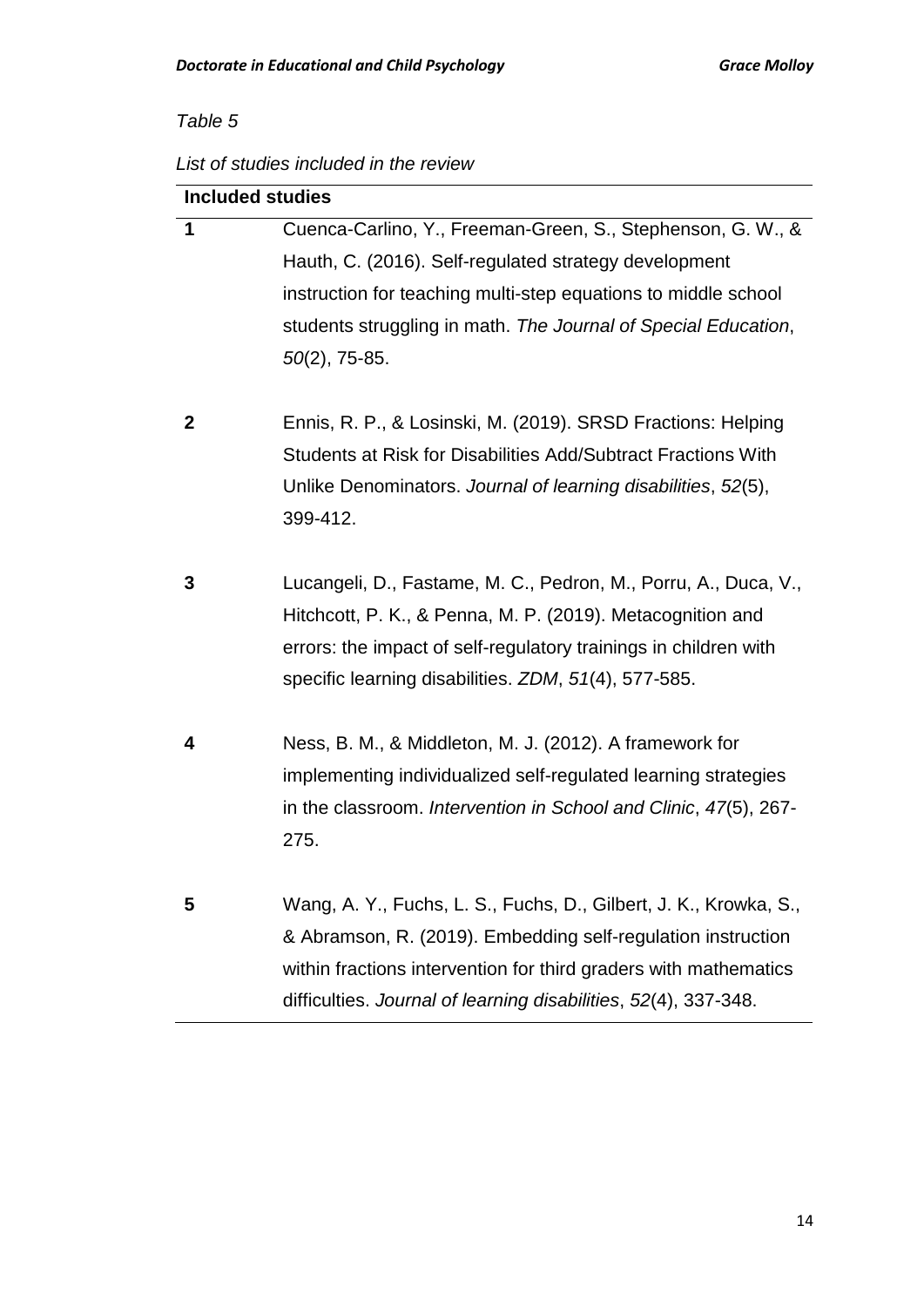## **Weight of Evidence**

The selected studies were reviewed using Harden and Gough's (2012) Weight of Evidence (WoE) framework, evaluating them in terms of (a) Methodological quality (WoE A), (b) Methodological Relevance (WoE B) and (c) Topic Relevance (WoE C). Table 6 provides details regarding the WoE scores. Appendix C gives information relating to criteria and rationale for the scores assigned.

#### *Table 6*

| <b>Authors</b>                     | <b>WoE A</b><br>Methodological<br>quality | <b>WoE B</b><br>Methodological<br>relevance | <b>WoEC</b><br><b>Topic</b><br>relevance | <b>WoED</b><br>Overall weight of<br>evidence |
|------------------------------------|-------------------------------------------|---------------------------------------------|------------------------------------------|----------------------------------------------|
| Cuenca-<br>Carlio et<br>al. (2015) | 1.8                                       | $\overline{2}$                              | 2.6                                      | 2.1<br>Medium                                |
| Ennis and<br>Losinski<br>(2019)    | 1.6                                       | $\overline{2}$                              | 2.4                                      | $\overline{2}$<br>Medium                     |
| Lucangeli<br>et al.<br>(2019)      | 0.6                                       | $\overline{2}$                              | 2.6                                      | 1.7<br>Medium                                |
| Ness and<br>Middleton<br>(2012)    | $\overline{0}$                            | 1                                           | 2.2                                      | 1.1<br>Low                                   |
| Wang et<br>al. (2019)              | 1.4                                       | $\overline{2}$                              | 3                                        | 2.1<br>Medium                                |

*WoE scores for A, B, C and D*

*Note1: WoE ratings receive a rating as 'High' for average scores of 2.5 or above, 'Medium' for scores between 1.5 and 2.4, and 'Low' for scores of 1.4 or below.* 

*Note 2: WoE D was calculated by summing each of the individual WoE A, B & C scores then calculating the average rating score.*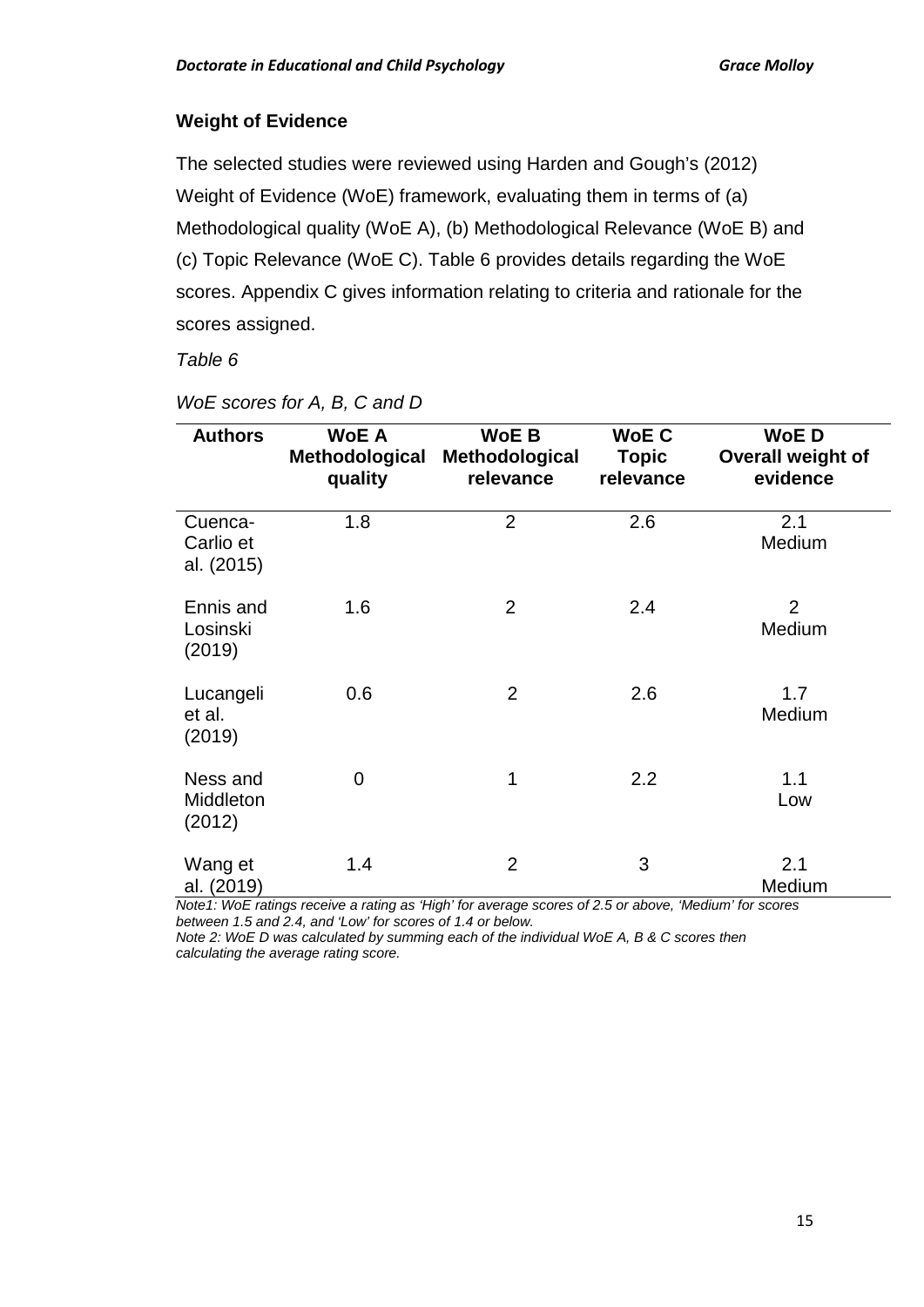## **Participants**

Collectively, 152 participants took part across the 5 studies. However, in the Wang et al. (2019) study, 24 participants were involved in a 'base intervention' which did not include a SRL component. Therefore, a revised total of 132 participants were considered within this review.

The inclusion of group based studies, single case studies and a case study meant that there was a large variation in sample size, ranging from 1 (Ness & Middleton, 2012) to 68 participants (Lucangeli et al., 2019). In terms of statistical power, regarding the group studies, the Lucangeli et al.(2019) study was appropriately powered. However, the Wang et al. (2019) study was slightly underpowered.

Taking four of the studies collectively, there did not appear to be a gender bias. Specifically, the Lucangeli et al.(2019) study provided explicit details on how gender was counterbalanced across the groups. Conversely however, the Wang et al. (2019) study did not report on the gender demographics of the individual participants included in the study. Therefore, it is unclear if and how gender was counterbalanced.

The studies varied on whether they reported the participants' age or year grade. For the 4 studies that reported grade, these ranged from  $2<sup>nd</sup>$  grade to 1<sup>st</sup> year in high school.

All participants involved in the studies, were identified as having MDs or being at risk of developing a MD Wang et al.(2019). As the studies were clear in explaining how participants were identified as having MDs, they all received the highest score in the WoE C section A, relating to the sample. Further details of this can be found in Appendix C.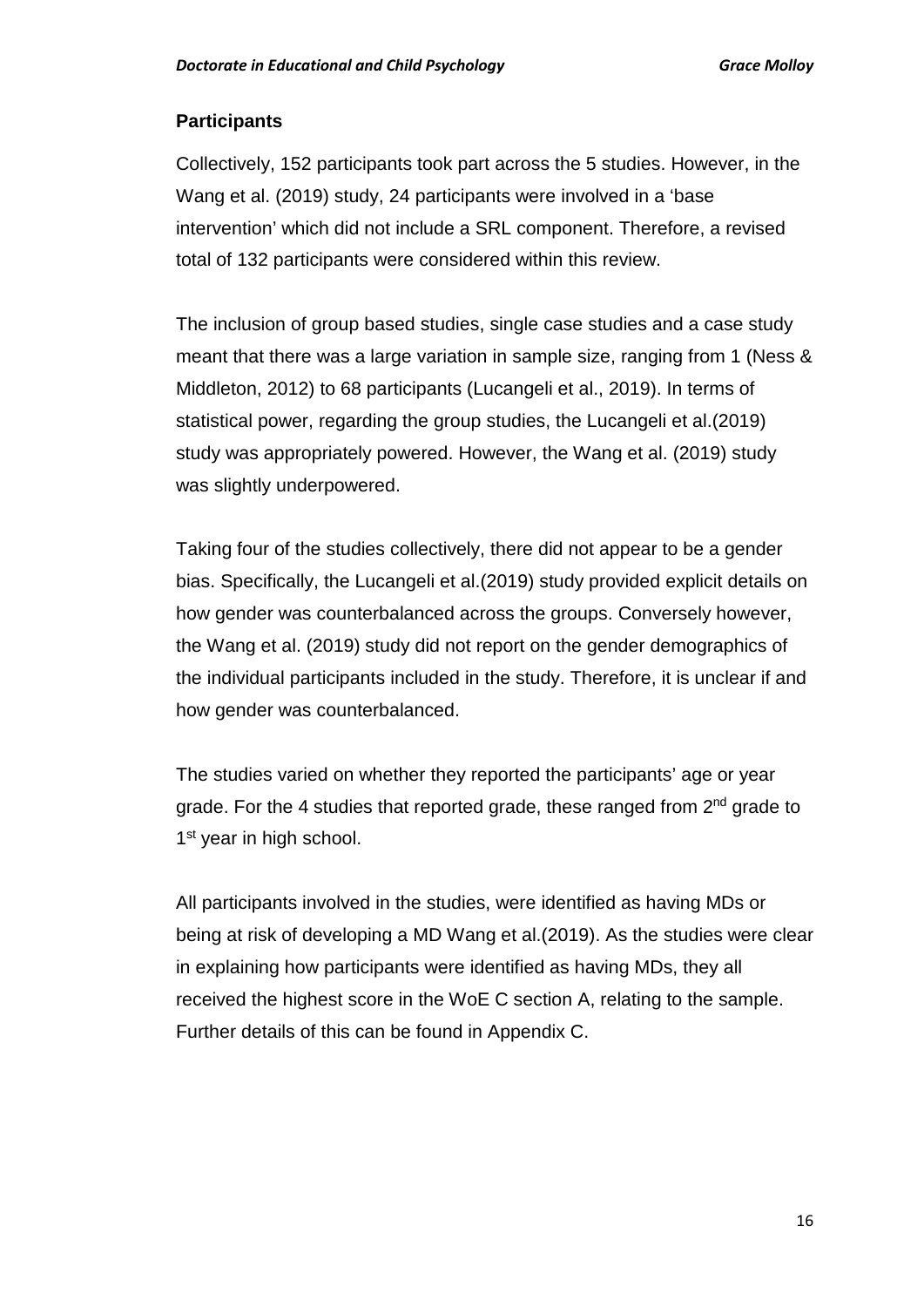#### **Design**

Two of the studies were group based designs. One of these Wang et al., (2019) used a block randomisation design whereas the other used a nonrandomised block design Lucangeli et al. (2019). The use of block designs is appropriate as the participants were initially selected due to their MD. The use of randomisation in the Wang et al.,(2019) study is considered superior as randomisation reduces selection bias which promotes greater internal validity (Barker & Pistrang, 2016, p. 152).

The methodological quality (WoE A) of the group based designs were evaluated using Kratochwill's (2003) Group Based Design Protocol. Section II B of the protocol examines the comparison group used, which in both cases was a 'typical comparison'. The use of a typical contact comparison is appropriate for the purpose of evaluation as it allows for the intervention to be compared to teaching as usual. The Wang et al. (2019) study, received a 'promising' rating regarding the comparison group used compared to the Lucangeli et al.(2019) study which received a 'weak' comparison group rating. The reason for this difference was because the use of a 'typical contact' was more clearly stated in the Wang et al. (2019) paper. Neither study received the high comparison group rating, however, as they did not outline if or how they controlled for counterbalance of change. This impacts on the strength of the inferences that can be made about the intervention effectiveness.

Two other studies used single case experimental designs (SCEDs) (Cuenca-Carlino, Freeman-Green, Stephenson, & Hauth, 2016; Ennis & Losinski, 2019). More specifically, they used multiple baseline across participant designs. According to the Kratochwill's (2003) Single Participant Design coding protocol, this indicates a strong design as it replicates the intervention across participants. The staggering of the interventions across time also increases the internal validity. In addition, baseline data was collected at, at least 3 time points. For this reason, both SCEDs scored strongly in terms of baseline quality. In contrast to this, the case study design (Ness & Middleton,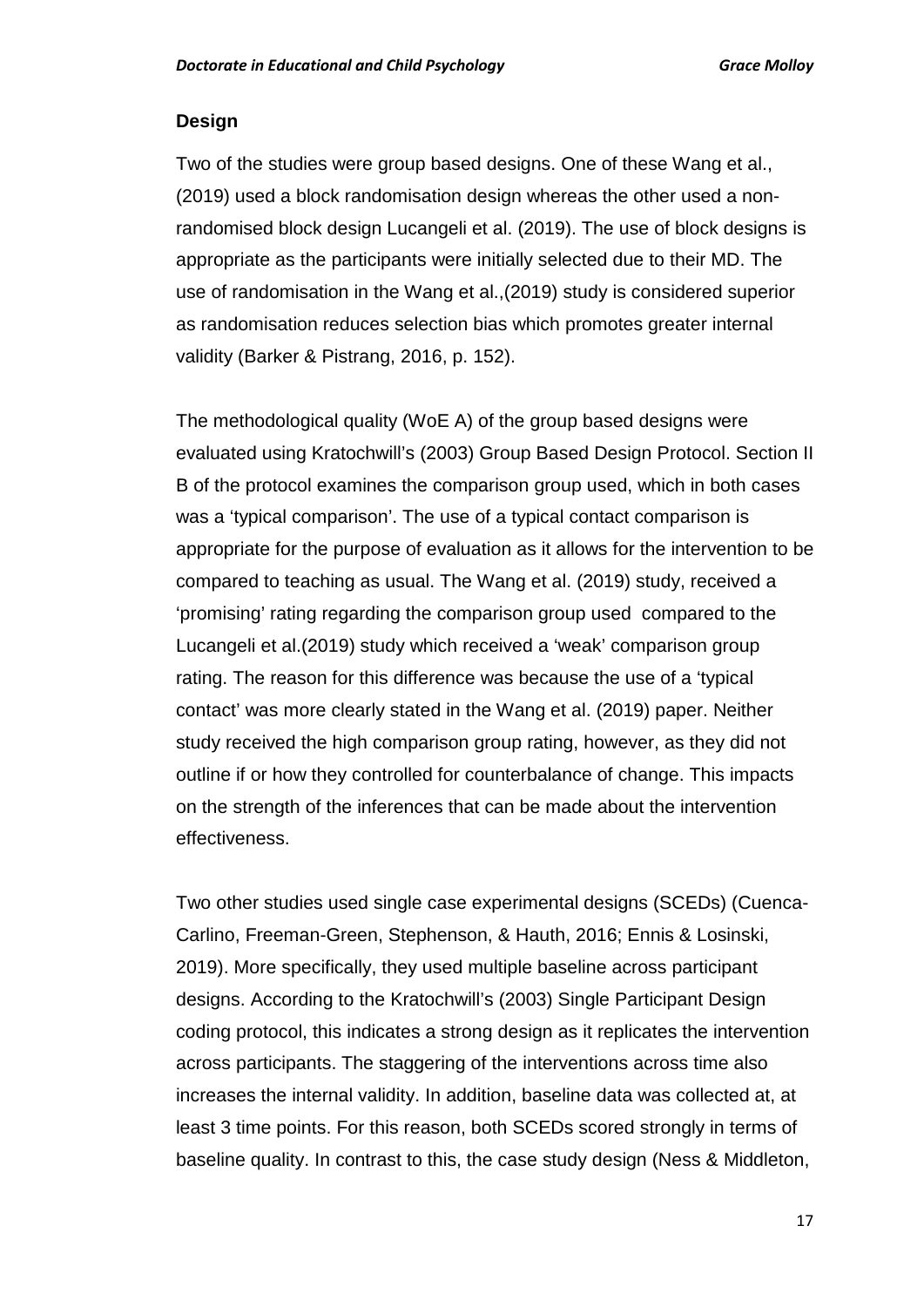2012) received a 'weak' baseline quality rating as baseline data was only collected at one point.

The SCEDs were rated higher than the other studies in relation to generalisation of findings as both provided follow-up data which allowed for an exploration of maintenance effects. However, because the follow-up data was not collected over multiple intervals, this meant their rating regarding 'follow up assessment' was not regarded as 'strong' and they received a 'promising' rating instead.

All of the studies WoE A ratings were negatively impacted by not analysing identifiable components of the SRL strategy instruction. This made it difficult to understand if there were particular components that were more strongly linked to change than others for example, the planning component versus the evaluation component.

#### **Intervention content and fidelity**

As this review was not restricted to evaluating studies that used a specific SRL strategy intervention, the studies differed in terms of their procedure (See Table 7).

#### *Table 7*

| <b>Study</b>                           | <b>Instruction</b><br>delivery                              | <b>Intervention</b><br>sessions                 | Delivered by                      |
|----------------------------------------|-------------------------------------------------------------|-------------------------------------------------|-----------------------------------|
| <b>Cuenca-Carlino</b><br>et al. (2015) | Pairs                                                       | 16 (first and<br>second pair)13<br>(third pair) | <b>Qualified maths</b><br>teacher |
| <b>Ennis and</b><br>Losinski (2019)    | Small groups (3)<br>students, 3<br>students, 2<br>students) | Unknown                                         | Trained<br>researcher             |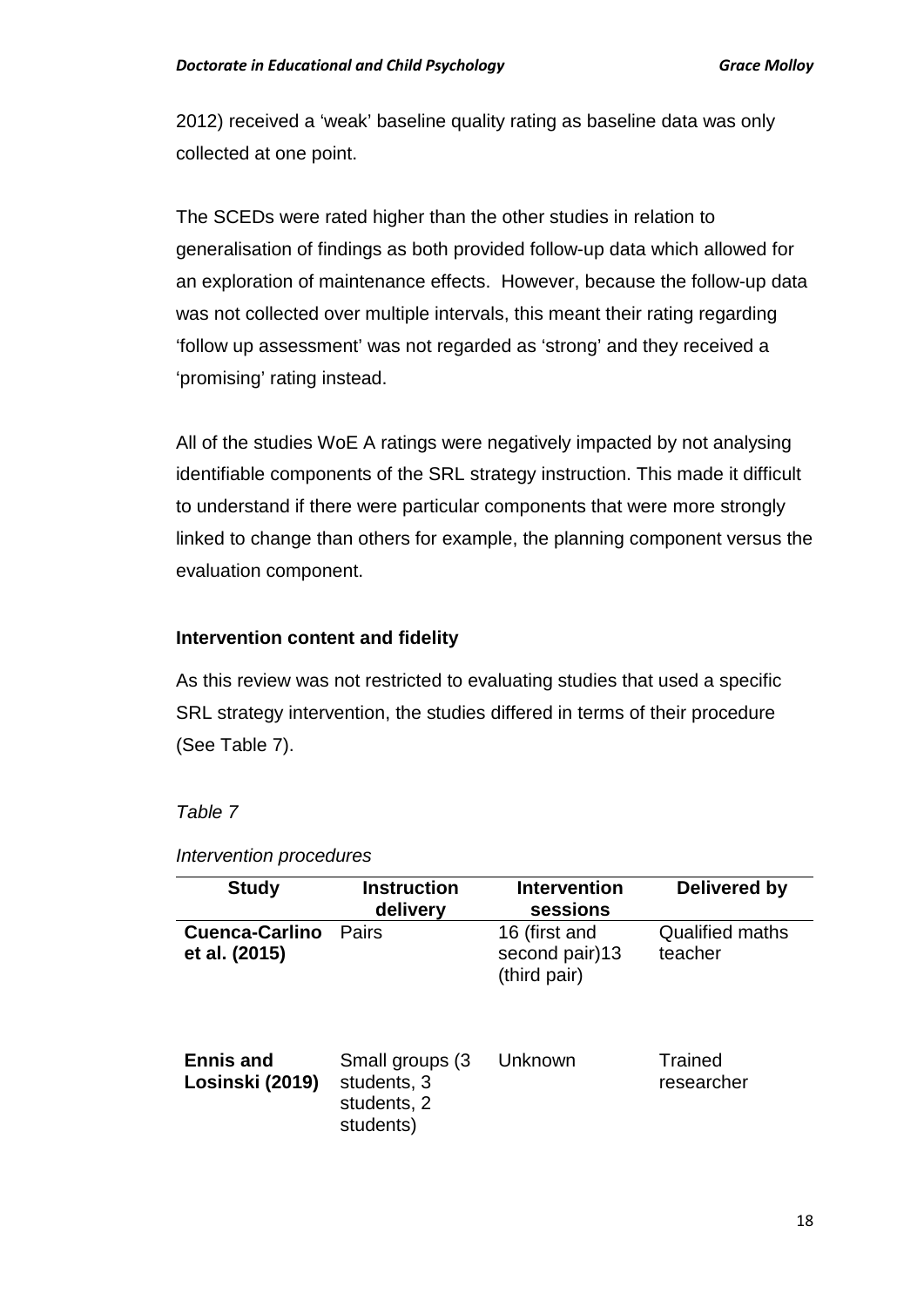| <b>Study</b>                           | <b>Instruction</b><br>delivery | <b>Intervention</b><br>sessions                                                            | Delivered by                                                                                    |
|----------------------------------------|--------------------------------|--------------------------------------------------------------------------------------------|-------------------------------------------------------------------------------------------------|
| Lucangeli et al.<br>(2019)             | Group                          | 16 (1 x 1 hour<br>session per week<br>for 16 weeks)                                        | <b>Psychologists</b><br>specialised in the<br>treatment of<br>specific learning<br>disabilities |
| Ness and<br><b>Middleton</b><br>(2012) | Individual                     | Until it was<br>evident that the<br>individual had<br>memorised the<br><b>SRL</b> strategy | Special<br>education<br>teacher                                                                 |
| Wang et al.<br>(2019)                  | Group                          | 39 (3 x 35 minute<br>sessions per<br>week for 13<br>weeks)                                 | Trained<br>researchers                                                                          |

Due to the variability within procedures used, in order to effectively compare the five studies it was expected that they would use SRL strategy interventions that included the 3 components outlined by Ness and Middleton, (2012).

1. *Planning-* All of the interventions outlined a planning phase in which the participants were instructed to focus on 'getting ready to learn'. 2. *Performance-* Each study included a performance phase whereby the student were engaged in actively 'doing' the maths activity. However, the amount of description given to this phase varied in each of the studies. The studies that used the specific SRSD strategy instruction framework were explicit in outlining how the performance phase was implemented, including details on modelling and independent practice. The Lucangeli et al. (2019) study also provided clear details regarding independent practice. However, the other studies, Ness and Middleton, (2012) and Wang et al. (2019), gave less details on what the performance phase entailed.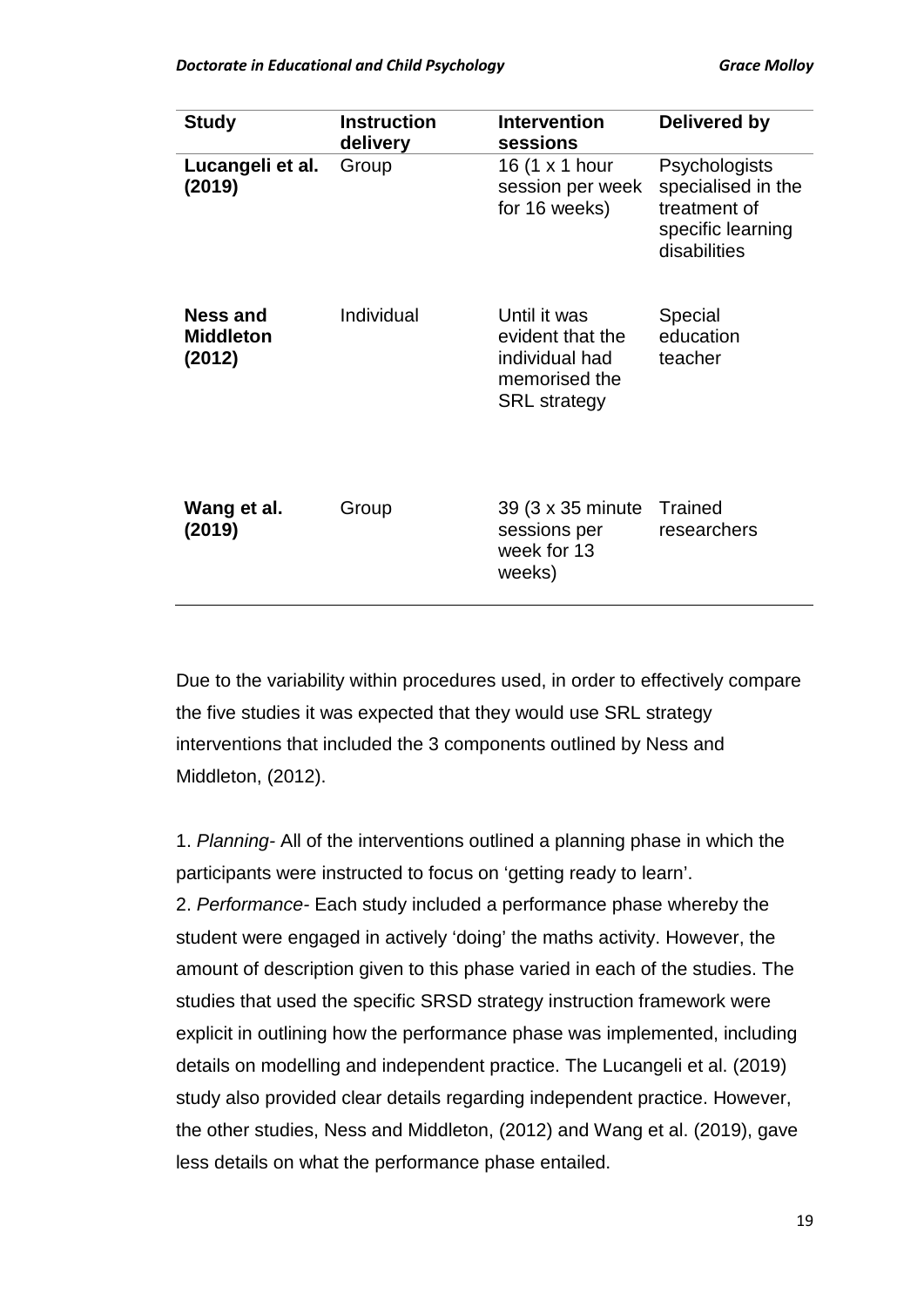3. *Evaluation-* Four of the studies were clear in outlining how participants were encouraged to evaluate their work. However, in the Ness and Middleton, (2012) study, although evaluation was mentioned as part of the intervention, the details of this were not evident to the reader.

The overall rating for the intervention components can be found the the WoE C summary in Appendix C. The only study not receiving a high rating was the Lucangeli et al. (2019) study as the SRL strategy instruction was not the primary intervention component.

Procedures for adherence to the intervention protocols were robust in the SCEDs and Wang et al.(2019) study, including measures such as ongoing supervision, recoding and coding of sessions and the use of a manual. This led to a high WoE A for implementation fidelity. Although the Lucangeli et al. (2019) study used supervision and a manual, the researchers did not provide details on how each SRL strategy instruction was adapted for individual students. This resulted in a weaker WoE A rating for implementation fidelity. The Ness and Middleton, (2012) study did not provide information on how the fidelity was monitored or maintained.

#### **Outcome Measures**

All of the studies used primary outcome measures that aimed to assess maths performance. However, the specific measures used by each study differed as the studies were either concerned with maths performance generally (Lucangeli et al., 2019; Ness & Middleton, 2012) or with a particular area of maths, such as fractions (Ennis & Losinski, 2019; Wang et al., 2019) or equations (Cuenca-Carlino et al., 2016).

The quality of the measures used were assessed within Kratochwill's (2003) group based and single participant design protocol. This revealed that the studies differed in terms of their quality of outcome measurement. The highest scoring study, regarding measurements used, was the Wang et al.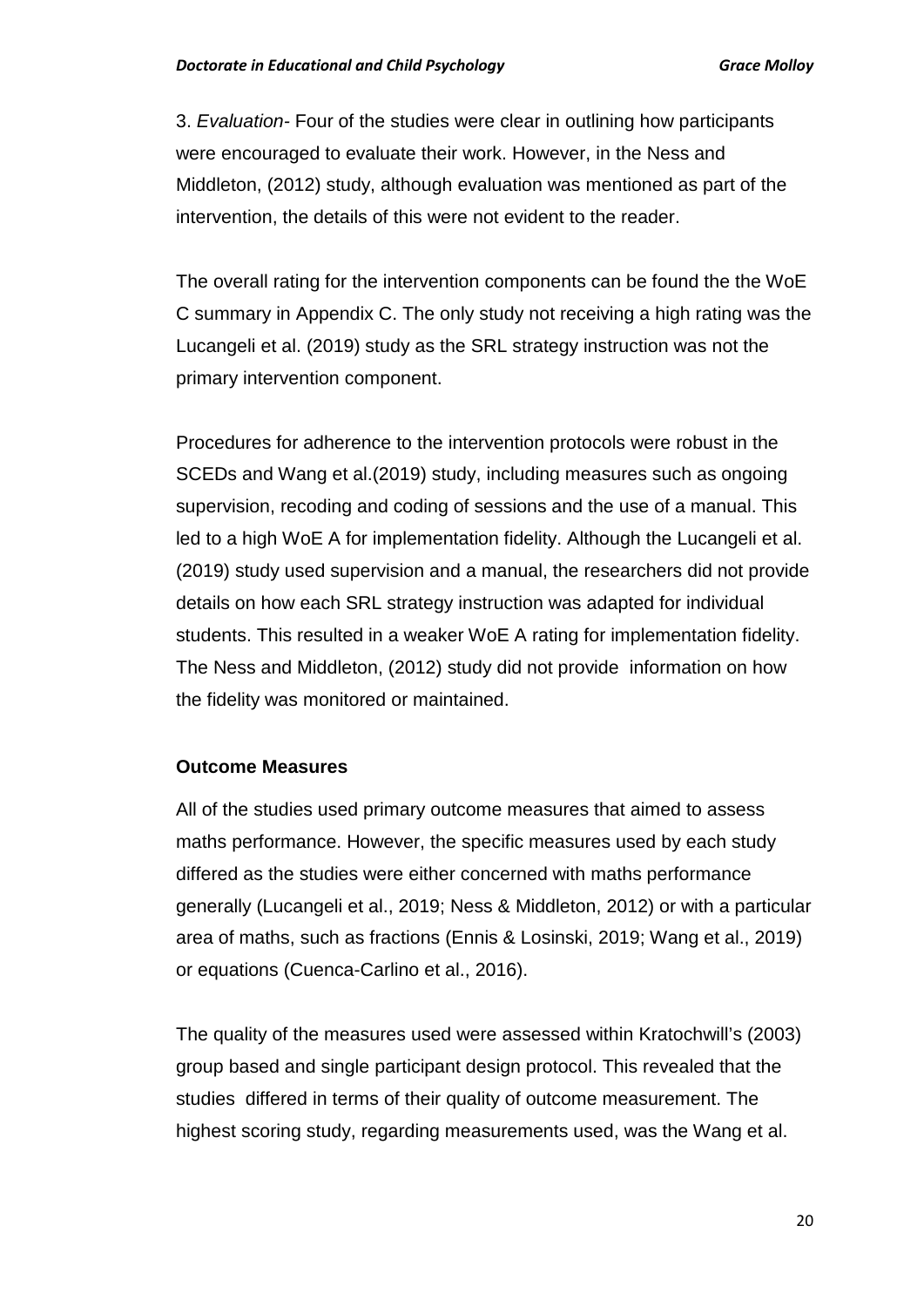(2019) which used multiple methods of gaining fraction performance data that were both reliable and valid.

Studies that scored a 1 regarding measurement (Cuenca-Carlino et al., 2016; Ennis & Losinski, 2019) did so because they only used one source of data collection. The measures used in the Lucangeli et al. (2019) study, although valid and gained from multiple sources, did not provide details of their reliability which resulted in a low rating. The Ness and Middleton (2012) study received a weak measurement rating as maths performance was only measured via maths grade that did not report on reliability.

## **Findings**

Where possible, the findings were primarily evaluated using effect size summaries which can be found in Table 10 and 11. Originally, effect sizes from the Lucangeli et al. (2019) study were reported as hedges g. Effect sizes from the Wang et al. (2019) study were reported as partial eta squared. However, for the purpose of comparison, all effect sizes were converted into Cohen's d (1992). This was achieved using the means and standard deviations reported within the papers, which were then inputted into the Campbell's online calculator to provide converted Cohen's d statistic. Table 8 provides descriptions of the meaning of these Cohen's d (1992) values.

Effect sizes for the SCED studies were calculated by examining the percentage of non-over lapping data and applying Scruggs and Mastropeiri's (1998) percentage of non-overlapping (PND) descriptors, which can be found in Table 9. The Ennis and Losinski (2019) paper stated the PND within their results write up. The Cuenca-Carlino study did not state their PND percentages so these were identified by examining the date points within the graphs.

Using pre and post scores between the control and SRL groups, the Lucangeli et al. (2019) study found that the SRL strategy intervention led to a significant improvement in performance across some, but not all, of the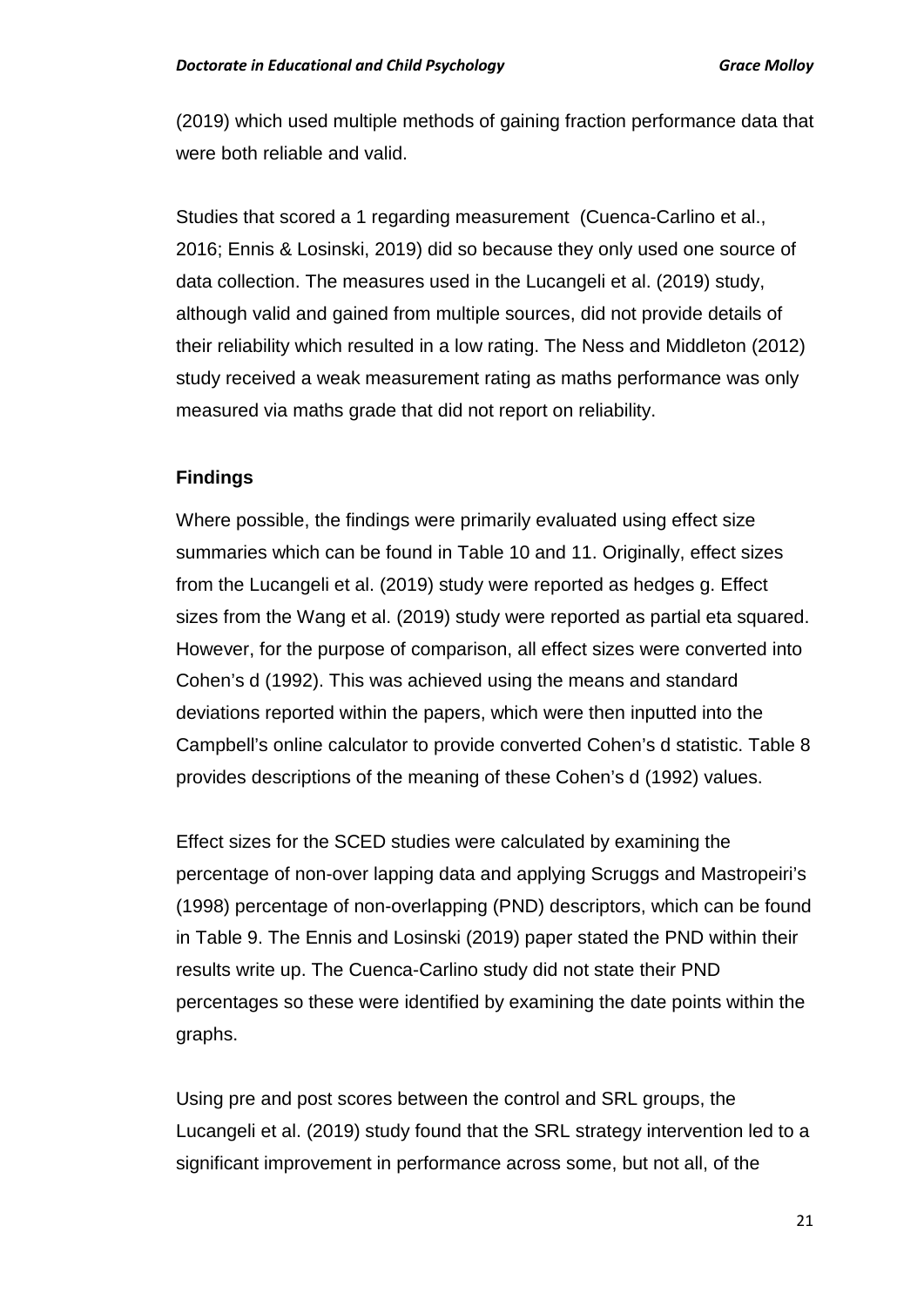maths outcomes when compared to the control group. Specifically, improvements were related to digit transcription and written calculation, with a medium effect. Considering that these are the areas where maths performance appear to rely most on literacy skills, it is plausible to hypothesise that these areas had the most positive effect as the SRL strategy instructional approaches were initially developed with a focus on improving literacy (Harris & Graham, 2009).

Wang el al. (2019) also used pre and post between group scores to analyse performance and found significant improvement in the SRL group compared to the controls in terms of their word problem solving and ordering fractions, with a large effect. In addition, the SRL group demonstrated greater improvements than the controls in relation to their multiplication of fractions and their scores on the NAEP, with a medium effect. As this study scored much more strongly than the Lucangeli et al. (2019) in relation to methodological quality (see appendix 3), it is plausible to assume that the findings from this study carry more weight. However, it is also important to consider that as this study was slightly underpowered, there is a possibility that there may have been further undetected intervention effects.

In addition, both of the findings from the group based studies are limited by the lack of information regarding maintenance data which brought down both of their overall WoE A, methodological quality, ratings. Similarly, their overall WoE B ratings were only considered to be within the 'medium' range indicating flaws within their methodological relevance (See Table 6). Therefore, conclusions regarding the longer-term impact cannot be made.

The 2 SCEDS chose to visually graph the improvements made, of which there were many, and with large effects. The study by Cuenca-Carlino et al. (2016) provided details of the Tau-U statistics which is a robust measure of effect size (Barker & Pistrang, 2016). However, due to insufficient details regarding pre and post scores in the Ennis and Losinski (2019) study, the Tau-U could not be calculated. Thus, for the purpose of comparison and, as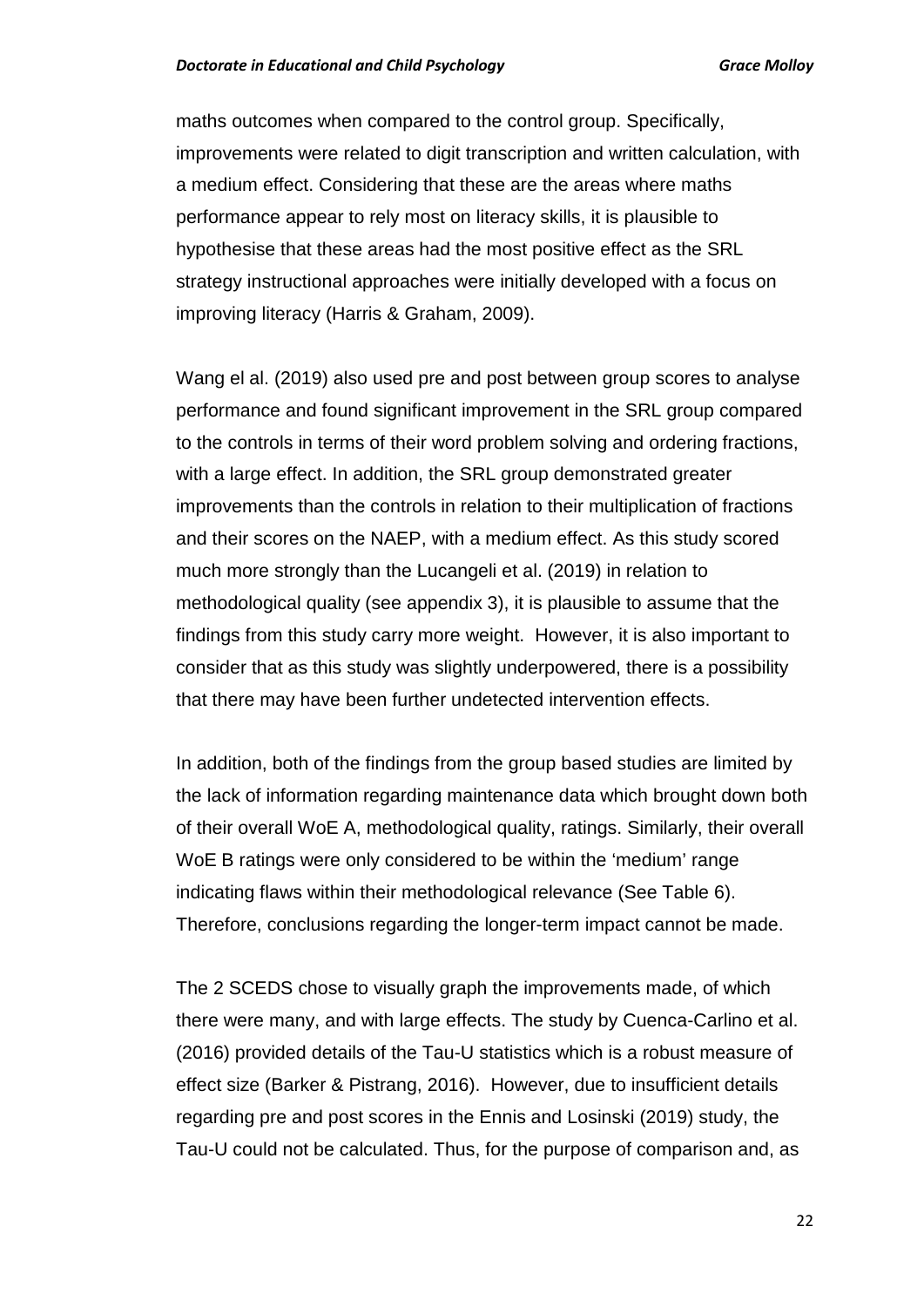mentioned previously, PND was used as the main evaluative effect size measure.

Evaluation of PND data, demonstrated that in the Cuenca-Carlino et al., (2016) study, the SRL strategy intervention was 'very effective' for all participants at improving their multi-step equation problem solving, with maintenance of improvements above baseline remaining in most cases.

In the Ennis andLosinski (2019) study, PND analysis also showed the SRL intervention was 'very effective' at improving performance of adding and subtracting fractions with unlike denominators for 6 participants and was 'effective' for 1 participant. The improvements, above baseline, were also maintained post-intervention.

The above findings from the SCEDs do provide support for using a SRL strategy intervention to improve maths performance related to fraction and equation solving. However, it is important to note that both studies were constrained by their methodological quality (WoE A) and methodological relevance (WoE B) as neither study reached the threshold of 2.5 or above, which was needed in order for the author of this review to consider them as being of 'high' quality and 'highly' relevant. Therefore, the conclusions that can be drawn from the findings are limited. Similarly, as with all single case designs, the findings are further constrained by the small sample size. In addition, the interpretive strength of the findings would have been improved if the data analysis involved the calculation of reliable change index (RCI) score for each participant. This would allow for the identification of the point of change needed in order to be representing more than random error measurement (Barker & Pistrang, 2016). Unfortunately, this review was unable to calculate this RCI as there was insufficient information provided regarding the reliability and standard deviation of the outcome measures uses.

The case study Ness and Middleton, (2012) also proposed that the SRL intervention was successful at improving the participants maths grade.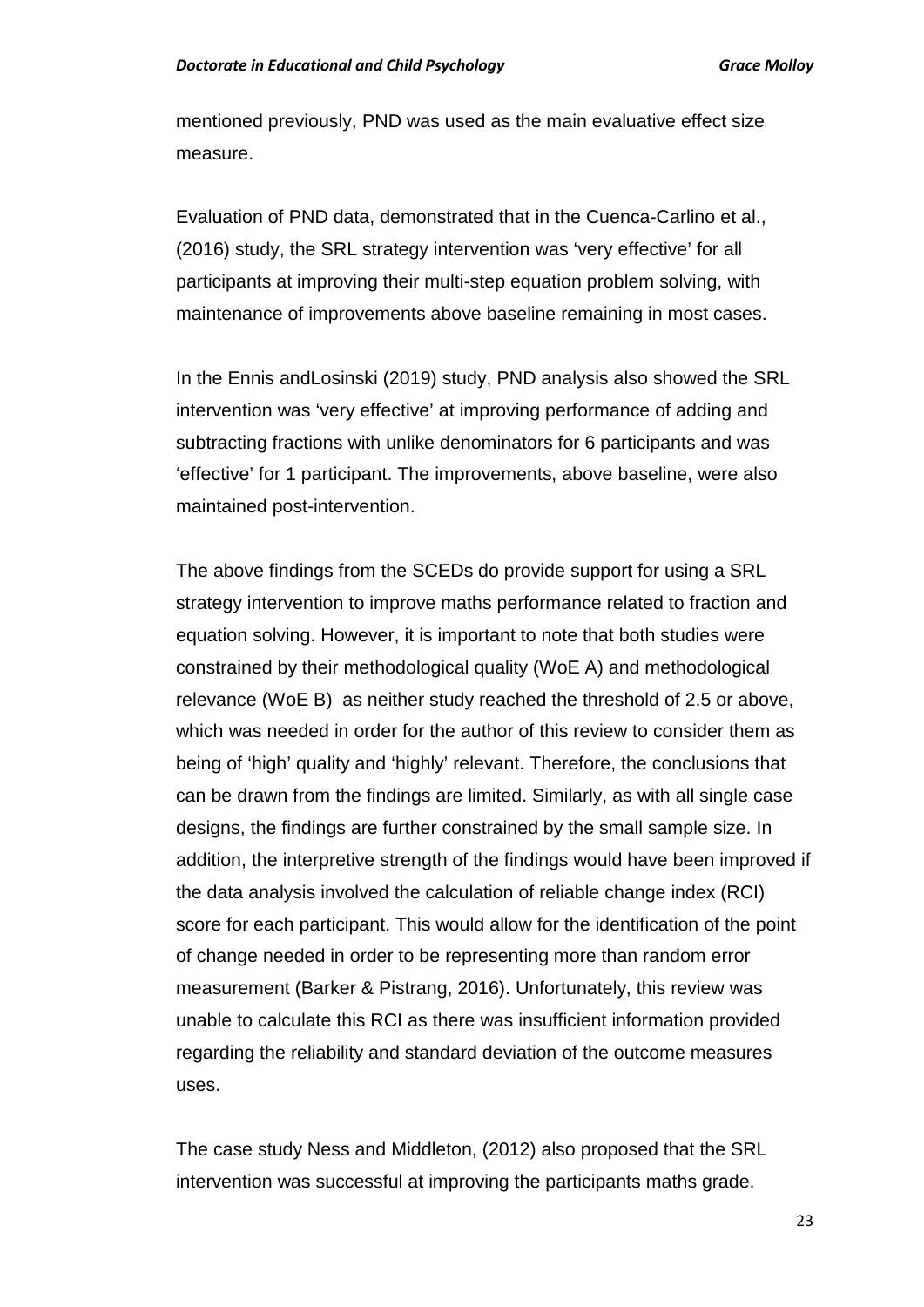However, this assertion must be viewed with caution given the many methodological flaws, which resulted in an overall WoE A rating of 0, indicating that the conclusions drawn from the study had limited or no evidence. This was primarily due to the poor baseline quality, the use of an unreliable outcome measure and the small sample size.

#### *Table 8*

| Cohen's d | <b>Descriptor</b> |
|-----------|-------------------|
| .8        | Large             |
| .5        | Medium            |
| ີ         | Small             |

*Effect size descriptors for Cohen's d (Cohen, 1992)* 

## *Table 9*

*Effect size descriptor for percentage of non-overlapping data (PND) (Scruggs & Masteropieri, 1998)*

| <b>PND range</b> | <b>Descriptor</b> |  |  |
|------------------|-------------------|--|--|
| <b>Over 90%</b>  | Very effective    |  |  |
| 70-89%           | Effective         |  |  |
| 50-69%           | Questionable      |  |  |
| Below 50%        | Ineffective       |  |  |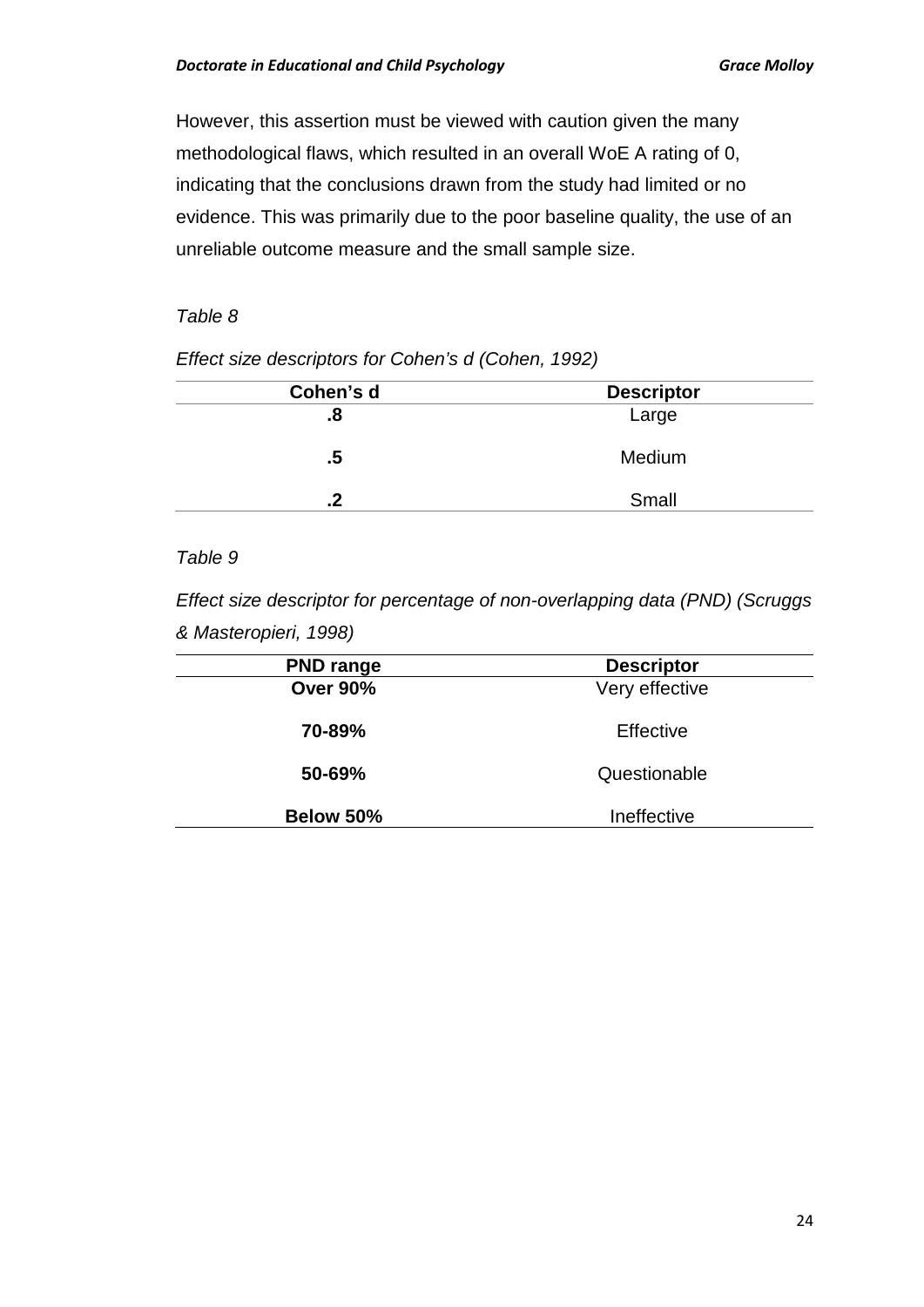# *Table 10*

# *Effect size table for group based studies*

|                  |                       |    |         | <b>Intervention Group</b> |              |         | <b>Control Group</b> |         |      |                   |        |
|------------------|-----------------------|----|---------|---------------------------|--------------|---------|----------------------|---------|------|-------------------|--------|
| <b>Authors</b>   | Outcome               | N  | Pre M   | Post M                    | $\mathsf{N}$ | Pre M   | Post M               | ED      | P    | ES                | WoE D  |
|                  | measure               |    | (SD)    | (SD)                      |              | (SD)    | (SD)                 | ď*      |      | <b>Descriptor</b> |        |
| Lucangeli        | <b>Digits</b>         | 34 | 3.7     | 4.67                      | 34           | 3.09    | 3.62                 | 0.70    | .019 | Medium            | 1.8    |
| et al.<br>(2019) | transcription         |    | (1.86)  | (1.47)                    |              | (2.04)  | (1.52)               |         |      |                   | Medium |
|                  | <b>Number</b>         |    | 6.97    | 7.73                      |              | 6.41    | 7.15                 | 0.32    | .198 | Small             |        |
|                  | ordering              |    | (1.96)  | (1.94)                    |              | (2.02)  | (1.71)               |         |      |                   |        |
|                  | Written               |    | 4.09    | 5.82                      |              | 4.5     | 4.88                 | 0.63    | .013 | Medium            |        |
|                  | calculation           |    | (2.00)  | (1.28)                    |              | (1.75)  | (1.67)               |         |      |                   |        |
|                  | Mental                |    | 126.42  | 90.85                     |              | 100.41  | 104.15               | $-0.26$ | .286 | Small             |        |
|                  | calculation<br>speed  |    | (86.39) | (53.01)                   |              | (47.17) | (48.215)             |         |      |                   |        |
|                  | Mental                |    | 2.67    | 1.58                      |              | 2.03    | 2.12                 | $-0.33$ | .166 | Small             |        |
|                  | calculation<br>errors |    | (1.96)  | (1.58)                    |              | (1.61)  | (1.68)               |         |      |                   |        |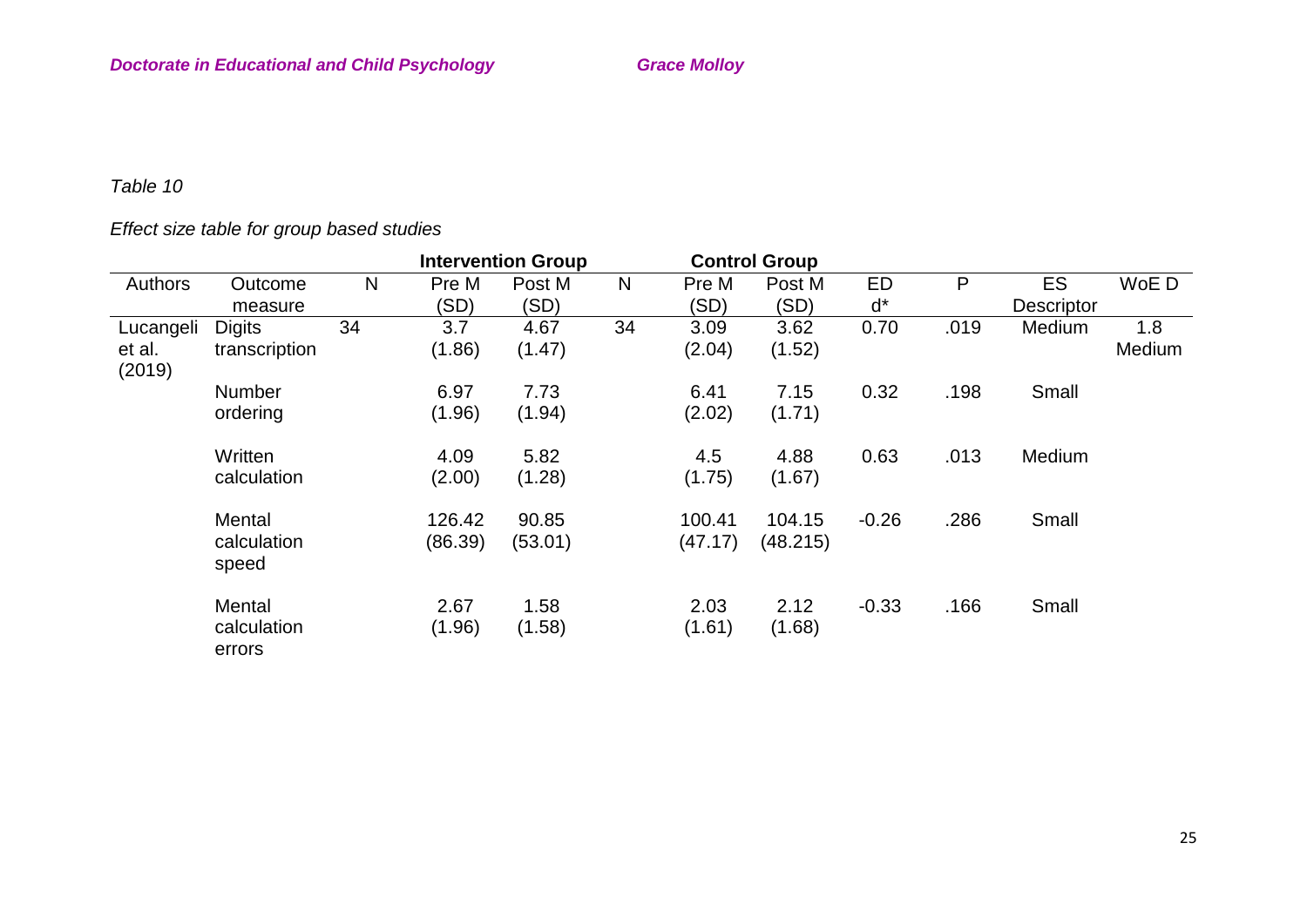|            |                |              | <b>Intervention Group</b> |        |              |            | <b>Control Group</b> |         |         |                   | WoE D<br>2.1<br>Medium |  |  |
|------------|----------------|--------------|---------------------------|--------|--------------|------------|----------------------|---------|---------|-------------------|------------------------|--|--|
| Authors    | Outcome        | $\mathsf{N}$ | Pre M                     | Post M | $\mathsf{N}$ | Pre M      | Post M               | ED      | P       | <b>ES</b>         |                        |  |  |
|            | measure        |              | (SD)                      | (SD)   |              | (SD)       | (SD)                 | $d^*$   |         | <b>Descriptor</b> |                        |  |  |
| Wang et    | 0-1 Number     | 23           | <b>Not</b>                | 0.23   | 23           | Not        | 0.26                 | $-0.35$ | .209    | Small             |                        |  |  |
| al. (2019) | line           |              | reported                  | (0.07) |              | reported   | (0.10)               |         |         |                   |                        |  |  |
|            |                |              |                           |        |              |            |                      |         |         |                   |                        |  |  |
|            | Word           |              | <b>Not</b>                | 7.18   |              | Not        | 3.76                 | .99     | .007    | Large             |                        |  |  |
|            | problems       |              | reported                  | (4.12) |              | reported   | (2.54)               |         |         |                   |                        |  |  |
|            |                |              |                           |        |              |            |                      |         |         |                   |                        |  |  |
|            | Multiplication |              | <b>Not</b>                | 20.62  |              | <b>Not</b> | 16.60                | .62     | .006    | Medium            |                        |  |  |
|            |                |              | reported                  | (5.55) |              | reported   | (7.21)               |         |         |                   |                        |  |  |
|            |                |              | Not                       |        |              |            |                      |         |         |                   |                        |  |  |
|            | Ordering       |              | reported                  | 6.52   |              | <b>Not</b> | 1.57                 | 1.78    | $-.001$ | Large             |                        |  |  |
|            |                |              |                           | (3.55) |              | reported   | (1.67)               |         |         |                   |                        |  |  |
|            |                |              |                           |        |              |            |                      |         |         |                   |                        |  |  |
|            |                |              | <b>Not</b>                |        |              |            |                      |         |         |                   |                        |  |  |
|            | NAEP**         |              | reported                  | 10.61  |              | <b>Not</b> | 8.50                 | .53     | .011    | Medium            |                        |  |  |
|            |                |              |                           | (4.18) |              | reported   | (3.73)               |         |         |                   |                        |  |  |
|            |                |              |                           |        |              |            |                      |         |         |                   |                        |  |  |

*\*Effect size calculated using post mean and standard deviation scores for both groups.*

*\*\*NAEP is released fraction items from the National Assessment of Educational Progress*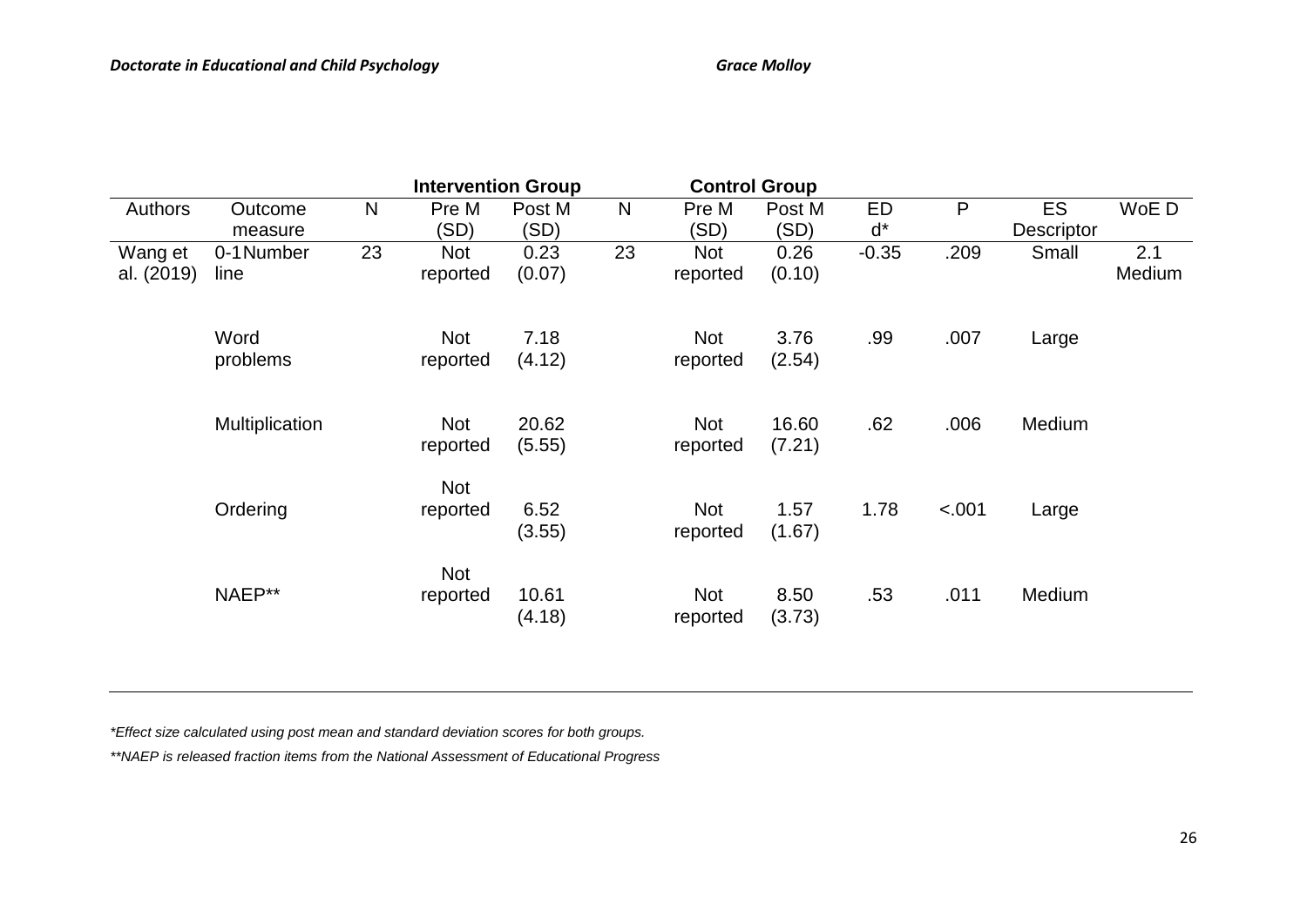## *Table 11*

# *Effect size table for single case experimental design studies*

|                                 | <b>Intervention effect</b>    |             |            |                   |                                |               |  |  |
|---------------------------------|-------------------------------|-------------|------------|-------------------|--------------------------------|---------------|--|--|
| Author                          | Outcome<br>measure            | Participant | <b>PND</b> | <b>Descriptor</b> | Maintenance<br>Achieved (Y/N)* | WoE D         |  |  |
| Cuenca-Carlino<br>et al. (2019) | Multi-step<br>equation probes |             | 100%       | Very effective    | Yes                            | 2.3<br>Medium |  |  |
|                                 |                               | 2           | 100%       | Very effective    | No                             |               |  |  |
|                                 |                               | 3           | 100%       | Very effective    | Yes                            |               |  |  |
|                                 |                               | 4           | 100%       | Very effective    | Yes                            |               |  |  |
|                                 |                               | 5           | 100%       | Very effective    | Yes                            |               |  |  |
|                                 |                               | 6           | 100%       | Very effective    | Yes                            |               |  |  |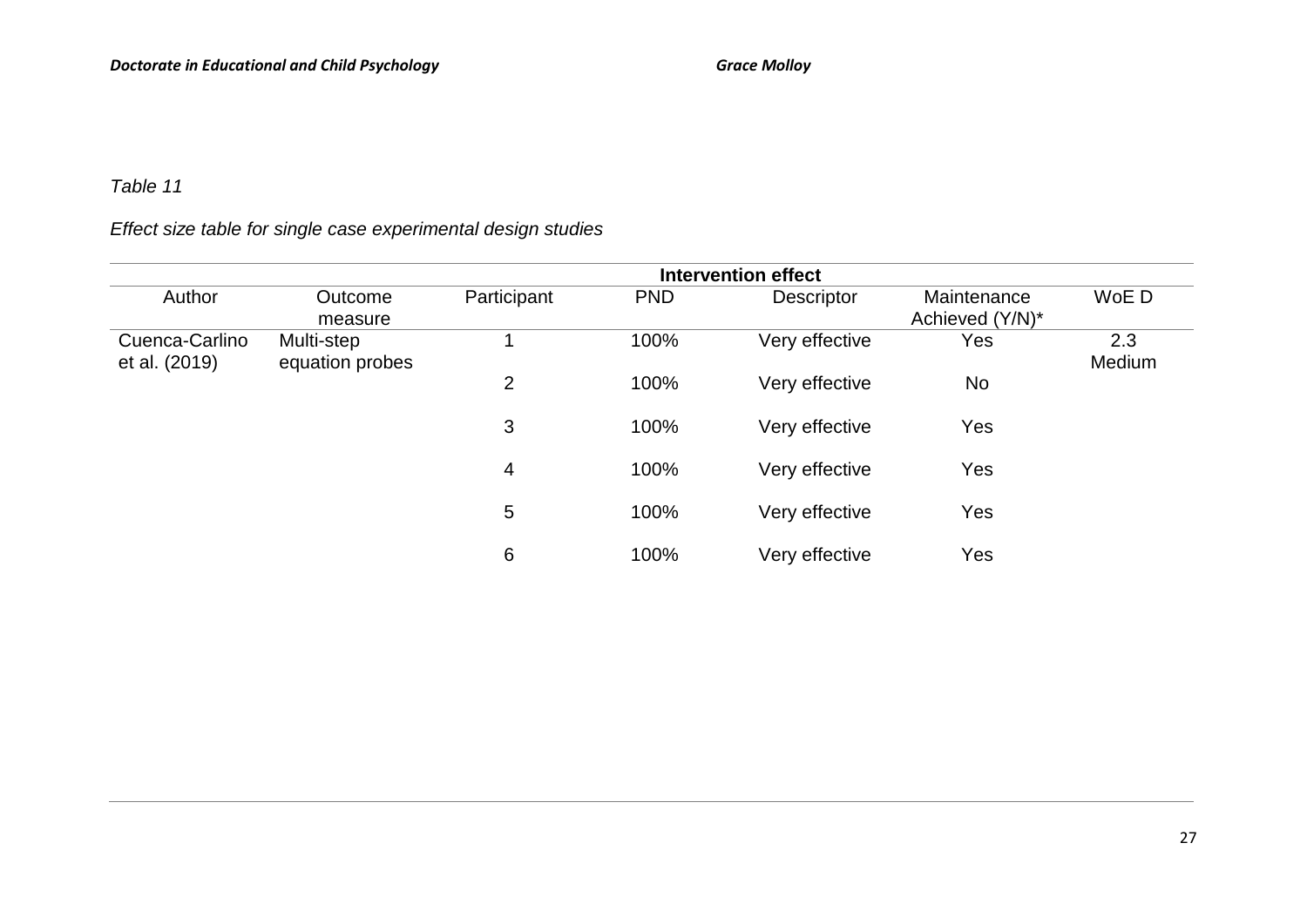| Author                       | Outcome<br>measure     | Participant    | <b>PND</b> | Descriptor       | Maintenance<br>Achieved (Y/N)* | WoE D       |
|------------------------------|------------------------|----------------|------------|------------------|--------------------------------|-------------|
| Ennis and<br>Losinski (2019) | <b>Fraction probes</b> |                | 72.72%     | <b>Effective</b> | Yes                            | 2<br>Medium |
|                              |                        | $\overline{2}$ | 100%       | Very effective   | Yes                            |             |
|                              |                        | $\mathfrak{B}$ | 100%       | Very effective   | Yes                            |             |
|                              |                        | $\overline{4}$ | 100%       | Very effective   | Yes                            |             |
|                              |                        | 5              | 100%       | Very effective   | Yes                            |             |
|                              |                        | 6              | 100%       | Very effective   | Yes                            |             |
|                              |                        | 7              | 100%       | Very effective   | Yes                            |             |
|                              |                        | 8              | 20%        | Ineffective      | <b>No</b>                      |             |

*\*Maintenance was considered to have been achieved if the follow-up scores did not fall below baseline.*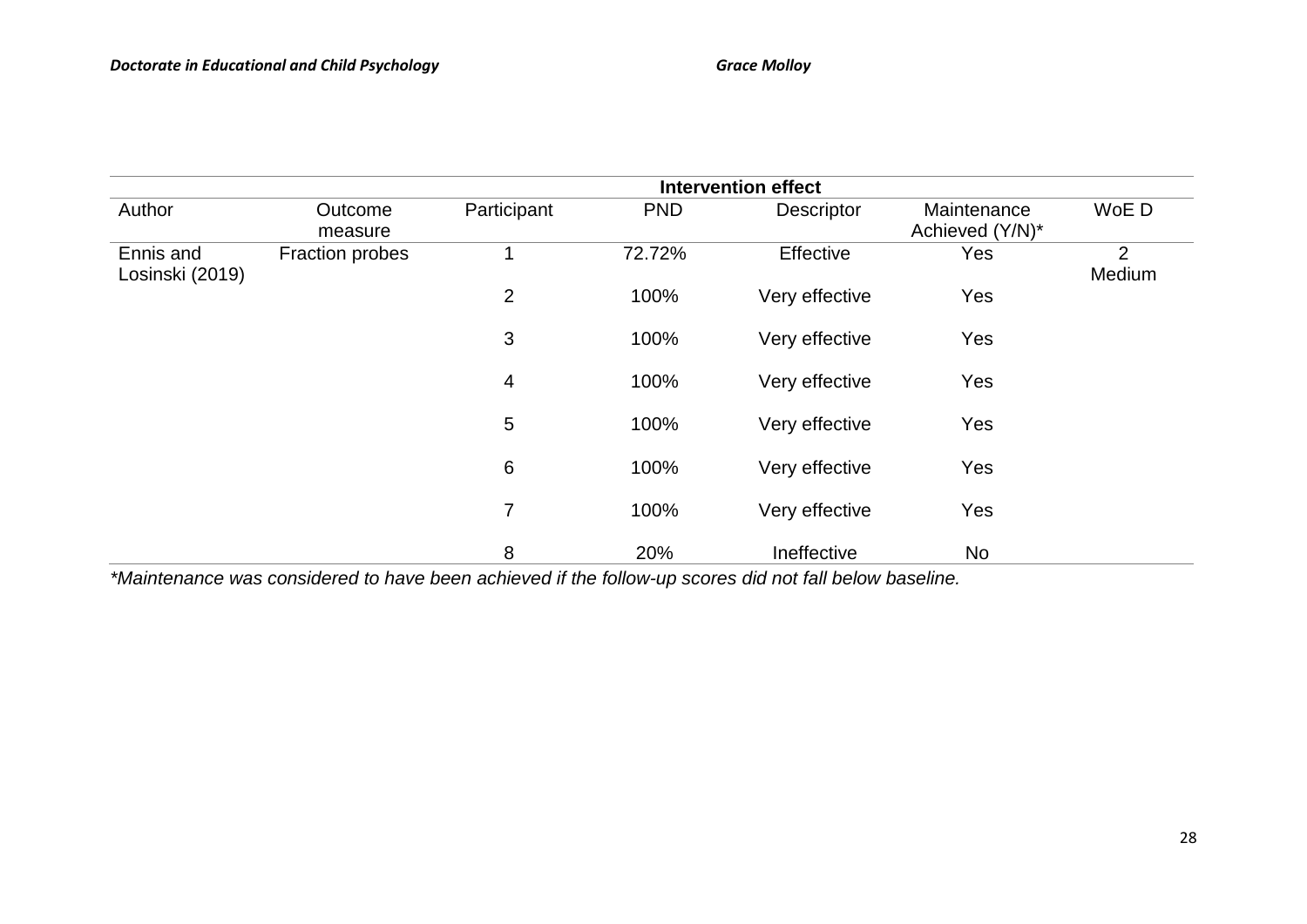# *Table 12*

*Intervention outcome table for the case study design* 

|                            | Outcomes                          |                  |                   |            |  |  |  |
|----------------------------|-----------------------------------|------------------|-------------------|------------|--|--|--|
| Authors                    | Outcome measures                  | Pre-intervention | Post-intervention | WoE D      |  |  |  |
| Ness and Middleton<br>2012 | Participants maths grade<br>score | C grade          | B grade           | 1.1<br>LOW |  |  |  |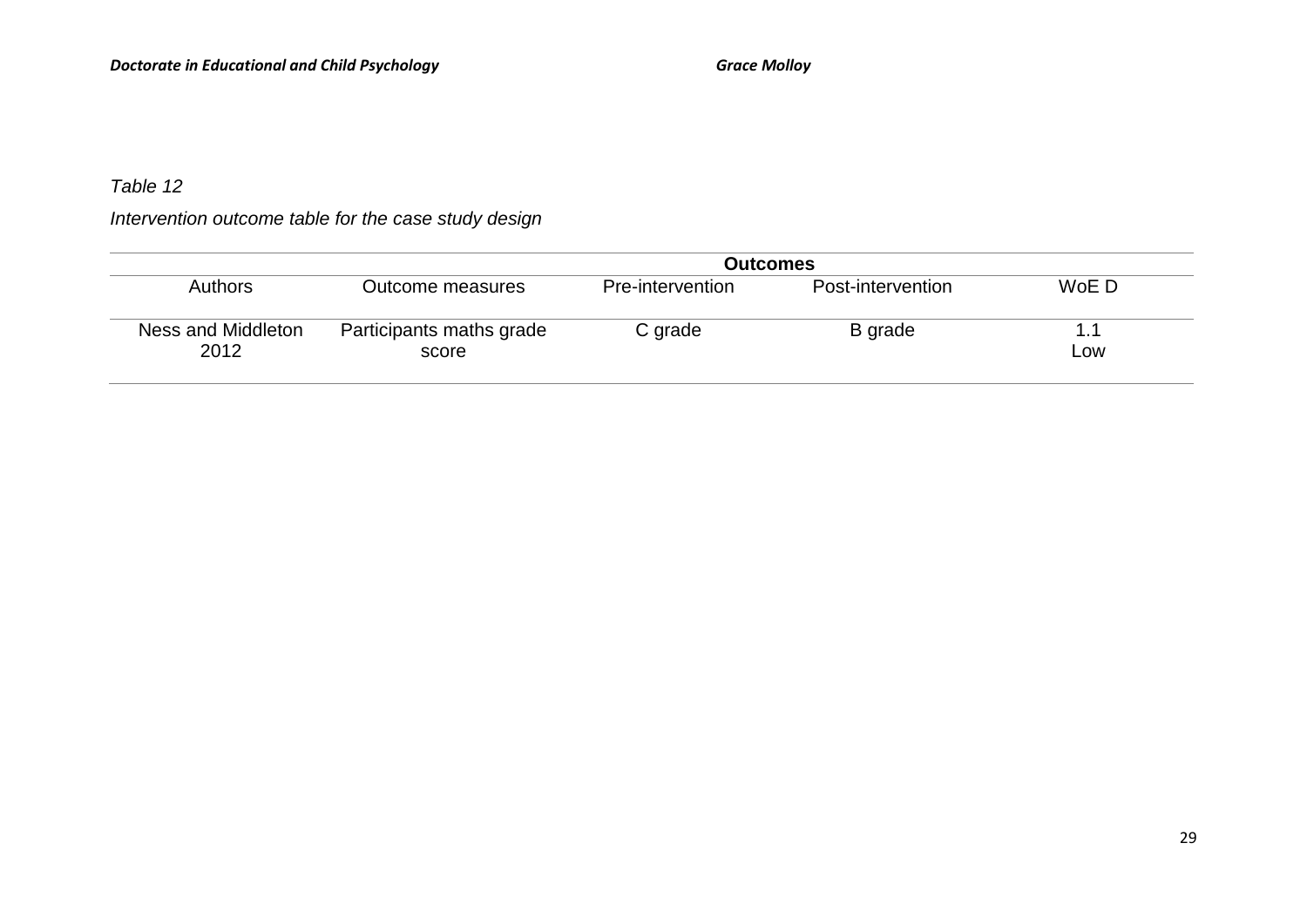#### **Conclusions and Recommendations**

The studies in the review were deemed to be of medium (Ennis & Losinski, 2019; Ness & Middleton, 2012) or high (Cuenca-Carlino et al., 2016; Lucangeli et al., 2019; Wang et al., 2019) relevance to the review question. The findings from the majority of the studies provide promising evidence regarding the role that SRL strategy instruction can play in improving more literacy based aspects of maths performance (Lucangeli et al., 2019) alongside improving specific domains of maths performance namely, fractions (Ennis & Losinski, 2019; Wang et al., 2019) and equations (Cuenca-Carlino et al., 2016) in students who experience or are at risk of experiencing maths difficulties.

However, the quality of the evidence and conclusions that can be drawn are constrained by a number of factors. Therefore, the findings must be interpreted with caution.

In terms of methodological quality, this was not deemed as high in any of the studies, with the majority receiving a low rating (Appendix C). A methodological component effecting many of the studies were the measures used, which were often not obtained by using multiple methods.

The lack of follow-up data also impacted on the methodological quality in the context of the generalisability of the findings. The 2 SCEDs did provide follow-up data but this was limited as post-data was not collected over multiple intervals. This impacts on the studies' external validity and conclusions that can be made in terms of the effect of the intervention on sustained maths performance. More robust longitudinal data would provide EPs, in particular, with greater rationale for suggesting SRL strategy intervention for children with MDs. This therefore, should be collected in future studies exploring SRL strategy instruction as an intervention.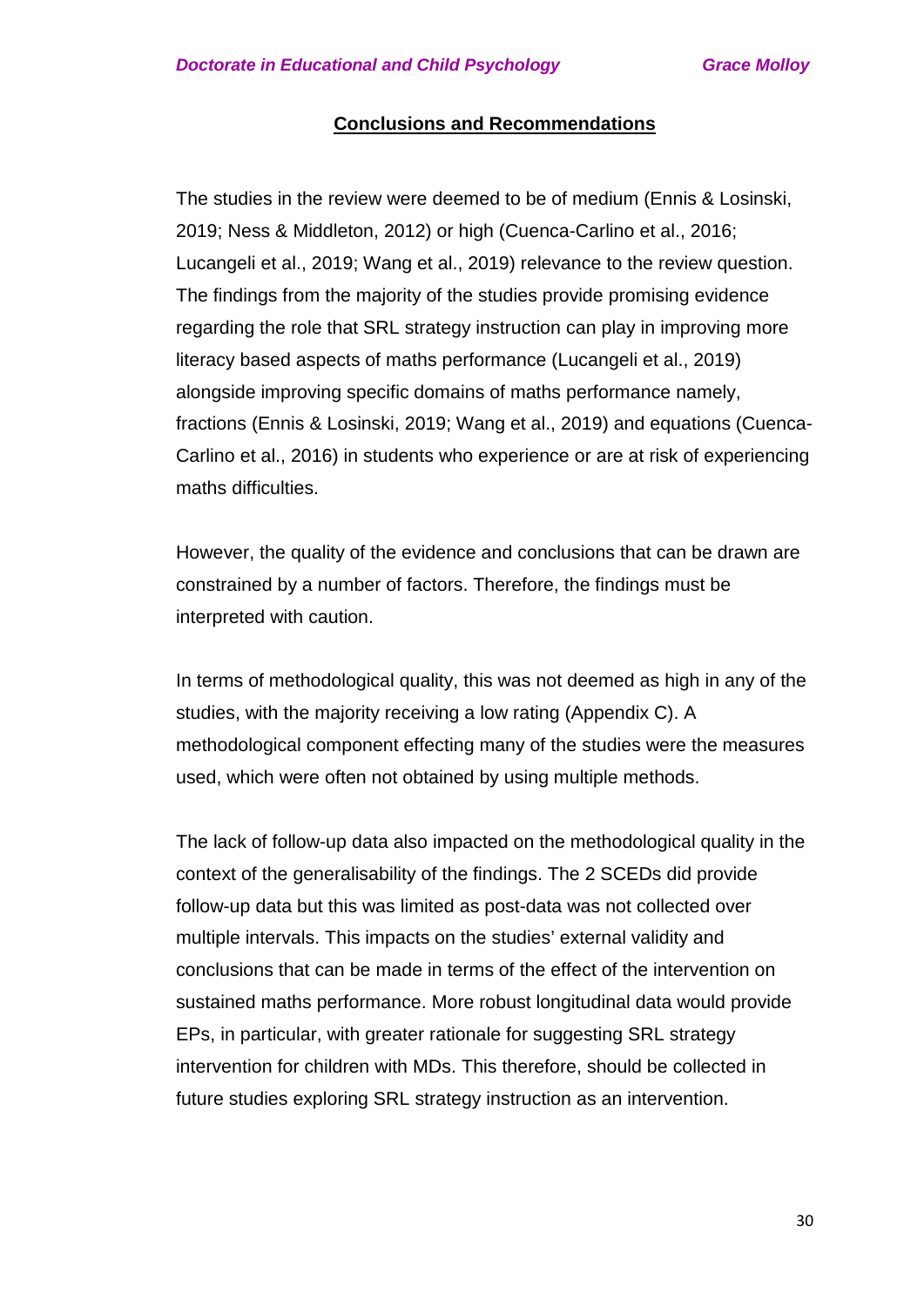The studies provided sufficient participant characteristics to allow the reader to identify how applicable the finds were to the target group. However, none of the studies were conducted in the U.K. This impacts on the relevance of the findings to a U.K. population, which further undermines the external validity and conclusions that can be drawn particularly for EPs working in the U.K.

Another constraining factor within the review, was that the studies used different variations of SRL strategy intervention, which made it difficult for direct comparisons to be made. In addition, none of the studies explicitly explored the impact of the identifiable components of SRL strategy instruction on the outcomes achieved. This impacted on their methodological quality (WoE A) rating. Interestingly however, in the studies that explored receptivity of the intervention, through the use of qualitative questionnaire feedback, it appeared the evaluation component was highly valued. This was due to how the students and teachers felt it encouraged them to be more willing to self-appraise and problem solve (Cuenca-Carlino et al., 2016; Lucangeli et al., 2019).

Further research exploring identifiable components in more detail, both quantitatively and qualitatively, would be extremely relevant to educational providers and EPs alike. This is because, interventions with many components are time consuming to implement. Therefore, an understanding of what, if any, specific component is best received and most strongly related to improved performance, could result in the refinement of the instruction strategy which may improve feasibility in a school context.

Considering feasibility, it must be noted that the majority of the studies (Ennis & Losinski, 2019; Lucangeli et al., 2019; Wang et al., 2019) were implemented by a researcher or psychologists. Given the current financial constraints experienced by schools in the U.K, implementing interventions that involve outside partners are often not financially feasible. Thus, there is a need to further understand the effectiveness of SRL interventions delivered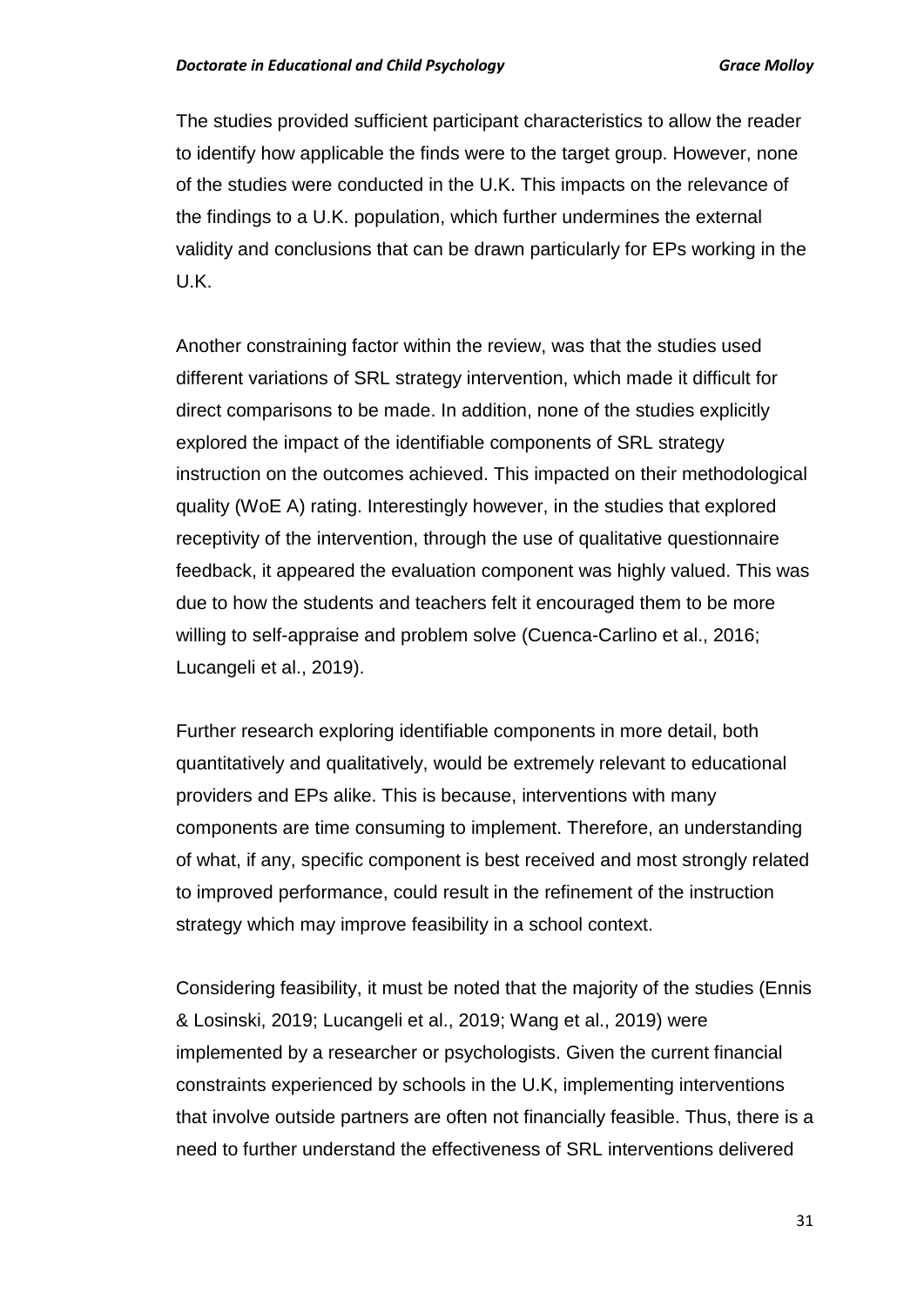specifically by teaching staff which may be considered to be more costeffective.

In summary, a review of the studies did provide promising evidence that SRL strategy interventions are effective at improving performance in some areas of maths skills in students with or at risk of developing maths difficulties. However, given the methodological limitations, the findings from the studies are not conclusive and must be considered with caution.

In addition, there is a need for further research to be conducted within the U.K. context that include designs that allow for the collection of robust followup data. Such research is necessary before EPs, working within the U.K., can be confident in recommending SRL strategy development alone as an effective intervention for improving maths attainment amongst this target population.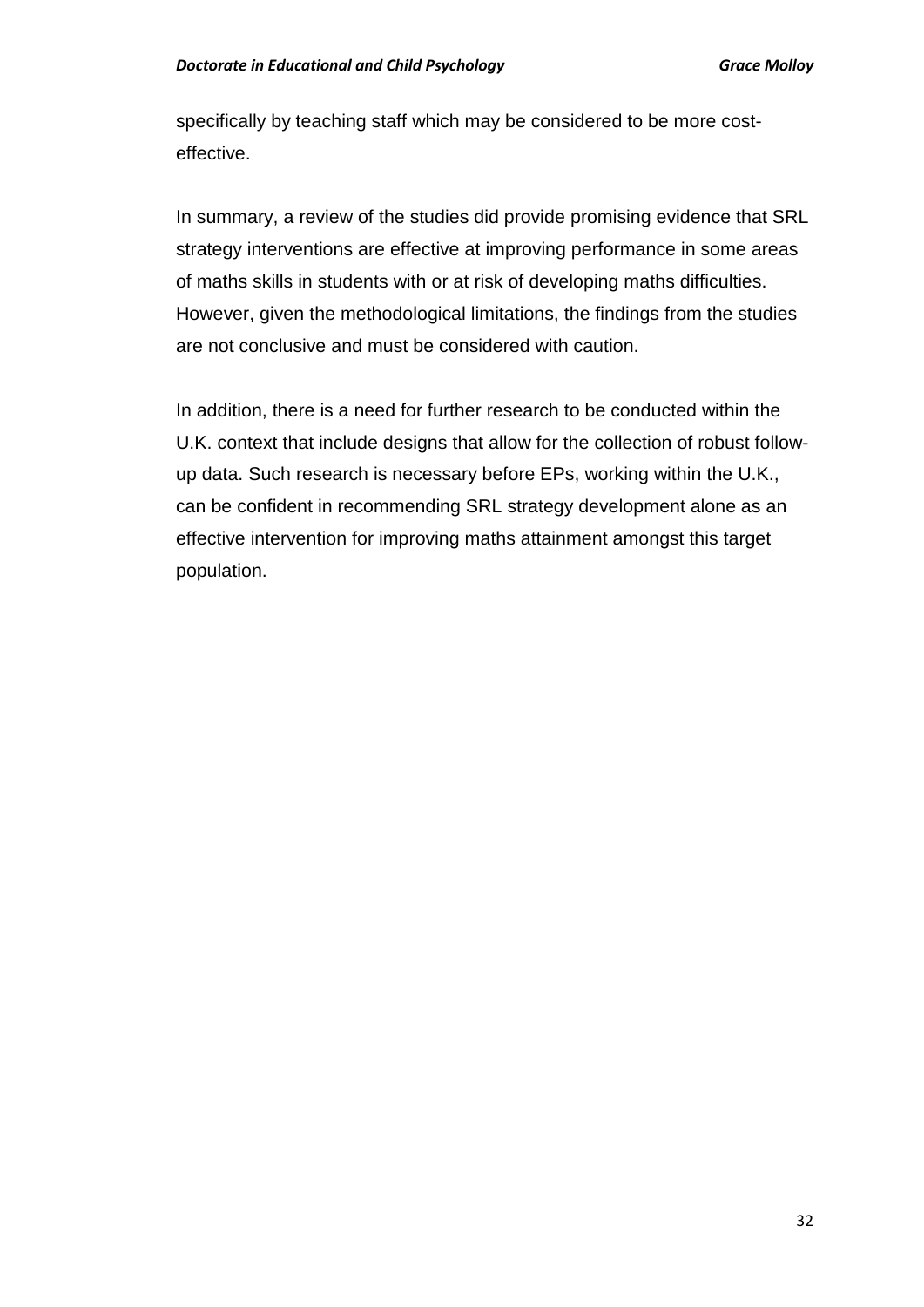#### **References**

- Adams, C. M., Forsyth, P. B., Dollarhide, E., Miskell, R., & Ware, J. (2015). Self-Regulatory Climate: A Social Resource for Student Regulation and Achievement. *Teachers college record, 117*(2).
- Barker, C., Pistrang, N., & Elliott, R. (2015). *Research methods in clinical psychology: An introduction for students and practitioners*. John Wiley & Sons.
- Cargnelutti, E., Tomasetto, C., & Passolunghi, M. C. (2017). How is anxiety related to math performance in young students? A longitudinal study of Grade 2 to Grade 3 children. *Cognition and Emotion*, *31*(4), 755– 764. https://doi.org/10.1080/02699931.2016.1147421
- Cheng, M. (2017). An Evidence-Based Practice Review Report How effective is the Self-Regulated Strategy Development (SRSD) instruction approach in improving reading comprehension of school age pupils with special educational needs (SEN). Retrieved from [online] Available at: https://www.ucl.ac.uk/educationalpsychology/resources/CS1Cheng17.pdf [Accessed 14 Feb. 2020].
- Clark, N. M., & Zimmerman, B. J. (1990). A social cognitive view of selfregulated learning about health. *Health Education Research*, *5*(3), 371-379.

Cohen, J. (1992). A power primer. *Psychological bulletin*, *112*(1), 155.

Cuenca-Carlino, Y., Freeman-Green, S., Stephenson, G. W., & Hauth, C. (2016). Self-Regulated Strategy Development Instruction for Teaching Multi-Step Equations to Middle School Students Struggling in Math.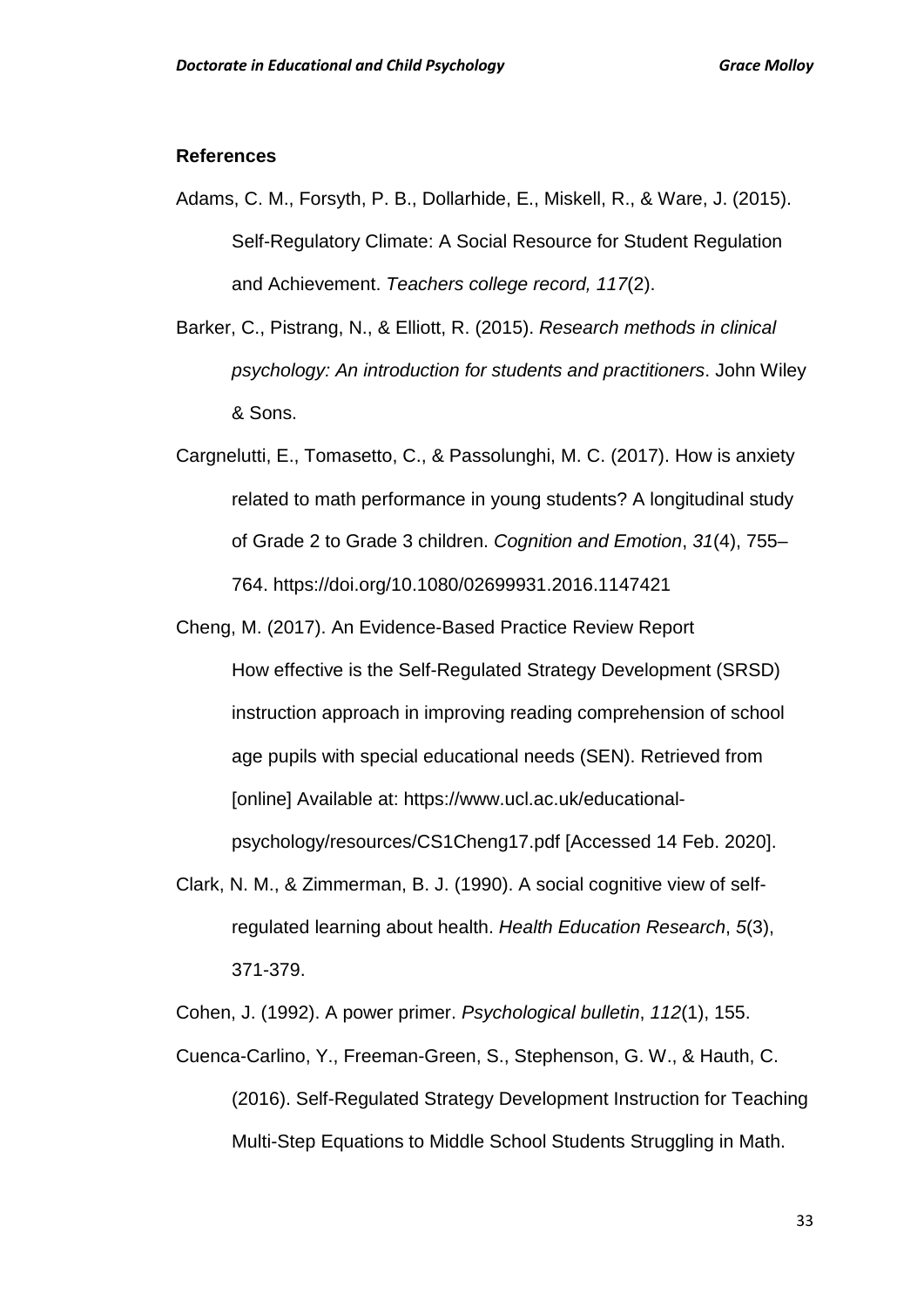*Journal of Special Education*, *50*(2), 75–85.

https://doi.org/10.1177/0022466915622021

Dahl, S., Aubrey, C., & Godfrey, R. (2006). Early mathematics development and later achievement: Further evidence. *Mathematics Education Research Journal*, *18*(1), 27–46.

Duncan, R. J., Schmitt, S. A., Burke, M., & McClelland, M. M. (2018). Combining a kindergarten readiness summer program with a selfregulation intervention improves school readiness. *Early Childhood research quarterly*, *42*, 291–300.

https://doi.org/10.1016/j.ecresq.2017.10.012

- Ennis, R. P., & Losinski, M. (2019). SRSD Fractions: Helping Students at Risk for Disabilities Add/Subtract Fractions With Unlike Denominators. *Journal of Learning Disabilities, 52*(5), 399–412. https://doi.org/10.1177/0022219419859509
- Flavell, J. H. (1979). Metacognition and cognitive monitoring: A new area of cognitive–developmental inquiry. *American psychologist*, *34*(10), 906.
- Graham, S., & Harris, K. R. (1996). Self-regulation and strategy instruction for students who find writing and learning challenging. *The science of writing: Theories, methods, individual differences, and applications*, 347-360.
- Harden, A., & Gough, D. (2012). Quality and Relevance Appraisal. In D. Gough, S. Oliver, & J. Thomas (Eds.), An Introduction to Systematic Reviews (pp. 153–178).London: Sage
- Harris, K. R., & Graham, S. (2009). Self-regulated strategy development in writing: Premises, evolution, and the future. In *BJEP Monograph*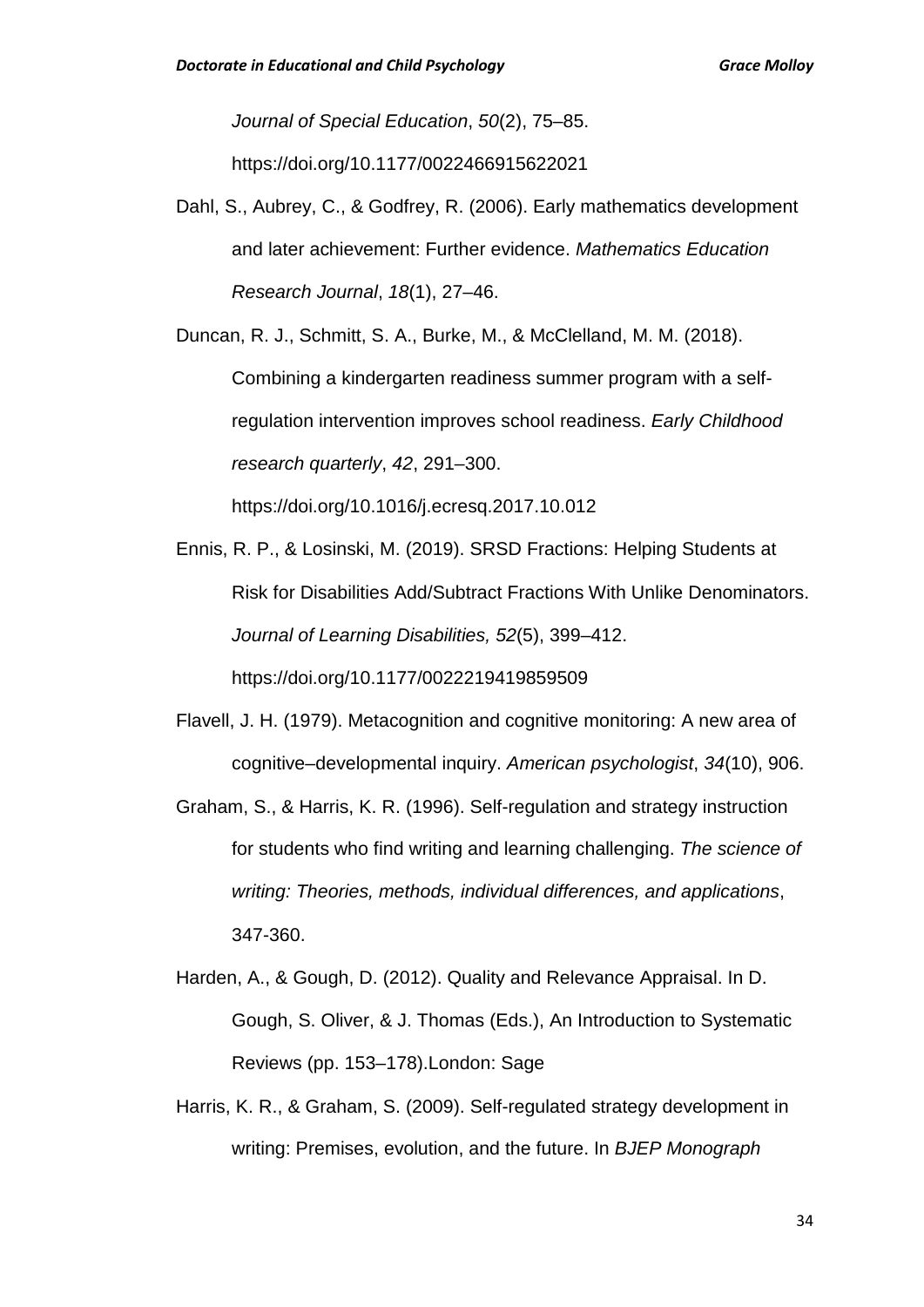*Series II, Number 6-Teaching and Learning Writing* (Vol. 113, No. 135, pp. 113-135). British Psychological Society.

- Hooper, S. R., Roberts, J., Sideris, J., Burchinal, M., & Zeisel, S. (2010). Longitudinal predictors of reading and math trajectories through middle school for African American versus caucasian students across two samples. *Developmental Psychology*, *46*(5), 1018–1029. https://doi.org/10.1037/a0018877
- Kratochwill, T. R. (2003). Task Force on Evidence Based Interventions in School Psychology. American Psychological Association.
- Lee, S., & McDonough, A. (2015). Role of self-talk in the classroom: investigating the relationship of eight-to-nine-year-olds' self-regulatory self-talk strategies with their classroom self-regulatory behaviour and mathematical achievement. *Early Child Development and Care*, *185*(2), 198–208. https://doi.org/10.1080/03004430.2014.915818
- Leon, J., Nunez, J. L., & Liew, J. (2015). Self-determination and STEM education: Effects of autonomy, motivation, and self-regulated learning on high school math achievement. Learning and Individual Differences, *43*, 156–163. https://doi.org/10.1016/j.lindif.2015.08.017
- Lucangeli, D., Fastame, M. C., Pedron, M., Porru, A., Duca, V., Hitchcott, P. K., & Penna, M. P. (2019). Metacognition and errors: the impact of self-regulatory trainings in children with specific learning disabilities. *ZDM-Mathematics Education, 51*(4, SI), 577–585.

https://doi.org/10.1007/s11858-019-01044-w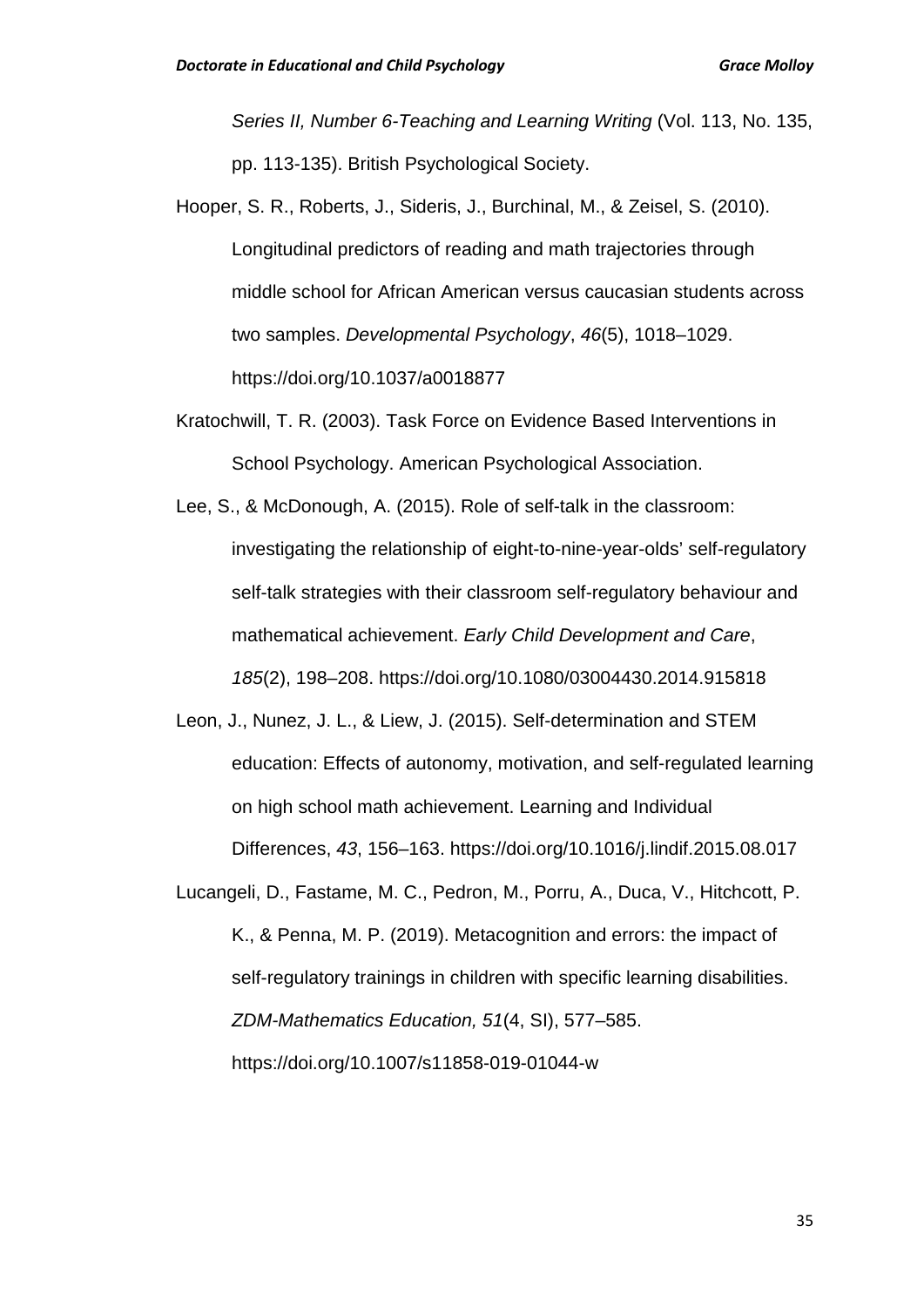Mevarech, Z., & Fridkin, S. (2006). The effects of IMPROVE on mathematical knowledge, mathematical reasoning and meta-cognition. *Metacognition and learning*, *1*(1), 85-97.

Montague, M. (2008). Self-regulation strategies to improve mathematical problem solving for students with learning disabilities. *Learning Disability Quarterly*, *31*(1), 37–44. https://doi.org/10.2307/30035524

Musso, M. F., Boekaerts, M., Segers, M., & Cascallar, E. C. (2019). Individual differences in basic cognitive processes and self-regulated learning: Their interaction effects on math performance. *Learning and Individual Differences*, *71*, 58–70.

https://doi.org/10.1016/j.lindif.2019.03.003

- OFSTED. (2012). *Mathematics: made to measure*. Retrieved from https://assets.publishing.service.gov.uk/government/uploads/system/u ploads/attachment\_data/file/417446/Mathematics\_made\_to\_measure. pdf [Accessed 11 Jan. 2020].
- Nelson, G., & Powell, S. R. (2018). A Systematic Review of Longitudinal Studies of Mathematics Difficulty. *Journal of Learning Disabilities*, *51*(6), 523–539. https://doi.org/10.1177/0022219417714773
- Ness, B. M., & Middleton, M. J. (2012). A Framework for Implementing Individualized Self-Regulated Learning Strategies in the Classroom. *Intervention in School and Clinic*, *47*(5), 267–275. https://doi.org/10.1177/1053451211430120
- Parsons, S., Bynner, J., & Foudouli, V. (2005). Measuring basic skills for longitudinal study. *The Design and Development of Instruments for Use with Cohort Members in the Age*, *34*.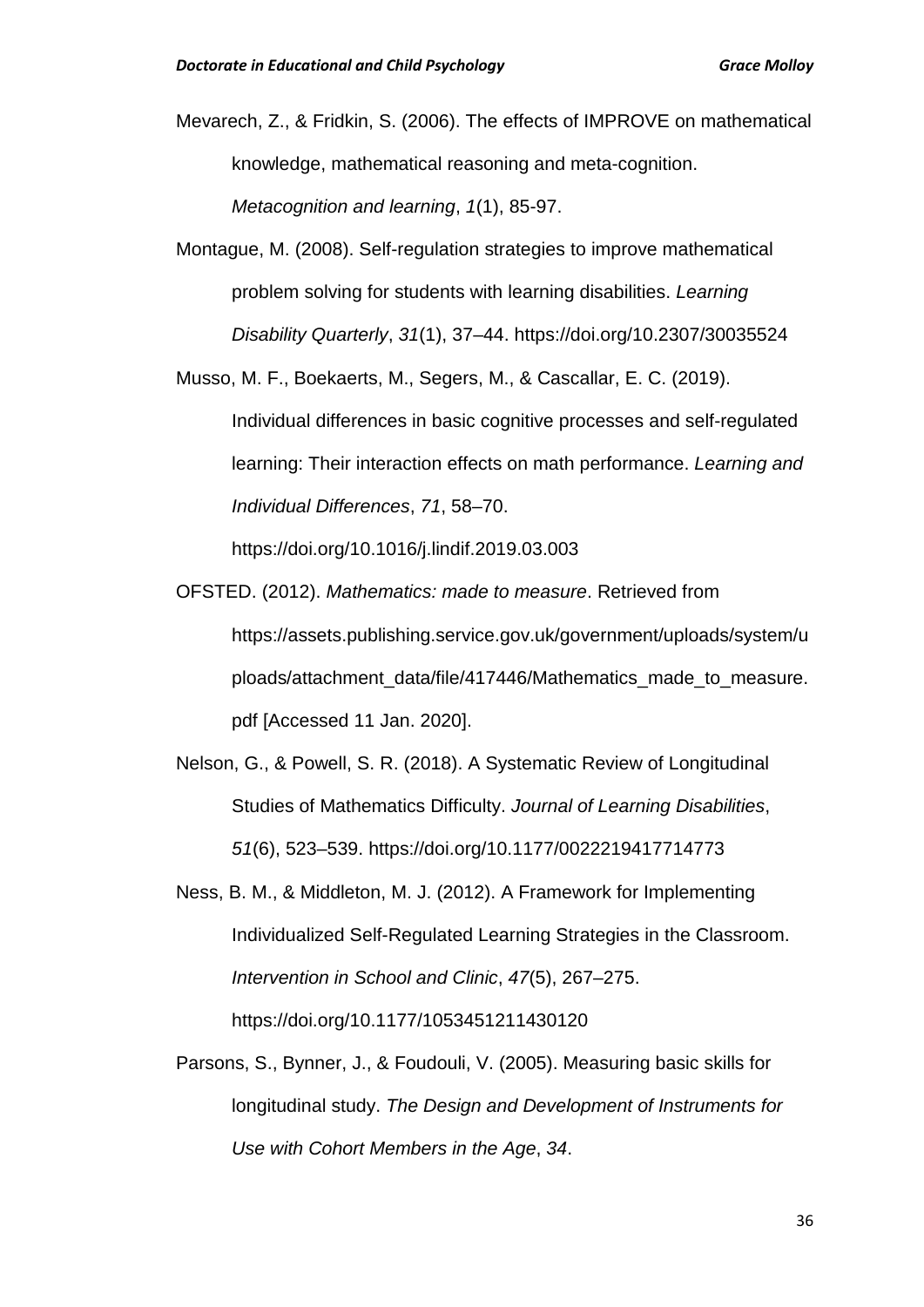Scruggs, T. E., & Mastropieri, M. A. (1998). Summarizing Single-Subject Research. Behavior Modification, 22(3), 221–242. https://doi.org/10.1177/01454455980223001

Wang, A. Y., Fuchs, L. S., Fuchs, D., Gilbert, J. K., Krowka, S., & Abramson, R. (2019). Embedding Self-Regulation Instruction Within Fractions Intervention for Third Graders With Mathematics Difficulties. Journal of Learning Disabilities, *52*(4), 337–348. https://doi.org/10.1177/0022219419851750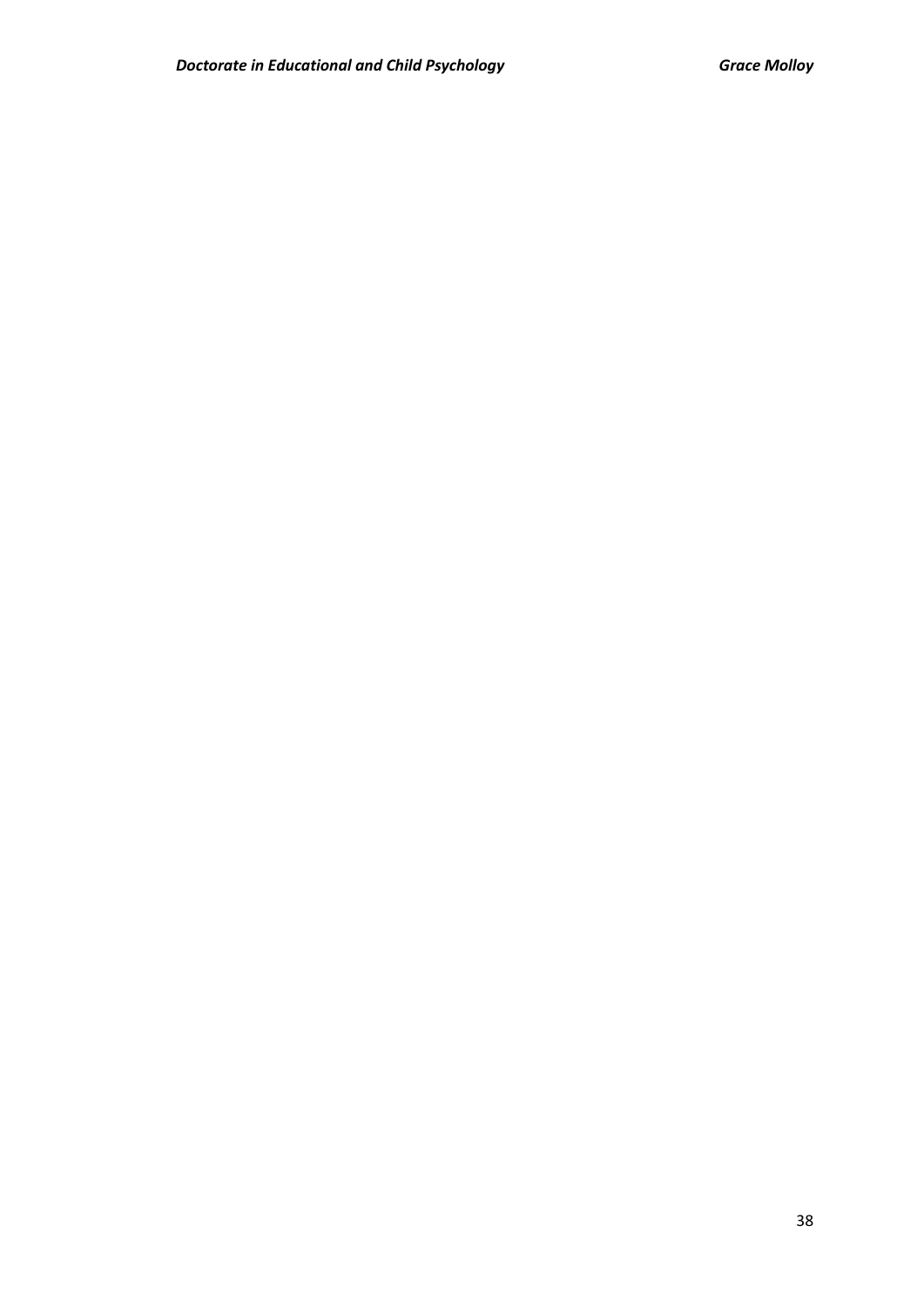# **Appendix A: Articles excluded at full text screening**

| <b>Articles Excluded</b>                                                                                                                                                                                                                                                                      | <b>Criteria</b>                                     |
|-----------------------------------------------------------------------------------------------------------------------------------------------------------------------------------------------------------------------------------------------------------------------------------------------|-----------------------------------------------------|
| Bishara, S. (2016). Self-regulated math instructions for<br>pupils with learning disabilities. Cogent Education, 3.                                                                                                                                                                           | 3. Not an intervention study                        |
| Buzza, D. C., & Dol, M. (2015). Goal Setting Support in<br>Alternative Math Classes: Effects on Motivation and<br>Engagement. Exceptionality Education International, 25(1),<br>$35 - 66.$                                                                                                    | 7. Did not collect pre and post student maths' data |
| Collingwood, N., & Dewey, J. (2018). "Thinking Your<br>Problems Away": Can maths interventions be developed to<br>address both the academic and affective aspects of learning<br>in primary aged children? Educational and Child<br>Psychology, 35(Spec Iss 2), 76-92.                        | 5. Not all participants had maths difficulties      |
| Cueli, M., Rodriguez, C., Areces, D., Garcia, T., & Gonzalez-<br>Castro, P. (2017). Improvement of self-regulated learning in<br>mathematics through a hypermedia application: Differences<br>based on academic performance and previous knowledge.<br>The Spanish Journal of Psychology, 20. | 5. Not all participants had maths difficulties      |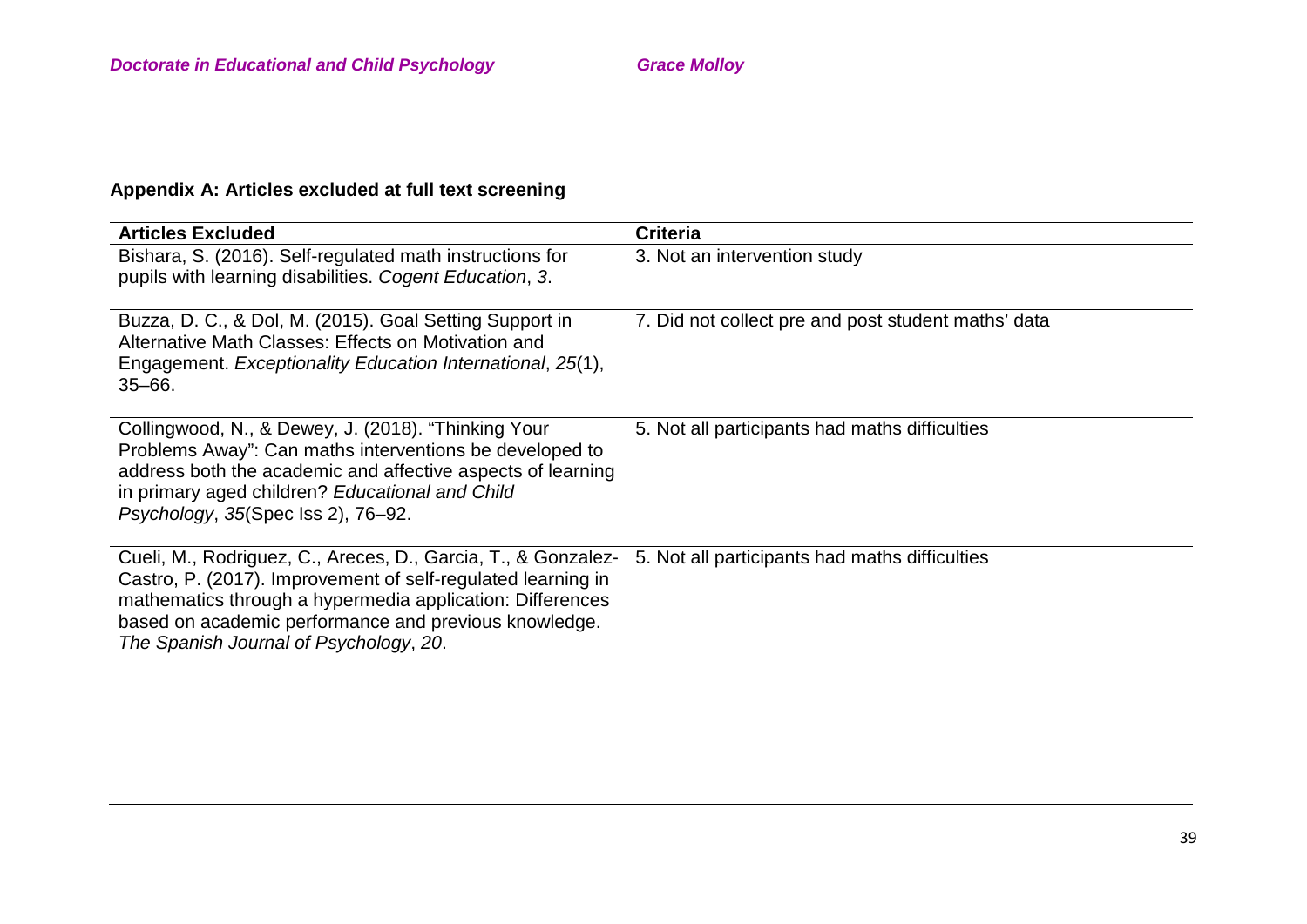| <b>Articles Excluded</b>                                                                                                                                                                                                                                                                                             | <b>Criteria</b>                                |
|----------------------------------------------------------------------------------------------------------------------------------------------------------------------------------------------------------------------------------------------------------------------------------------------------------------------|------------------------------------------------|
| Fung, J. J. Y., Yuen, M., & Yuen, A. H. K. (2014). Self-<br>Regulation in Learning Mathematics Online: Implications for<br>Supporting Mathematically Gifted Students with or without<br>Learning Difficulties. Gifted and Talented International,<br>$29(1-2)$ , 113-123.                                            | 3. Not an intervention study                   |
| Hacker, D. J., Kiuhara, S. A., & Levin, J. R. (2019). A<br>metacognitive intervention for teaching fractions to students<br>with or at-risk for learning disabilities in mathematics. ZDM-<br>MATHEMATICS EDUCATION, 51(4, SI), 601-612.                                                                             | 3. A review study, not an intervention study   |
| Lazakidou, G., & Retalis, S. (2010). Using computer<br>supported collaborative learning strategies for helping<br>students acquire self-regulated problem-solving skills in<br>mathematics. Computers & Education, 54(1), 3-13.                                                                                      | 5. Not all participants had maths difficulties |
| Lee, S., & McDonough, A. (2015). Role of self-talk in the<br>classroom: investigating the relationship of eight-to-nine-<br>year-olds' self-regulatory self-talk strategies with their<br>classroom self-regulatory behaviour and mathematical<br>achievement. Early Child Development and Care, 185(2),<br>198-208. | 3. Not an intervention study                   |
| Leon, J., Nunez, J. L., & Liew, J. (2015). Self-determination<br>and STEM education: Effects of autonomy, motivation, and<br>self-regulated learning on high school math achievement.<br>Learning and indiviudal differences, 43, 156-163.                                                                           | 5. Not all participants had maths difficulties |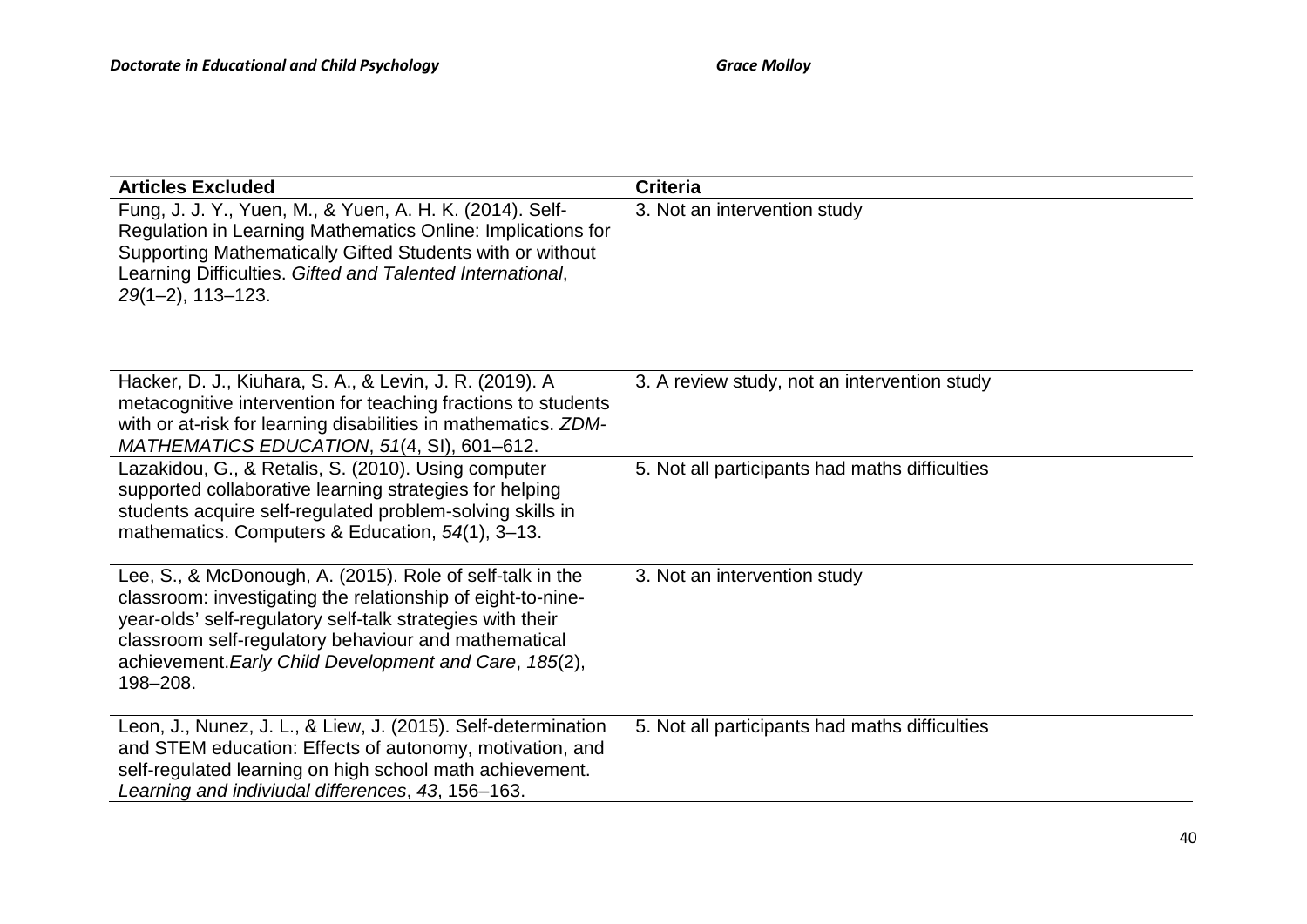| <b>Articles Excluded</b>                                                                                                                                                                                                                                                                                                                                                                        | <b>Criteria</b>                                                   |
|-------------------------------------------------------------------------------------------------------------------------------------------------------------------------------------------------------------------------------------------------------------------------------------------------------------------------------------------------------------------------------------------------|-------------------------------------------------------------------|
| Maffei, L. (2012). Self-regulated learning enhancement<br>through self assessment activities. In Chova, LG nad<br>Martinez AL and Torres, IC (Ed.), INTED2012: International<br>technology, education and development conference (pp.<br>6560-6569).                                                                                                                                            | 1. A conference paper, not published in a peer reviewed journal   |
| Martin, C. S., Polly, D., & Kissel, B. (2017). Exploring the<br>impact of written reflections on learning in the elementary<br>mathematics classroom. Journal of Educational Research,<br>$110(5)$ , 538–553.                                                                                                                                                                                   | 3. Not an intervention study                                      |
| Paraskevi, K., Irini, D., Sotiria, T., & Charoula, S. (2017).<br>Teaching self-regulation strategies with SOLVE IT to two<br>students with learning disabilities: Effects on mathematical<br>problem-solving performance. In Dooley, T and Gueudet, G<br>(Ed.), Proceedings of The Tenth Congress of The European<br>Society for Research in Mathematics Education<br>(Cerme10)(pp. 1114–1121). | 1. A proceeding paper, not a published in a peer reviewed journal |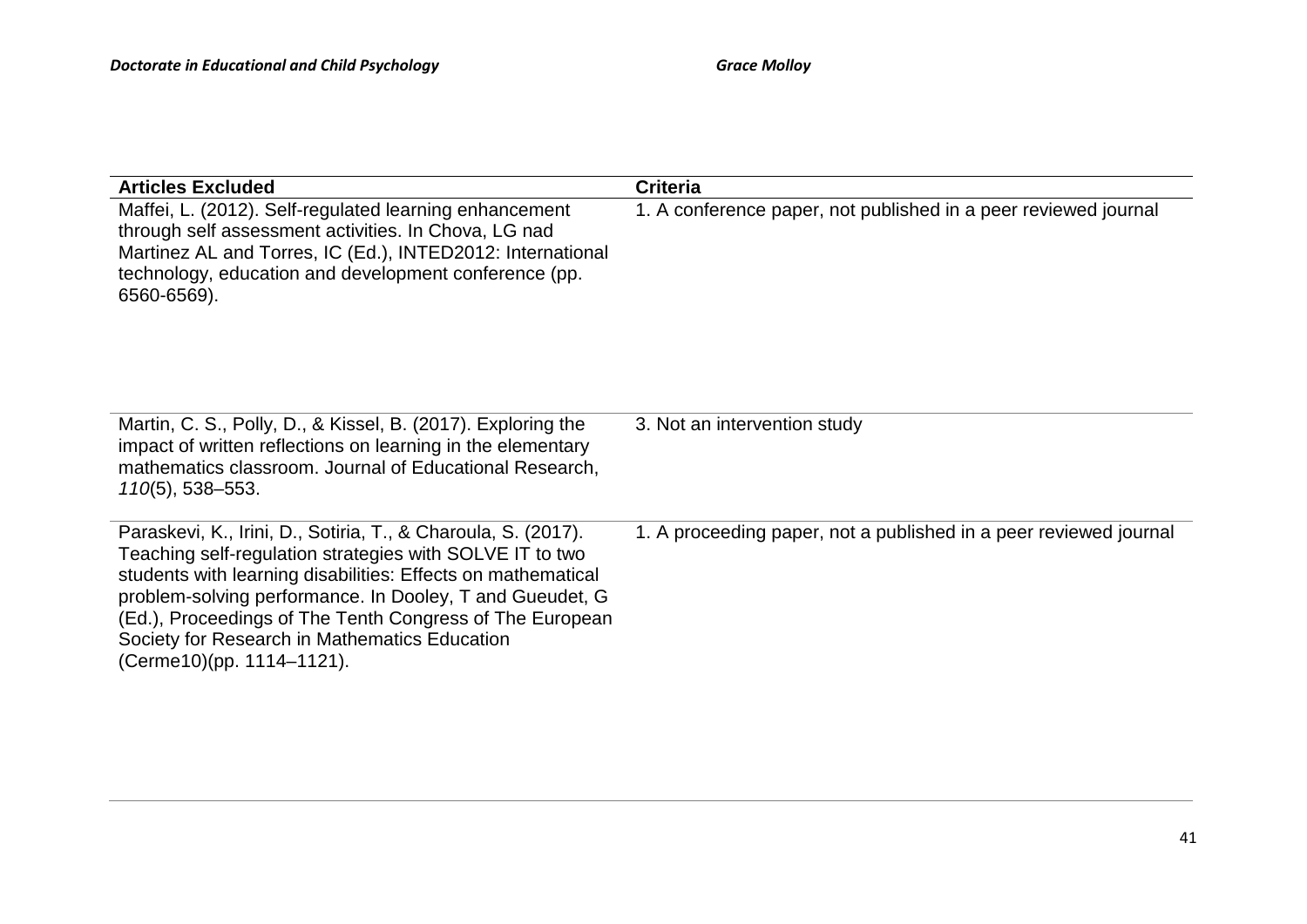| <b>Articles Excluded</b>                                                                                                                                                                         | <b>Criteria</b>                                     |
|--------------------------------------------------------------------------------------------------------------------------------------------------------------------------------------------------|-----------------------------------------------------|
| Sanabria Rodriguez, L. B., Valencia Vallejo, N. G., & Ibanez<br>Ibanez, J. (2017). Effect of Training in Self-Regulation for<br>Learning Mathematics. Praxis & Saber, 8(16), 35-56.              | 5. Not school aged participants                     |
| Santos, L., & Pinto, J. (2009). Self-regulating assessment in<br>Mathematics: Saying before doing. Bolema Mathematics<br>Education Bulletin Boletim De Educaacao Matematica,<br>$22(33), 51-68.$ | 9. Study not originally written in English          |
| Rutherford, T. (2017). The measurement of calibration in<br>real contexts. Learning and Instruction, 47, 33-42.                                                                                  | 5. Not all participants had maths difficulties      |
| Van Boxtel, J. M. (2016). REASON: A Self-Instruction<br>Strategy for Twice-Exceptional Learners Struggling With<br>Common Core Mathematics. Teaching Exceptional Children,<br>$49(1)$ , 66-73.   | 7. Did not collect pre and post student maths' data |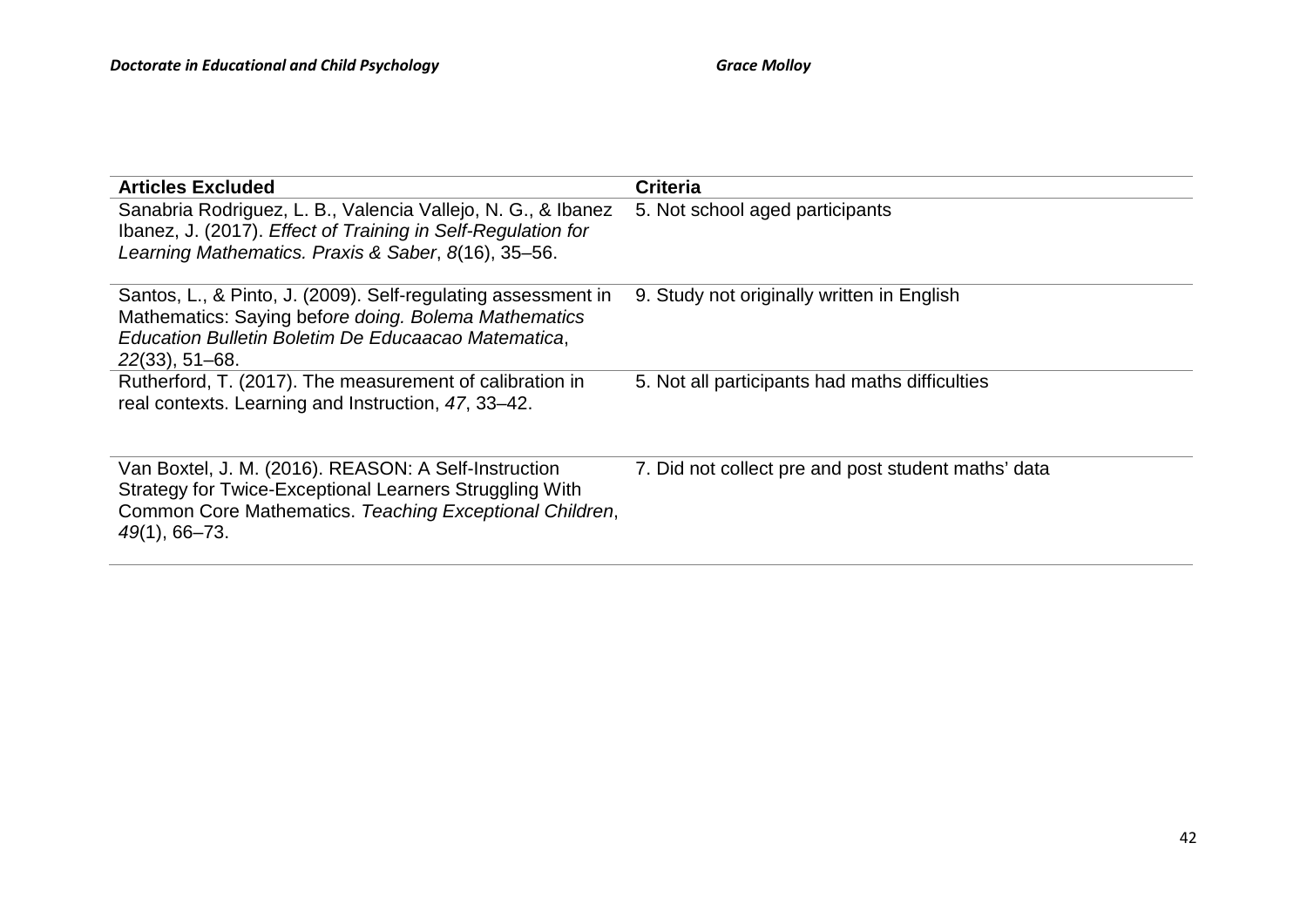# **Appendix B: Mapping the field**

| <b>Author</b>                                                                | Aim of the study                                                                                                                                                                                                                                                                                             | <b>Setting</b>                                                                | <b>Researc</b><br>h Design                                                    | <b>Participants</b>                                                                                                                                                                                                                                                                   | <b>Intervention Details</b>                                                                                                                                                                                                                                                                                                                                                                | <b>Measures</b>        | <b>Key Findings</b>                                                                                                                                                                                                                |
|------------------------------------------------------------------------------|--------------------------------------------------------------------------------------------------------------------------------------------------------------------------------------------------------------------------------------------------------------------------------------------------------------|-------------------------------------------------------------------------------|-------------------------------------------------------------------------------|---------------------------------------------------------------------------------------------------------------------------------------------------------------------------------------------------------------------------------------------------------------------------------------|--------------------------------------------------------------------------------------------------------------------------------------------------------------------------------------------------------------------------------------------------------------------------------------------------------------------------------------------------------------------------------------------|------------------------|------------------------------------------------------------------------------------------------------------------------------------------------------------------------------------------------------------------------------------|
| Cuenca-<br>Carlino,<br>Freeman-<br>Green.<br>Stepehnson<br>& Hauth<br>(2015) | To examine the<br>effectiveness of<br>Self-Regulated<br>Strategy<br>Development<br>(SRSD) on<br>eighth-grade<br>students learning<br>to solve multi-step<br>equations.                                                                                                                                       | Public middle<br>school in North<br>America.                                  | Single<br>case,<br>multiple<br>baseline<br>across<br>participan<br>ts design  | 6 students; 4<br>$\bullet$<br>females, 1<br>male.<br>Mean age: 13<br>All previously<br>$\bullet$<br>identified as<br>needing<br>specific maths<br>intervention<br>due to their<br>low scores on<br>a maths<br>benchmark<br>assessment<br>and student<br>standardised<br>test results. | The model of Self-<br><b>Regulated Strategy</b><br>Development (SRSD)<br>instruction was<br>implemented to teach<br>students how to solve and<br>check multi-step equations.<br>Delivered by a highly<br>qualified maths teacher<br>who was trained on SRSD<br>learning strategies by a<br>research.<br>Duration<br>4 sessions a week for 45<br>minutes over 12 weeks.                     | <b>Equation probes</b> | <b>Equation Probes</b><br>Substantial<br>improvements were<br>observed in the<br>students' abilities to<br>strategize their work<br>and solve equations<br>correctly.<br>100% PND calculated.<br>Weighted average<br>Tau-U of .98. |
| Ennis and<br>Losinski<br>(2019)                                              | To extend the<br>work of Losinski<br>et al. (2019) by<br>investigating the<br>FILMS, CUT, and<br><b>EDIT SRSD</b><br><b>Fractions</b><br>intervention as a<br>Tier 2 intervention<br>with fifth-grade<br>students at risk<br>for mathematics<br>disabilities with<br>and without<br>behavioral<br>challenges | Suburban<br>elementary<br>school in South<br><b>Eastern United</b><br>States. | Single<br>case,<br>multiple<br>baselines<br>across<br>participan<br>ts design | 8 5 <sup>th</sup> Grade<br>$\bullet$<br>students; 5<br>males, 3<br>females.<br>Met criteria for<br>$\bullet$<br>mathematics<br>and fractions<br>difficulty risk                                                                                                                       | Fractions package based<br>on the SRSD framework<br>outlined by Harris &<br>Graham (1996).<br>Lessons were divided into<br>teaching specific skill areas<br>based on the mnemonics<br>FILMS, CUT & EDIT.<br>Duration- Each day during<br>rotations time. Engaged in<br>approx. 9 lessons using the<br>intervention approach.<br>Delivery<br>Delivered by the<br>researcher, with extensive | Fraction probes        | <b>Fraction Probes</b><br>PND for 7/8<br>participants suggest a<br>large effect.                                                                                                                                                   |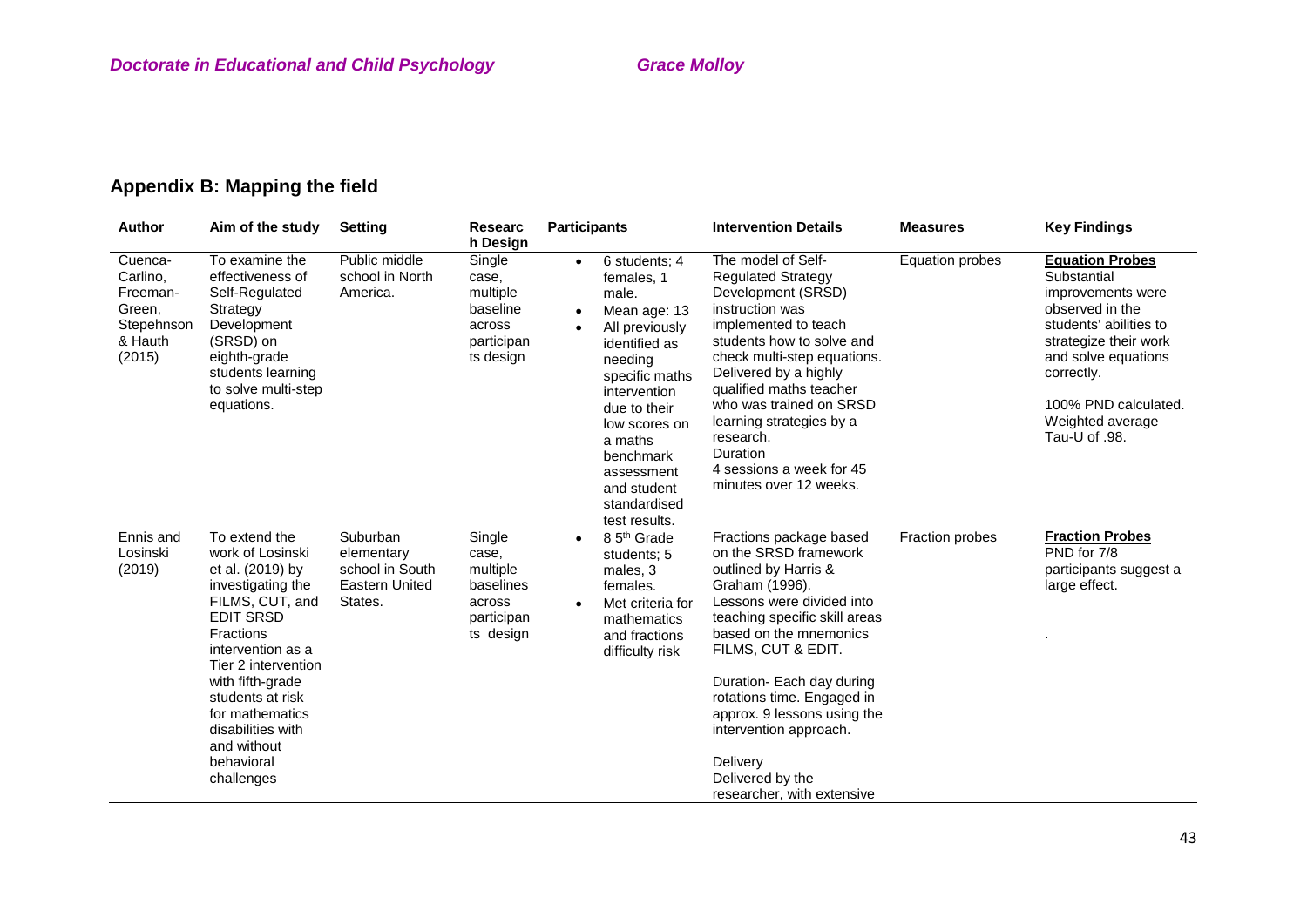| Author                                                                              | Aim of the study                                                                                                                                                                                                                                                                                              | <b>Setting</b>                              | <b>Researc</b>                                                                                    | <b>Participants</b>                                                                                                                                                                                                                                        | experience in implementing<br>SRSD reading and writing<br>interventions.<br><b>Intervention details</b>                                                                                                                                                                                                                                                                                 | <b>Measures</b>                                                                                                                                                                                  | <b>Key Findings</b>                                                                                                                                                                          |
|-------------------------------------------------------------------------------------|---------------------------------------------------------------------------------------------------------------------------------------------------------------------------------------------------------------------------------------------------------------------------------------------------------------|---------------------------------------------|---------------------------------------------------------------------------------------------------|------------------------------------------------------------------------------------------------------------------------------------------------------------------------------------------------------------------------------------------------------------|-----------------------------------------------------------------------------------------------------------------------------------------------------------------------------------------------------------------------------------------------------------------------------------------------------------------------------------------------------------------------------------------|--------------------------------------------------------------------------------------------------------------------------------------------------------------------------------------------------|----------------------------------------------------------------------------------------------------------------------------------------------------------------------------------------------|
| Lucangeli,<br>Fatame,<br>Pedron,<br>Porru,<br>Duca,<br>Hitchcot<br>&Penna<br>(2019) | To investigate the<br>impact of a<br>metacognitive<br>and cognitive<br>training<br>programme<br>developed to<br>enhance various<br>arithmetic skills,<br>self regulatory<br>and control<br>functions in<br>primary and<br>secondary school<br>students<br>exhibiting atypical<br>mathematical<br>development. | Primary or<br>secondary school<br>in Italy. | h design<br>Group<br>based,<br>Quasi-<br>experime<br>ntal, pre-<br>test, post-<br>test<br>design. | 69 Italian<br>$\bullet$<br>secondary and<br>primary school<br>children.<br>36 Males: 32<br>$\bullet$<br>Females.<br>Mean age 9.3<br>years.<br>Meeting<br>criteria for the<br>diagnosis of<br>dyscalculia or<br>specific<br>difficulties in<br>mathematics. | Individualised cognitive<br>and self-regulatory training<br>programme. Delivered by a<br>team of psychologists<br>specialising in the<br>treatment of specific<br>learning disabilities.<br><b>Duration</b><br>60 min sessions<br>Weekly for 16 weeks.                                                                                                                                  | Mathematical tests<br>included in the AC-<br>MT 6-1- and AC-MT<br>11-14 batteries;<br>developed for the<br>assessment of<br>calculation and<br>problem solving<br>skills of Italian<br>students. | <b>AC-MT</b> measure<br>Experimental<br>$\bullet$<br>group<br>outperformed<br>control group<br>on some<br>(written<br>calculation<br>and digit<br>transcription)<br>but not all<br>measures. |
| Ness and<br>Middleton<br>(2012)                                                     | To illustrate the<br>effects of strategy<br>instruction on<br>academic<br>behaviours<br>consistent with<br>the Self<br>Regulated<br>Learning cycle,<br>using a case<br>example.                                                                                                                               | Sixth grade<br>classroom                    | Case<br>Study<br>Design                                                                           | Sixth grade<br>$\bullet$<br>boy with<br>learning<br>difficulties.<br>specifically<br>with maths<br>and literacy<br>skills well<br>below<br>expected<br>achievement.                                                                                        | An acronym was used to<br>define 4 self-regulatory<br>concepts (MARS). An<br>external visual aid was<br>developed to prompt the<br>child to remember the 4<br>concepts and the child was<br>taught individually by the<br>special educational needs<br>teacher to apply this<br>strategy in the classroom.<br>A check in check out<br>paradigm was used to<br>deliver the intervention. | Class grade                                                                                                                                                                                      | <b>Class grade</b><br>Increased<br>$\bullet$<br>from a C to B                                                                                                                                |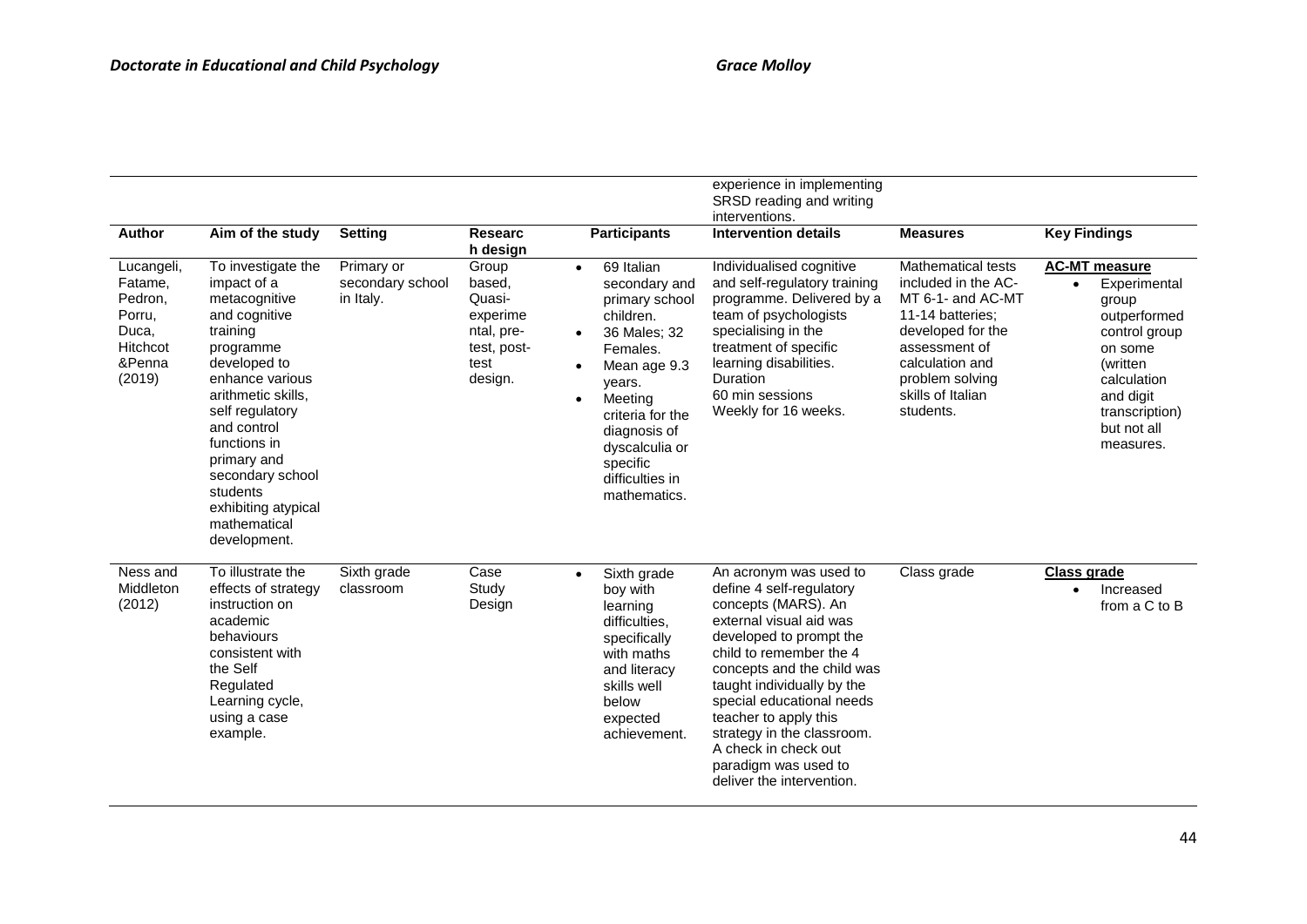| <b>Author</b>                                                          | Aim of the study                                                                                                                                                                                               | <b>Setting</b>                                                          | Researc<br>h Design                                                        | <b>Participants</b>                                                                                                                | <b>Intervention Details</b>                                                                                                                                                                                                                                                                                                                                        | <b>Measures</b>          | <b>Key Findings</b>                                                                                                                                                                                                                                                                                                                                        |
|------------------------------------------------------------------------|----------------------------------------------------------------------------------------------------------------------------------------------------------------------------------------------------------------|-------------------------------------------------------------------------|----------------------------------------------------------------------------|------------------------------------------------------------------------------------------------------------------------------------|--------------------------------------------------------------------------------------------------------------------------------------------------------------------------------------------------------------------------------------------------------------------------------------------------------------------------------------------------------------------|--------------------------|------------------------------------------------------------------------------------------------------------------------------------------------------------------------------------------------------------------------------------------------------------------------------------------------------------------------------------------------------------|
| Wang,<br>Fuchs,<br>Fuchs,<br>Gilber,<br>Krowka &<br>Abramson<br>(2019) | To explore the<br>efficacy of<br>fractions<br>interventions with<br>and without an<br>embedded self-<br>regulation (SR)<br>component for<br>third-grade<br>students at risk<br>for mathematics<br>disabilities | <b>Primary Schools</b><br>in a large<br>metropolitan<br>school district | Group<br>based,<br>experime<br>ntal, pre-<br>test, post-<br>test<br>design | 69 participants<br>3 <sup>rd</sup> Grade from<br>19 classrooms<br>across 6<br>schools<br>Met low level<br>maths skills<br>criteria | Base intervention<br>consisted of the third grade<br>super solvers programme.<br>SR condition consisted of<br>the third grade super<br>solvers programme plus<br>embedded SR component.<br>Sessions in both conditions<br>involved 3, 35 minute<br>sessions each week for 13<br>weeks.<br>Delivery<br>Delivered by tutors who<br>were research grant<br>employees. | Six fraction<br>outcomes | <b>Fraction outcomes</b><br>SR condition produced<br>significantly higher<br>scores V's control on<br>NAEP, Ordering of<br>fractions, Fraction<br>word problems and<br>Single digit<br>multiplication<br>No significant<br>improvements on the<br>number line task<br>Results indicate an<br>advantage for the SR<br>condition over the<br>base condition. |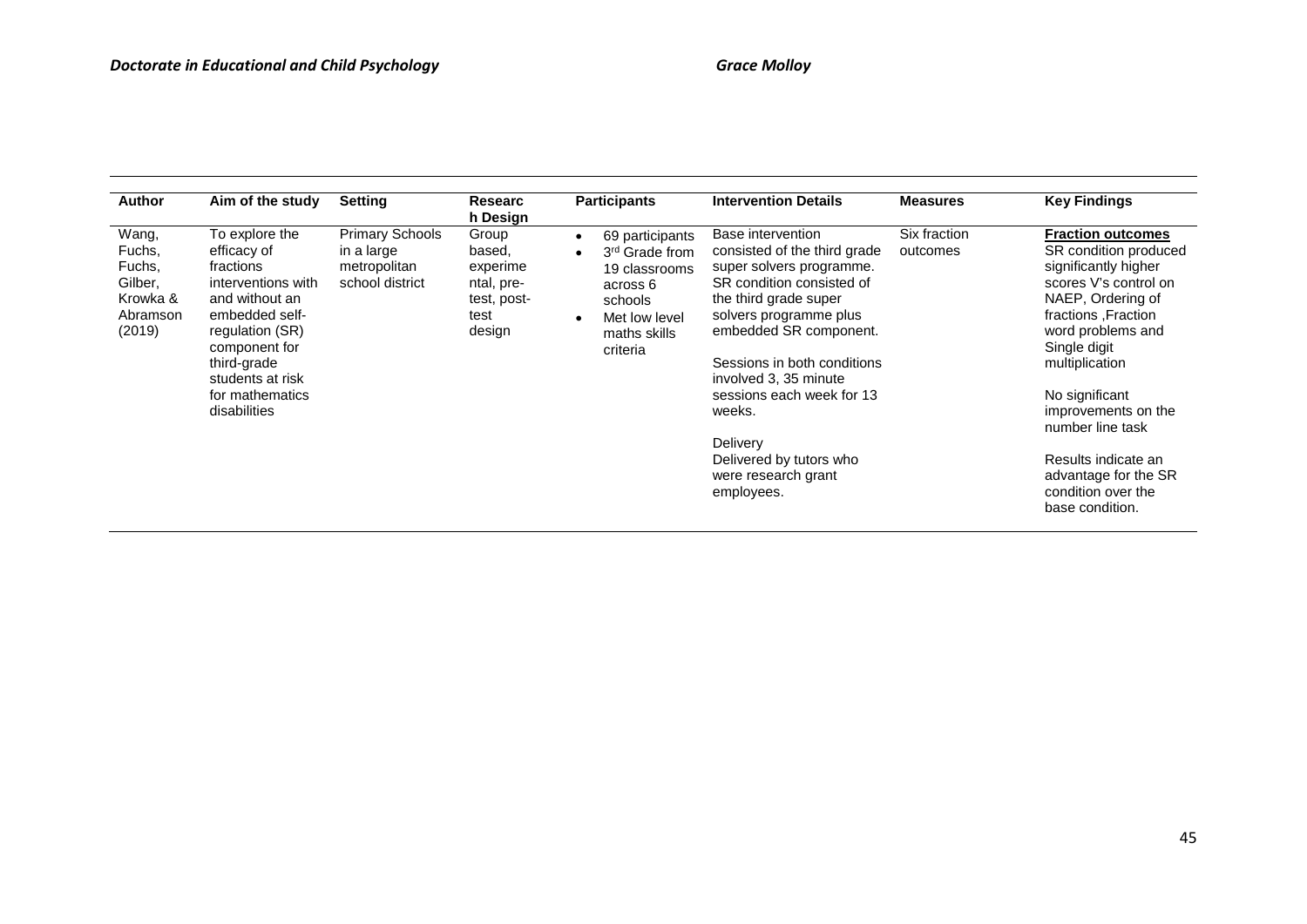# **Appendix C: Weight of Evidence**

# **1. Weight of Evidence A**

WoE A for the group based studies was evaluated using the Kratochwill (2003) coding protocol for evaluating group based designs. WoE A for single case study designs and the case study were evaluated using the Kratochwill (2003) protocol for evaluating single case study designs. The rationale for selecting the Kratochwill protocol's over others was that it is a protocol that was developed specifically to support professionals in the evaluation of intervention based research. In addition, using a protocol designed by the same researcher for both group based and single case designs made for a more direct comparison between the studies for the purpose of the review.

The original protocol includes three key areas by which the research is evaluated

- I. General Characteristics
- II. Follow up assessment
- III. Other descriptive or supplemental criteria to consider

Within these areas there are further evaluative subheadings. As this review did not require the use of all subheadings, amendments were made to the protocol. All amendments made accompanied by supporting rationale, can be found in Table 1. These amendments were based on amendments made by Cheng (2017) as part of a systematic literature review exploring the effectiveness of self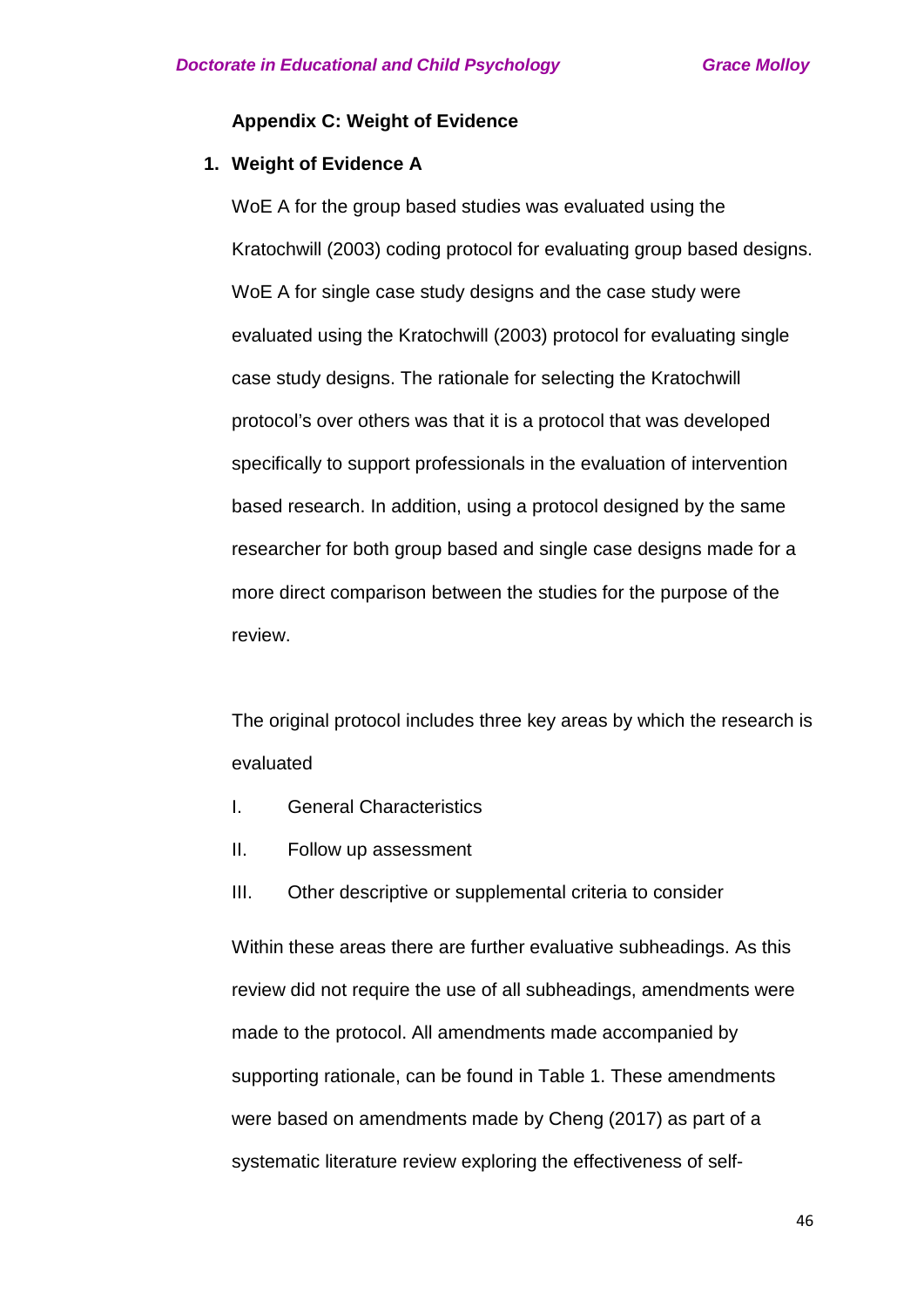regulated strategy development as an approach to improve reading

comprehension in school aged pupils with Special Educational Needs.

At the end of each protocol document, five areas were considered

from both protocols is order to determine the WoE A rating. The

Kratochwill coding manual provided guidance on how to code each

area which resulted in a weighting score ranging from 0-3. Each of

these scores across the 5 areas were averaged to provide the study's

overall WoE A rating.

Table 1

*Modified sections to Kratochwill (2003) coding protocol and rationale* 

| <b>Modified Section</b>                        | <b>Rationale</b>                                                                        |
|------------------------------------------------|-----------------------------------------------------------------------------------------|
| <b>Removed from coding protocol</b>            |                                                                                         |
| I. B8 & B9 in the single case design           | These sections are used for coding                                                      |
| protocol                                       | qualitative data which was not relevant                                                 |
| B7 & B8 in the Group-based design              | to the quantitative studies used in this                                                |
| protocol                                       | review                                                                                  |
|                                                |                                                                                         |
|                                                | This was not included as the outcomes                                                   |
| II. C Measures support primary and             | are considered separately in this review                                                |
| secondary outcomes                             |                                                                                         |
|                                                | The Educational significance is                                                         |
| II. D Educational and clinical<br>significance | considered separately as part of this<br>review                                         |
|                                                |                                                                                         |
|                                                | Replication was not seen as a necessity                                                 |
| II. G Replication                              | in order to be included in this review                                                  |
|                                                |                                                                                         |
| II. H Site of Implication                      | Site of implication was considered in the<br>inclusion/exclusion criteria. All sites of |
|                                                | implication were in a school setting                                                    |
|                                                |                                                                                         |
|                                                | The use of dosage was not relevant in                                                   |
| III. D Dosage                                  | this review as the review was not                                                       |
|                                                | looking at dosage treatment effects                                                     |
|                                                | No individual characteristics of the                                                    |
| III. F Characteristics of the Intervener       | intervener were reported in any of the                                                  |
|                                                | studies.                                                                                |
|                                                |                                                                                         |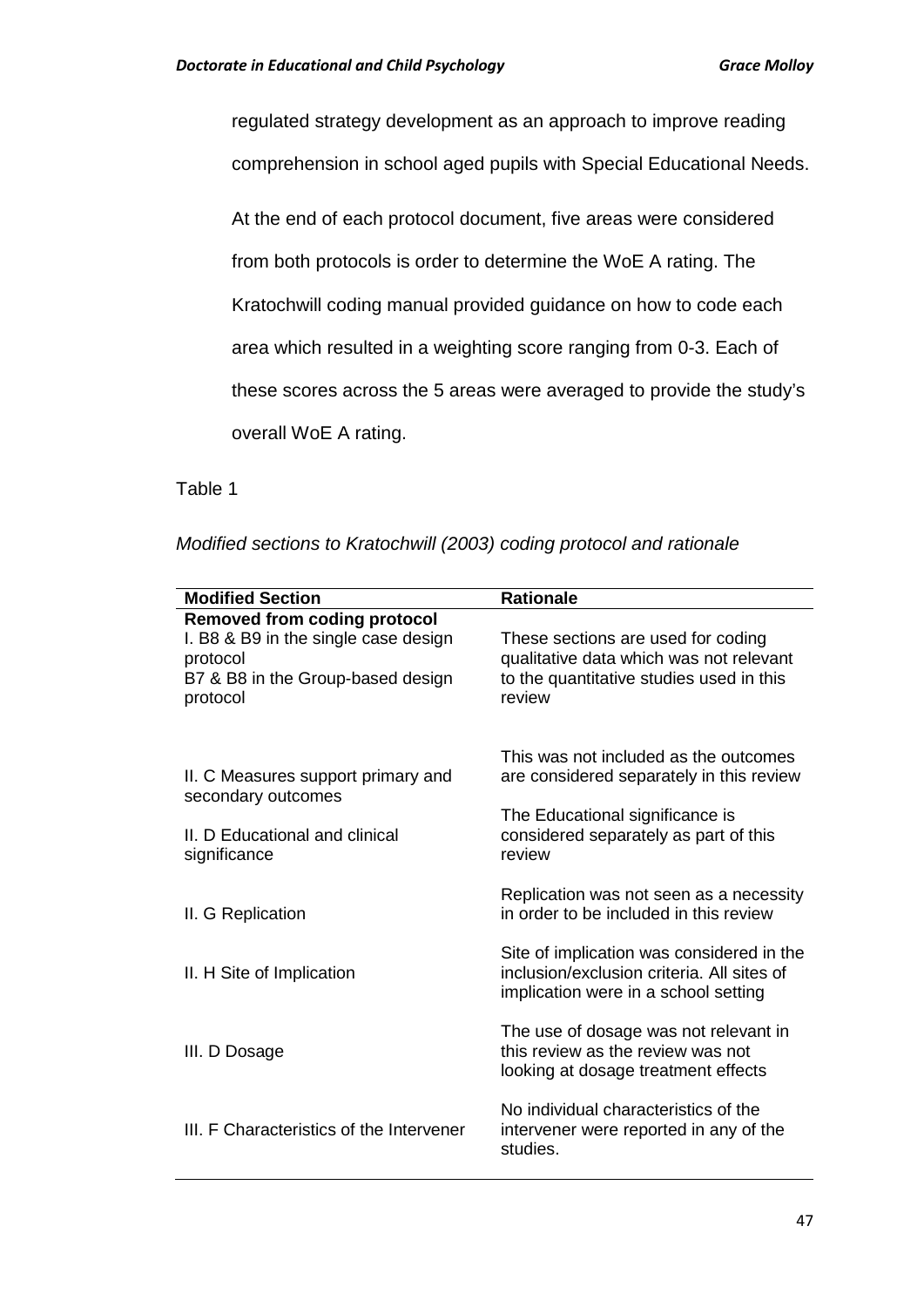III. H Cost analysis **Cost analysis was outside the scope of** this review. In addition, none of the studies did not provide cost analysis details

| <b>Modifications to existing sections</b>                                              | <b>Rationale</b>                                                                                |
|----------------------------------------------------------------------------------------|-------------------------------------------------------------------------------------------------|
| III. F- Fidelity of intervention (single-<br>case design)                              | As the fidelity of the intervention was<br>reported on a study level not an<br>individual level |
| III. A2. 3 Participant characteristics<br>Specified for treatment and control<br>group | Section has been modified into a<br>checklist to simplify the coding process<br>for the coder   |

# Table 2

*Overall WoE A scores for included studies* 

| Study                              | A<br>Measurement | B<br>Baseline/comparison | E<br>Identifiable<br>component | F<br>Implementation<br><b>Fidelity</b> | Follow up<br>assessment | Overall<br><b>WoE</b><br>A* |
|------------------------------------|------------------|--------------------------|--------------------------------|----------------------------------------|-------------------------|-----------------------------|
| Cuenca-<br>Carlio et<br>al. (2015) | 1                | 3                        | 0                              | 3                                      | $\overline{2}$          | 1.8                         |
| Ennis<br>and<br>Losinski<br>(2019) | 1                | 3                        | $\Omega$                       | $\overline{2}$                         | $\overline{2}$          | 1.6                         |
| Lucangeli<br>et al.<br>(2019)      | - 0              |                          | $\Omega$                       | $\overline{2}$                         | 0                       | 0.6                         |
| Ness and<br>Middleton<br>(2012)    | $\Omega$         | 0                        | $\Omega$                       | 0                                      | 0                       | 0                           |
| Wang et<br>al. (2019)              | 2                | 2                        | 0                              | 3                                      | 0                       | 1.4                         |

\* Overall WoE A was calculated by summing each individual rating and then

dividing the total by 5.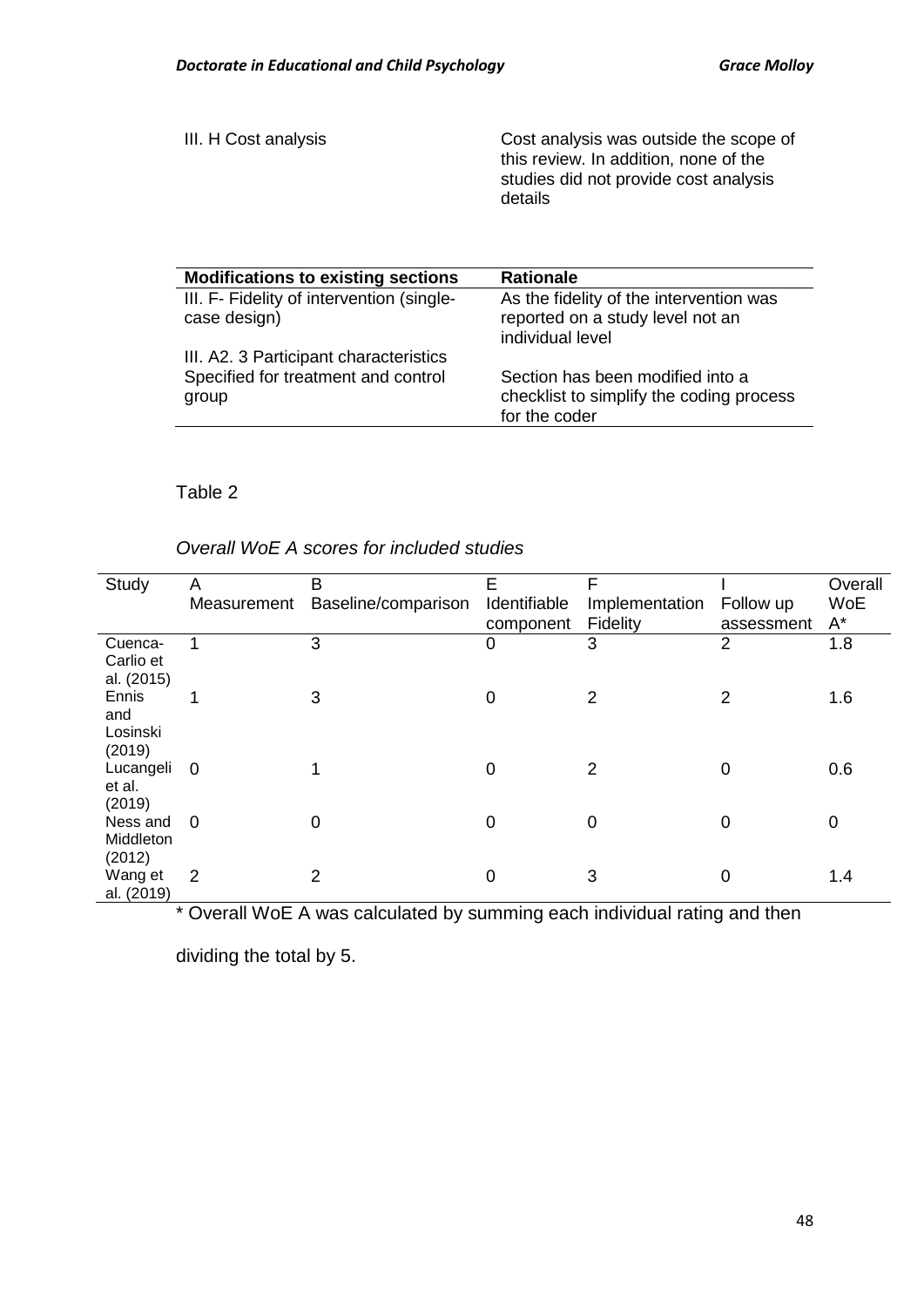# **2. Weight of Evidence B**

The relevance of the methodology used in each of the studies to answer the

current review question was evaluated using Weight of Evidence B (WoE B)

criteria outlined in Table 3. The rationale for the criteria can be found in Table

4. The WoE B rating assigned to each study is outlined in Table 5.

Table 3

| <b>WoE B Rating</b>           | <b>Criteria</b>                                                                                                                                                                                                                                                                                                                                 |
|-------------------------------|-------------------------------------------------------------------------------------------------------------------------------------------------------------------------------------------------------------------------------------------------------------------------------------------------------------------------------------------------|
| 3<br><b>High</b>              | <b>Design</b><br>$\bullet$<br>Randomised control group whereby the control<br>group is receiving an alternative maths intervention<br><b>Measures</b><br>Primary measures used to test effectiveness are<br>described giving both reliability and validity data<br><b>Data reporting</b><br>$\bullet$<br>Use of both pre and post data          |
| $\mathbf{2}$<br><b>Medium</b> | Design<br>$\bullet$<br>Quasi-experimental studies or single case multiple<br>baseline design studies<br><b>Measures</b><br>Primary measures used to test effectiveness are<br>described giving either reliability or validity<br>information (for at least one of these primary<br>measures)<br>Data reporting<br>Use of both pre and post data |
| 1<br>Low                      | Design<br>$\bullet$<br>Case studies<br><b>Measures</b><br>$\bullet$<br>Primary measures used to test effectiveness are<br>described<br>Data reporting<br>Use of pre and post data                                                                                                                                                               |
| <sup>0</sup><br>No weighting  | None of the above criteria are met<br>$\bullet$                                                                                                                                                                                                                                                                                                 |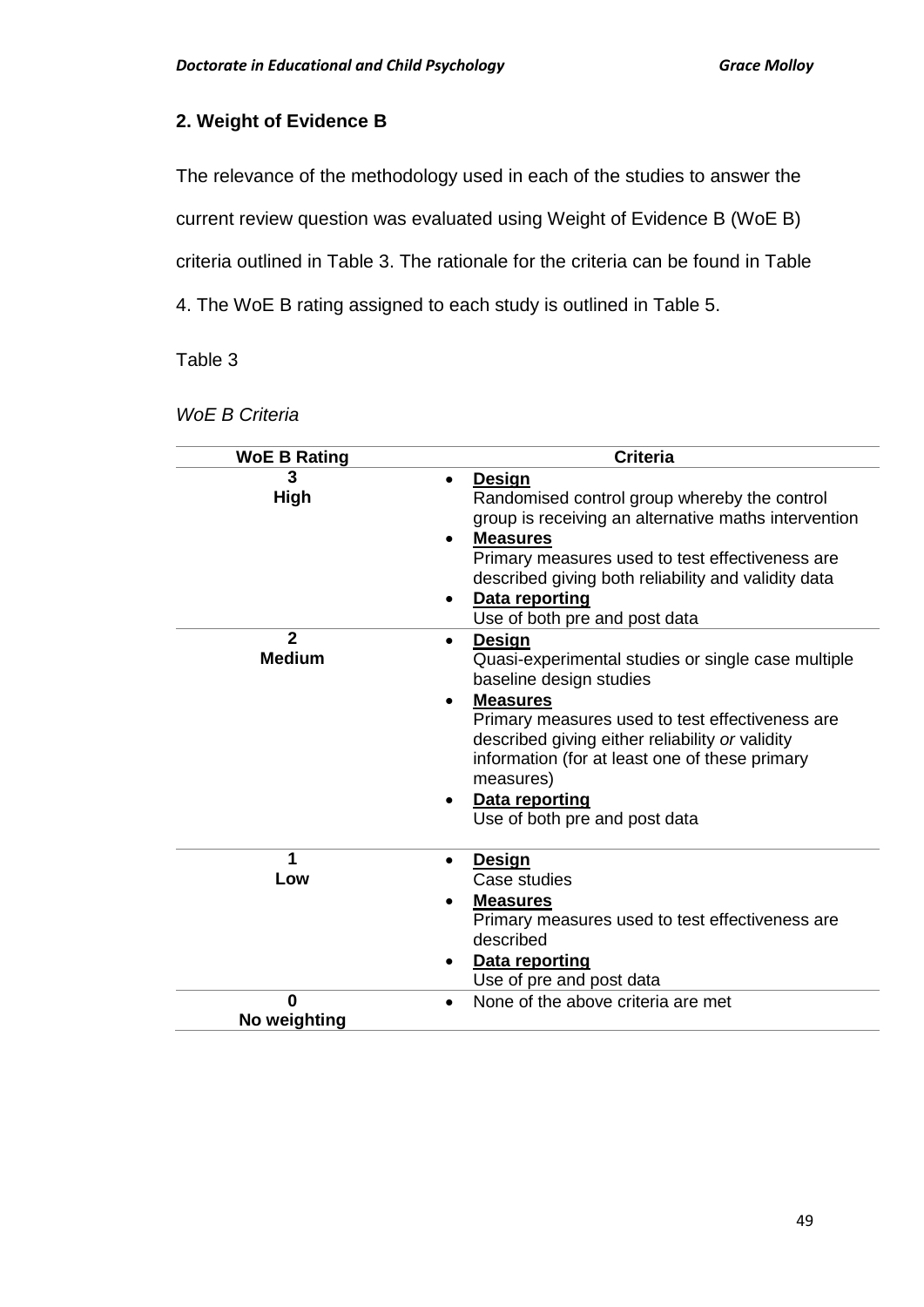# Table 4

# *WoE B Rationale for the criteria used*

| <b>Criteria</b> | <b>Rationale</b>                                                                                                                                        |
|-----------------|---------------------------------------------------------------------------------------------------------------------------------------------------------|
| Design          | Randomised control trials are<br>considered to be a high quality design<br>when evaluating intervention<br>effectiveness (Petticrew & Roberts,<br>2003) |
| <b>Measures</b> | The use of measures that are reliable<br>and valid increase the chance that the<br>research is actually measuring what it is<br>stating to do so.       |
| Data reporting  | Pre and post data allows for an<br>exploration as to whether there were<br>any changes in scores following an<br>intervention                           |

# Table 5

# *WoE B scores and descriptors for included studies*

| <b>Study</b>                   | <b>WoE B</b> | <b>Descriptor</b> |
|--------------------------------|--------------|-------------------|
| Cuenca-Carlio et al.<br>(2015) | 2            | Medium            |
| Ennis and Losinski             | 2            | Medium            |
| Lucangeli et al. (2019)        | 2            | Medium            |
| Ness and Middleton             | 1            | Low               |
| Wang et al. (2019)             | 2            | Medium            |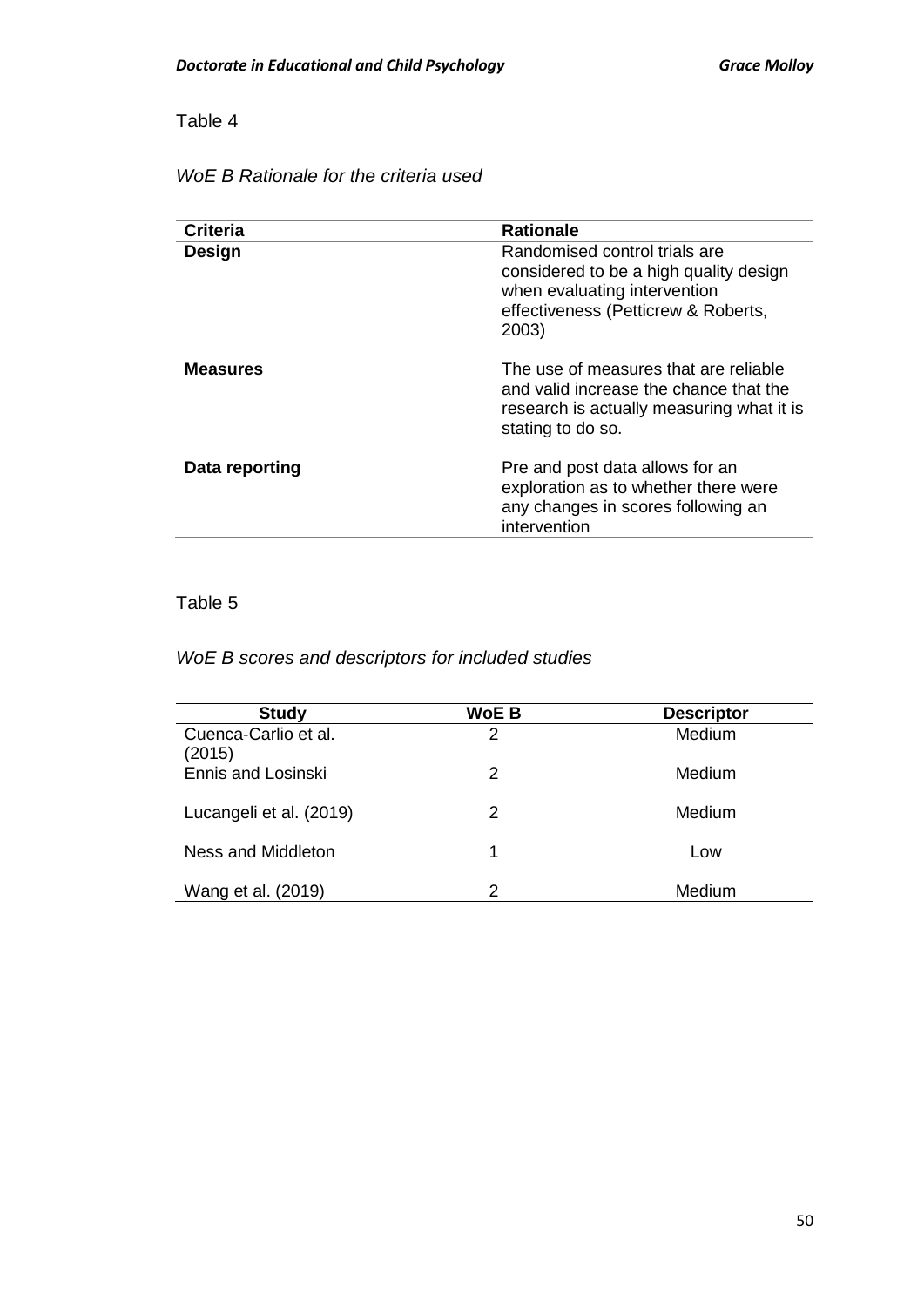# **3. Weight of Evidence C: Topic Relevance**

The topic relevance for each study in relation to the review question was

reviewed using Weight of Evidence C (WoE C) criteria outlined in Table 6.

The rationale for the criteria can also be found in Table 8. The WoE C rating

assigned to each study is outlined in Table 8.

Table 6

| <b>Criteria</b>                | <b>Weighting &amp;</b><br><b>Descriptor</b>                                                                                                                                                                                                                                        | <b>Rationale</b>                                                                                                                                                                  |
|--------------------------------|------------------------------------------------------------------------------------------------------------------------------------------------------------------------------------------------------------------------------------------------------------------------------------|-----------------------------------------------------------------------------------------------------------------------------------------------------------------------------------|
| 1. Sample                      | 3: Sample specified<br>as having or at risk of<br>having mathematical<br>difficulties with<br>supporting<br>assessment data<br>2: Sample specified<br>as having or at risk of<br>having mathematical<br>difficulties but without<br>supporting<br>assessment data<br>1: Sample not | The review is<br>investigating the<br>effectiveness of<br>teaching self-<br>regulation strategies to<br>students with or at risk<br>of developing<br>mathematical<br>difficulties |
|                                | specified as having or<br>at risk of having<br>mathematical<br>difficulties                                                                                                                                                                                                        |                                                                                                                                                                                   |
| 2. Setting<br>generalisability | 3: Participants<br>sampled from more<br>than one school                                                                                                                                                                                                                            | <b>Replicated studies</b><br>across multiple<br>settings, increases the<br>external validity                                                                                      |
|                                | 2: Participants<br>sampled from one<br>school                                                                                                                                                                                                                                      |                                                                                                                                                                                   |
|                                | 1: Participants not<br>sampled from a<br>school setting                                                                                                                                                                                                                            |                                                                                                                                                                                   |

*WoE C criteria*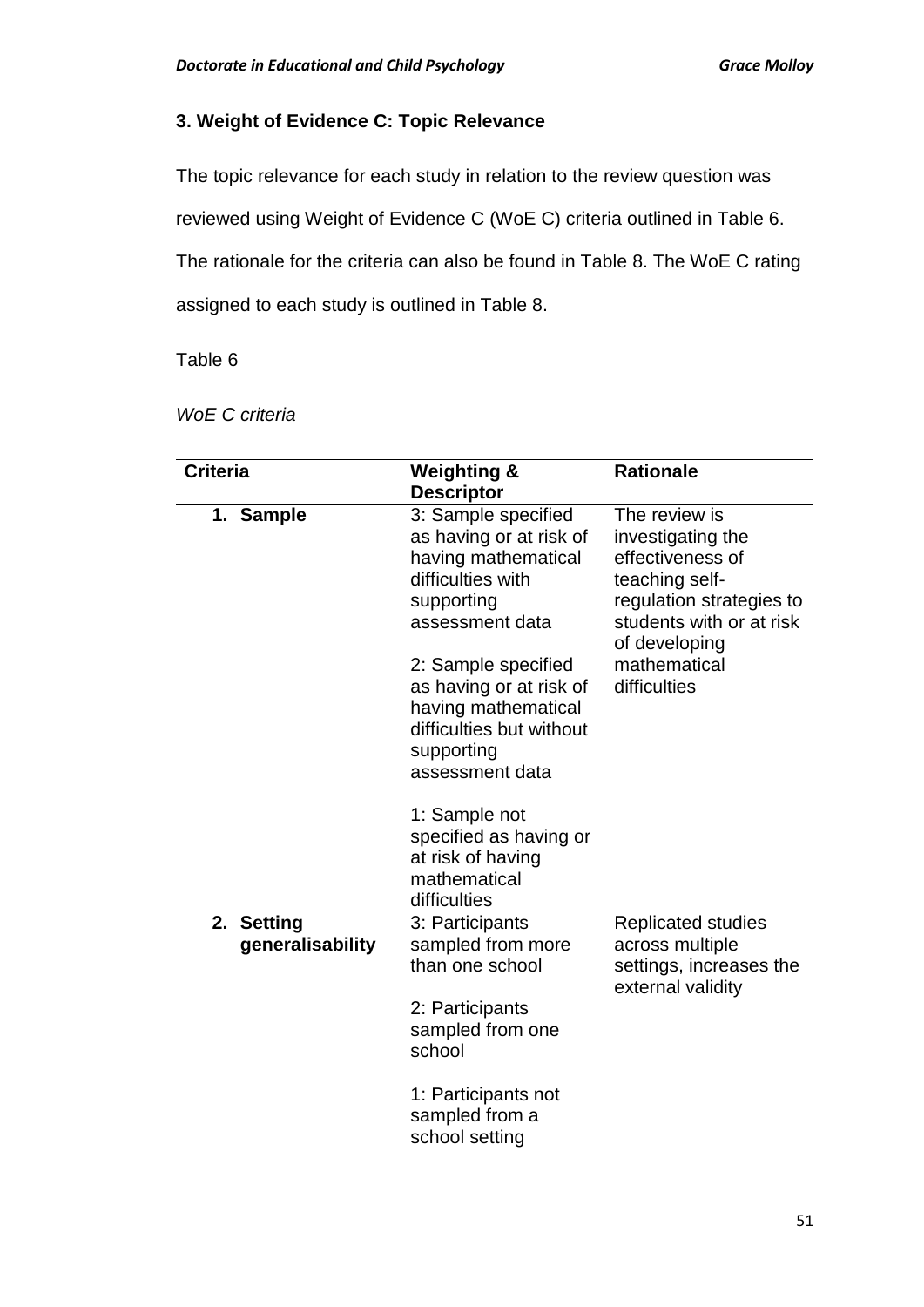| <b>Criteria</b><br>Intervention<br>3.<br>component |  | <b>Weighting &amp;</b><br><b>Descriptor</b>                                                                                                                                                                | <b>Rationale</b>                                                                                                                    |  |
|----------------------------------------------------|--|------------------------------------------------------------------------------------------------------------------------------------------------------------------------------------------------------------|-------------------------------------------------------------------------------------------------------------------------------------|--|
|                                                    |  | 3: Teaching students<br>self-regulation<br>strategies is described<br>as the main<br>component of the<br>intervention and<br>includes the 3 key<br>components<br>(Planning,<br>Performance,<br>Evaluation) | The review is<br>investigating the<br>effectiveness of<br>teaching self-<br>regulation strategies<br>on mathematical<br>performance |  |
|                                                    |  | 2: Teaching students<br>self-regulation<br>strategies is part of<br>the intervention but is<br>not described as the<br>main component                                                                      |                                                                                                                                     |  |
|                                                    |  | 1: Teaching students<br>self-regulation<br>strategies is not a<br>component of the<br>intervention                                                                                                         |                                                                                                                                     |  |
| 4. Fidelity                                        |  | 3: Strong evidence of<br>fidelity to the<br>intervention procedure                                                                                                                                         | To ensure the<br>consistency of the<br>intervention<br>implementation across                                                        |  |
|                                                    |  | 2: Promising evidence<br>of fidelity to the<br>intervention procedure<br>1: No/limited or weak<br>evidence of fidelity to<br>the intervention<br>procedure                                                 | the sample                                                                                                                          |  |
| 5. Outcomes                                        |  | 3: More than one<br>maths outcome is<br>measured                                                                                                                                                           | The review is<br>investigating the<br>effectiveness of<br>teaching students self-                                                   |  |
|                                                    |  | 2: One maths<br>outcome is measured                                                                                                                                                                        | regulation strategies<br>on mathematical<br>performance                                                                             |  |
|                                                    |  | 1: No maths outcome<br>is measured                                                                                                                                                                         |                                                                                                                                     |  |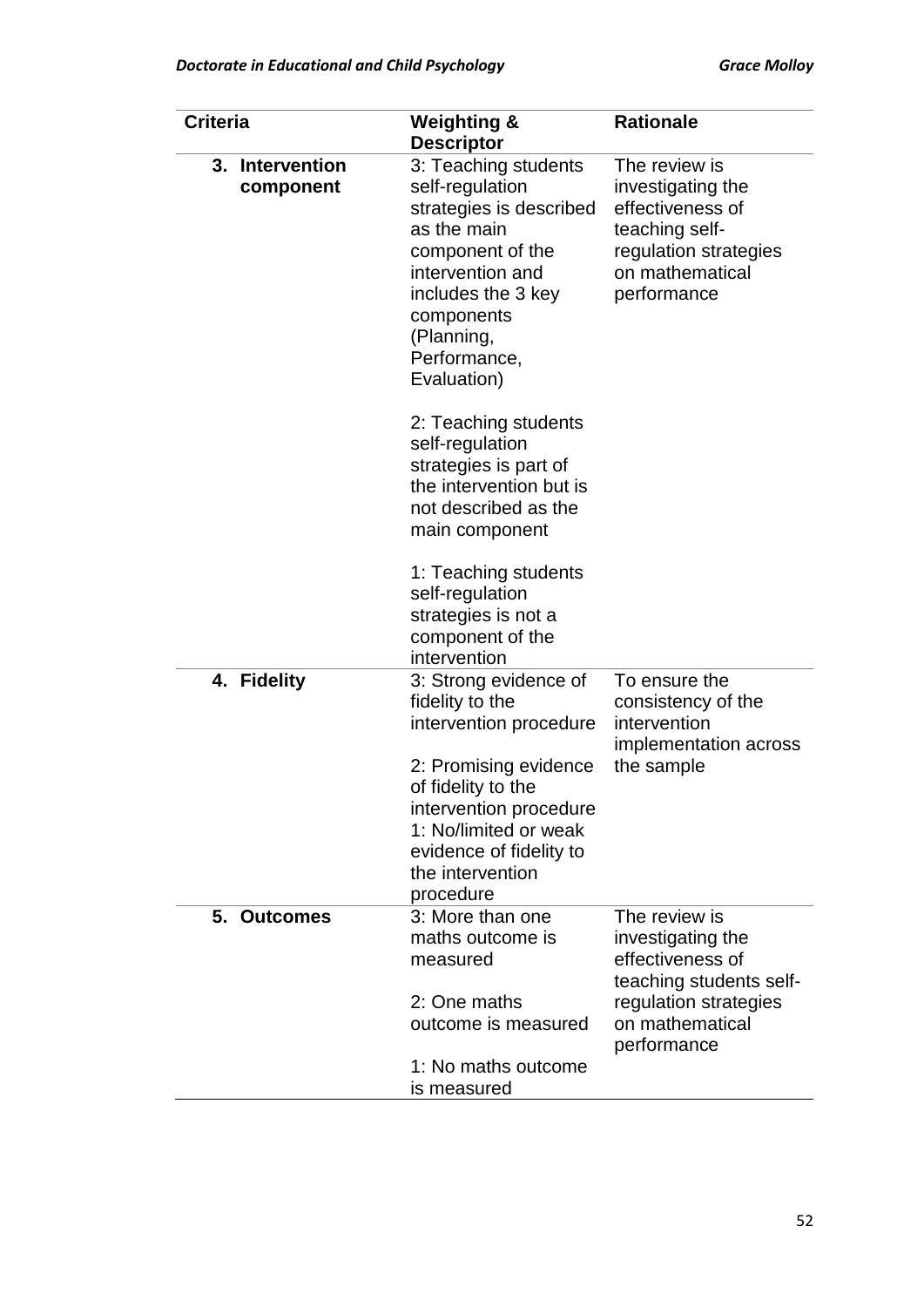# Table 7

# *Qualitative descriptors of WoE C ratings*

| <b>Overall Quality</b> | <b>Average Score</b> |  |
|------------------------|----------------------|--|
| <b>High</b>            | $\geq 2.5$           |  |
| <b>Medium</b>          | $1.5 - 2.4$          |  |
| Low                    | $\leq 14$            |  |

# Table 8

# *WoE C summary for included studies*

| <b>Study</b>                       | A<br><b>Sample</b> | B<br><b>Setting</b><br>generalisability | C<br>Intervention<br>component | D<br><b>Fidelity</b> | E<br><b>Outcomes</b> | <b>Overall</b><br><b>WoE C</b> |
|------------------------------------|--------------------|-----------------------------------------|--------------------------------|----------------------|----------------------|--------------------------------|
| Cuenca-<br>Carlio et<br>al. (2015) | 3                  | $\overline{2}$                          | 3                              | 3                    | $\overline{2}$       | 2.6<br>High                    |
| Ennis<br>and<br>Losinski<br>(2019) | 3                  | $\overline{2}$                          | 3                              | $\overline{2}$       | 2                    | 2.4<br>Medium                  |
| Lucangeli<br>et al.<br>(2019)      | 3                  | $\overline{2}$                          | 3                              | 1                    | 2                    | 2.2<br>Medium                  |
| Ness and<br>Middleton<br>(2012)    | 3                  | 2                                       | 3                              | 1                    | 2                    | 2.2<br>Medium                  |
| Wang et<br>al. (2019)              | 3                  | 3                                       | 3                              | 3                    | 3                    | 3<br>High                      |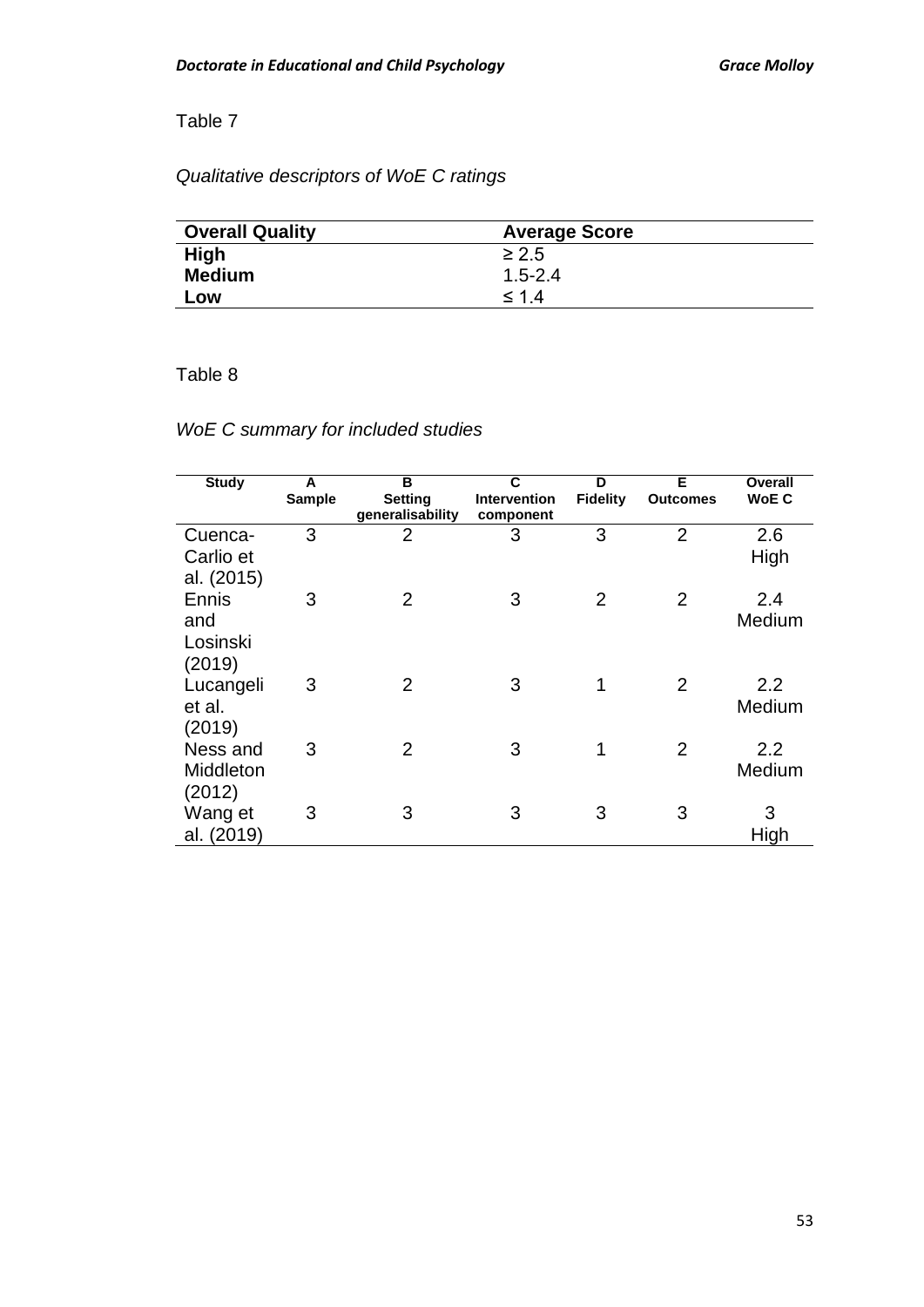# **Appendix D: Coding Protocol for each of the studies**

#### **Coding Protocol for Group-Based Design**

Adapted from Kratochwill, T. R. (2003). Task Force on Evidence Based Interventions in School Psychology. American Psychological Association

- Domain: □ School and community based intervention programs for social and behavioural problems
	- ☒ Academic intervention programs
	- $\Box$  Family and parent intervention programs
	- ☐ School-wide and classroom-based programs
	- ☐ Comprehensive and coordinated school health services

Name of coder(s): Date: 18/01/2020

Full study reference in APA format

Lucangeli, D., Fastame, M. C., Pedron, M., Porru, A., Duca, V., Hitchcott, P. K., & Penna, M. P. (2019). Metacognition and errors: the impact of self-regulatory trainings in children with specific learning disabilities. *ZDM*, 1-9.

Study ID Number (Unique Identifier): 1

Type of Publication: ☐ Book/Monograph

☒Journal Article

☐ Book Chapter

☐ Other (specify):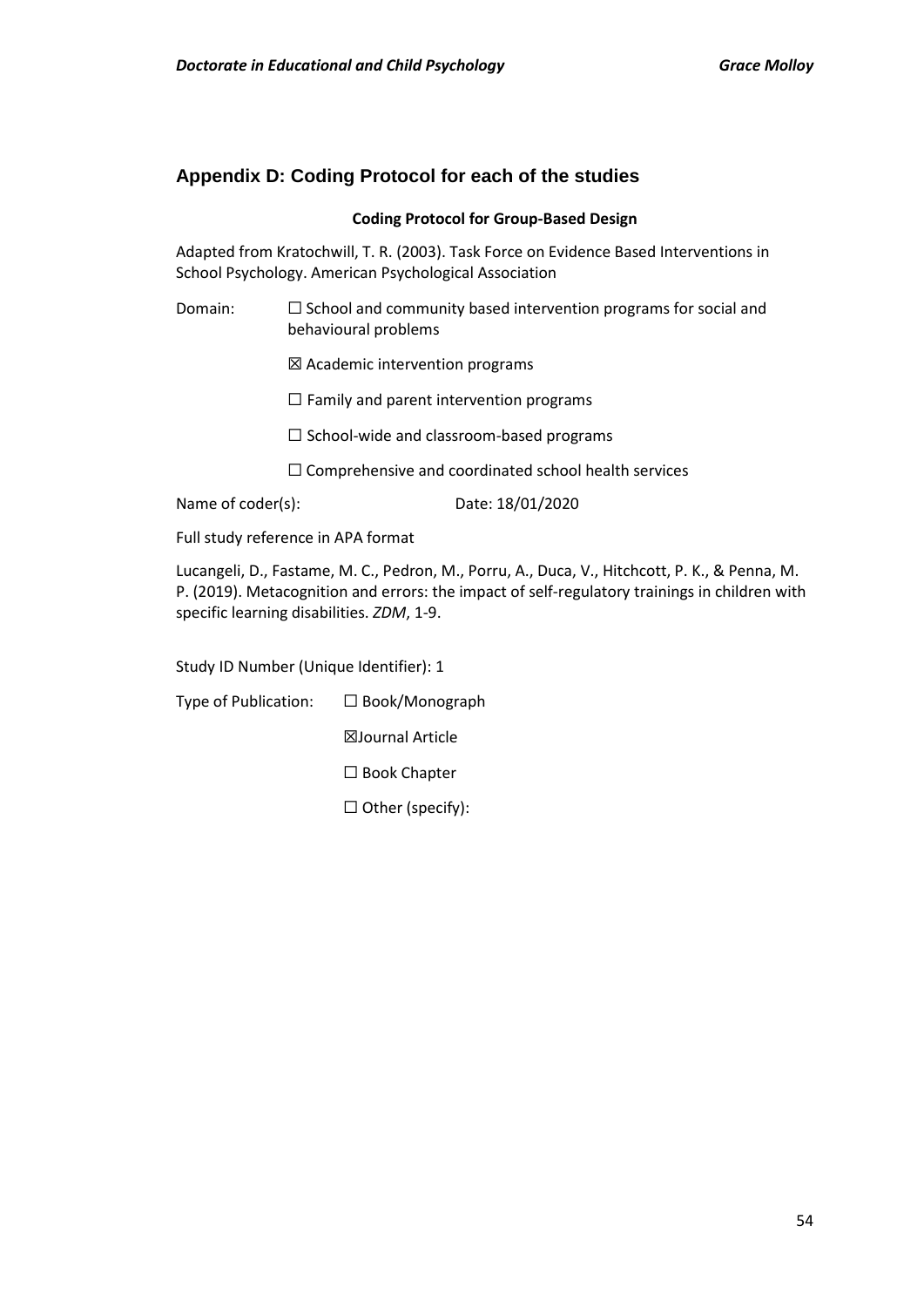### **I. General Characteristics**

### **A. General Design Characteristics**

- A1. Random assignment designs (if random assignment design, select one of the following)
	- A1.1□Completely randomized design
	- A1.2☐Randomized block design (between-subjects variation)
	- A1.3☐Randomized block design (within-subjects variation)
	- A1.4☐Randomized hierarchical design
- A2. Nonrandomized designs (if nonrandom assignment design, select one of the following)
	- A2.1☐Nonrandomized design
	- A2.2 **X**Nonrandomized block design (between-participants variation)
	- A2.3☐Nonrandomized block design (within-participants variation)
	- A2.4☐Nonrandomized hierarchical design
	- A2.5☐Optional coding of Quasi-experimental designs (see Appendix C)

A3. Overall confidence of judgment on how participants were assigned (select one of the following)

- A3.1□Very low (little basis)
- A3.2☐Low (guess)
- A3.3☒Moderate (weak inference)
- A3.4☐High (strong inference)
- A3.5☐Very high (explicitly stated)
- A3.6☐N/A
- A3.7☐Unknown/unable to code

### **B. Statistical Treatment/Data Analysis (answer B1 through B6)**

- B1. Appropriate unit of analysis⊠ yes □no
- B2. Familywise error rate controlled □yes ⊠no □N/A
- B3. Sufficiently large N ⊠yes □no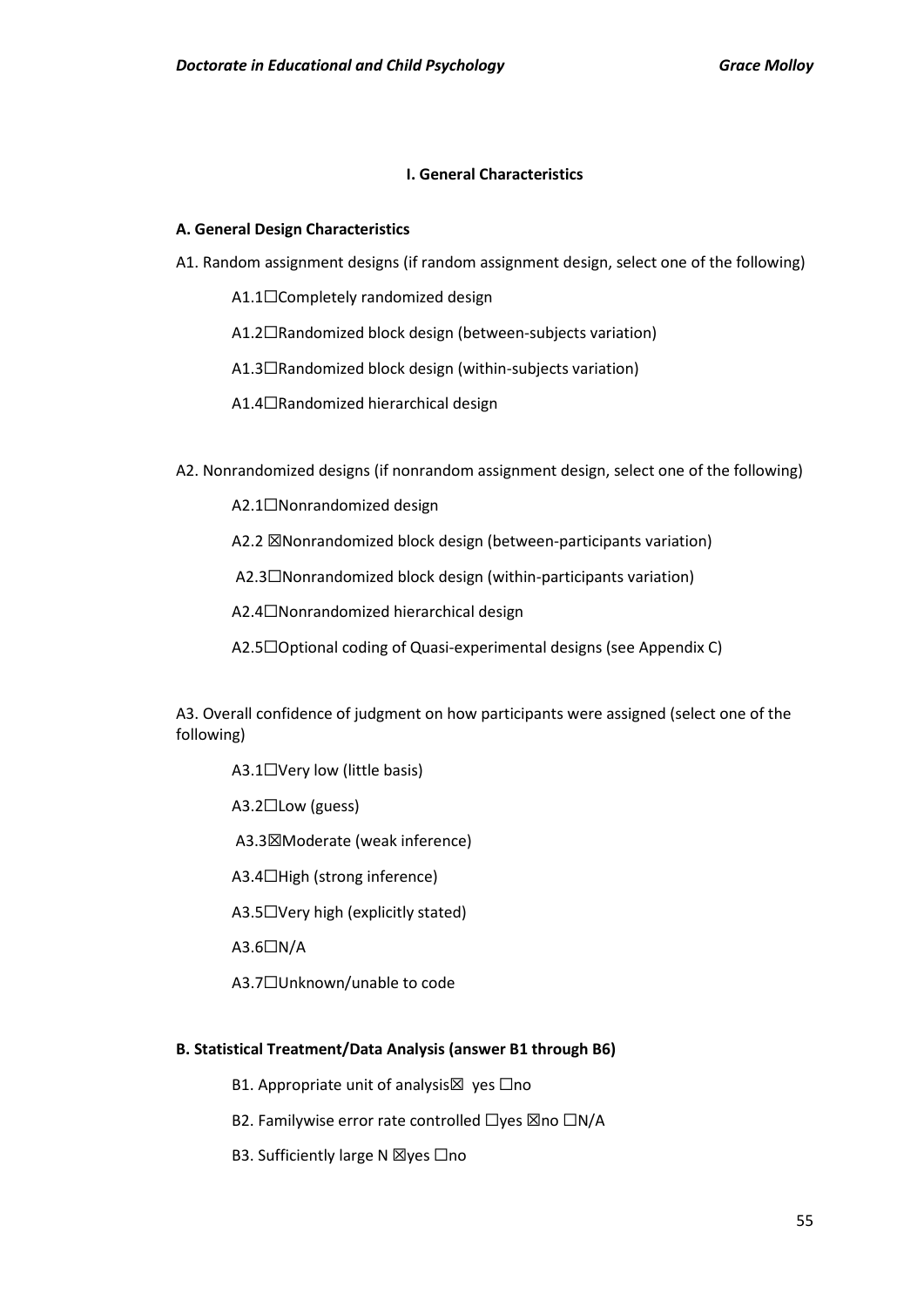Statistical Test: ANOVA level: 0.05 ES: Large N required: 26 per group (for 2 groups)

B4. Total size of sample (start of the study): 68 (34 per group)

### **C. Type of Program (select one)**

- C1.☐Universal prevention program
- C2. ☒Selective prevention program
- C3.☐Targeted prevention program

C4.☐Intervention/Treatment

C5.☐Unknown

#### **D. Stage of the Program (select one)**

- D1.☐Model/demonstration programs
- D2.□Early stage programs
- D3.☒ Established/institutionalized programs

D4.☐Unknown

#### **E. Concurrent or Historical Intervention Exposure (select one)**

- E1.☐Current exposure
- E2.☐Prior exposure
- E3.☒ Unknown

#### **II. Key Features for Coding Studies and Rating Level of Evidence**

**(3=Strong Evidence 2=Promising Evidence1=Weak Evidence0=No Evidence)**

### **A. Measurement\* (answer A1 through A4)**

## **\* Note only measurements analysing mathematical performance (primary outcome) were reviewed in this protocol.**

A1. Use of outcome measures that produce reliable scores for the majority of primary outcomes. The table for Primary/Secondary Outcomes Statistically Significant allows for listing separate outcomes and will facilitate decision making regarding measurement (select one of the following)

- $A1.1 \square$
- A1.2☒ No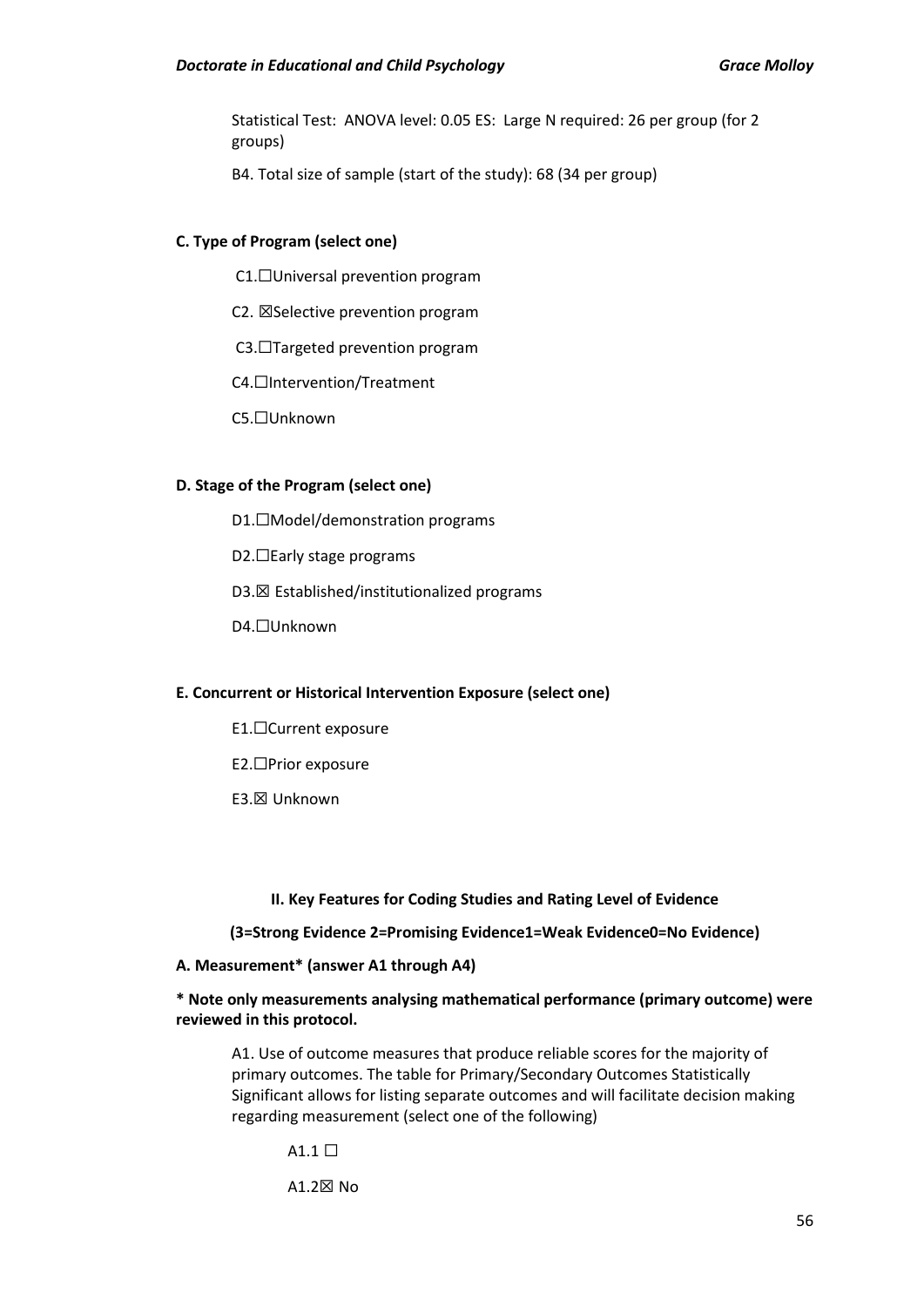#### A1.3☐Unknown/unable to code

A2. Multi-method (select one of the following)

A2.1☒Yes

A2.2☐No

A2.3☐N/A

A2.4☐Unknown/unable to code

A3. Multi-source (select one of the following)

A3.1☐Yes

A3.2☒No

A3.3☐N/A

A3.4☐Unknown/unable to code

A4. Validity of measures reported (select one of the following)

A4.1☒Yes

A4.2☐No

A4.3☐Unknown/unable to code

### **Rating for Measurement (select 0, 1, 2, or 3):**

☒**0** ☐**1** ☐**2** ☐**3** 

As reliably measures, although norm referenced, do not provide reliability co-efficient details

#### **B. Comparison Group**

B1. Type of Comparison Group (select one of the following)

**B1.1⊠Typical contact** 

B1.2☐Typical contact (other) specify:

B1.3☐Attention placebo

B1.4☐Intervention elements placebo

B1.5☐Alternative intervention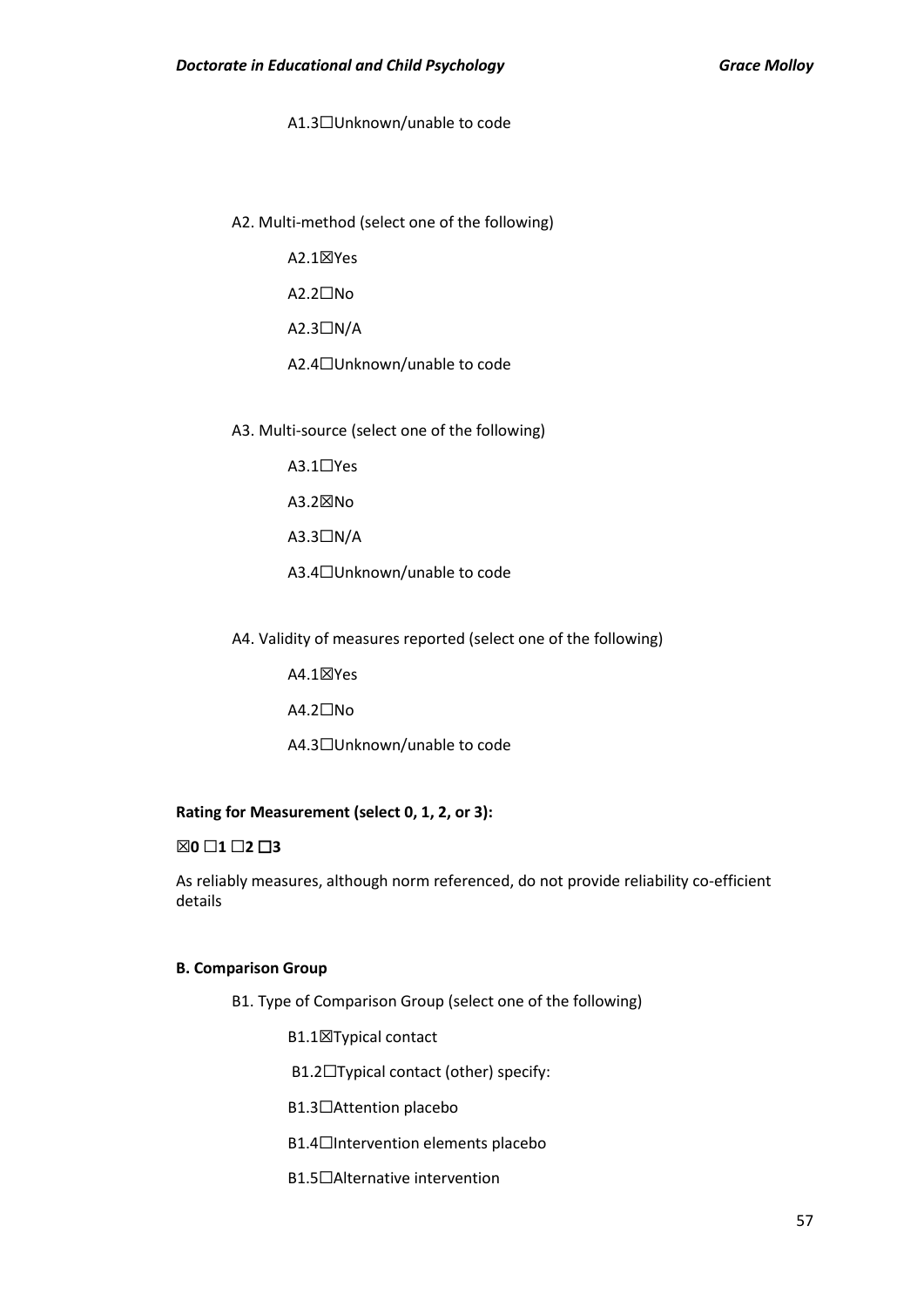- B1.6☐PharmacotherapyB1.1
- B1.7☐No intervention
- B1.8☐Wait list/delayed intervention
- B1.9☐Minimal contact
- B1.10□Unable to identify comparison group

**Rating for Comparison Group (select 0, 1, 2, or 3):** □3 □2 ⊠1 □0 Only rating as 1 as confidence in rating the judgement was low

B2. Overall confidence rating in judgment of type of comparison group (select one of the following)

- B2.1□Very low (little basis)
- B2.2☒Low (guess)
- B2.3☐Moderate (weak inference)
- B2.4☐High (strong inference)
- B2.5☐Very high (explicitly stated)
- B2.6☐Unknown/Unable to code
- B3. Counterbalancing of Change Agents (answer B3.1 to B3.3)
	- B3.1□By change agent
	- B3.2☐Statistical

\_\_\_\_\_\_\_\_\_\_\_\_\_\_\_\_\_\_

- B3.3☒Other: Not specified
- B4. Group Equivalence Established (select one of the following)
	- B4.1□Random assignment
	- B4.2☐Posthoc matched set
	- B4.3☐Statistical matching
	- B4.4☒Post hoc test for group equivalence
- B5. Equivalent Mortality (answer B5.1 through B5.3)
	- B5.1☒Low Attrition (less than 20% for Post)
	- B5.2☐Low Attrition (less than 30% for follow-up)
	- B5.3□Intent to intervene analysis carried out Findings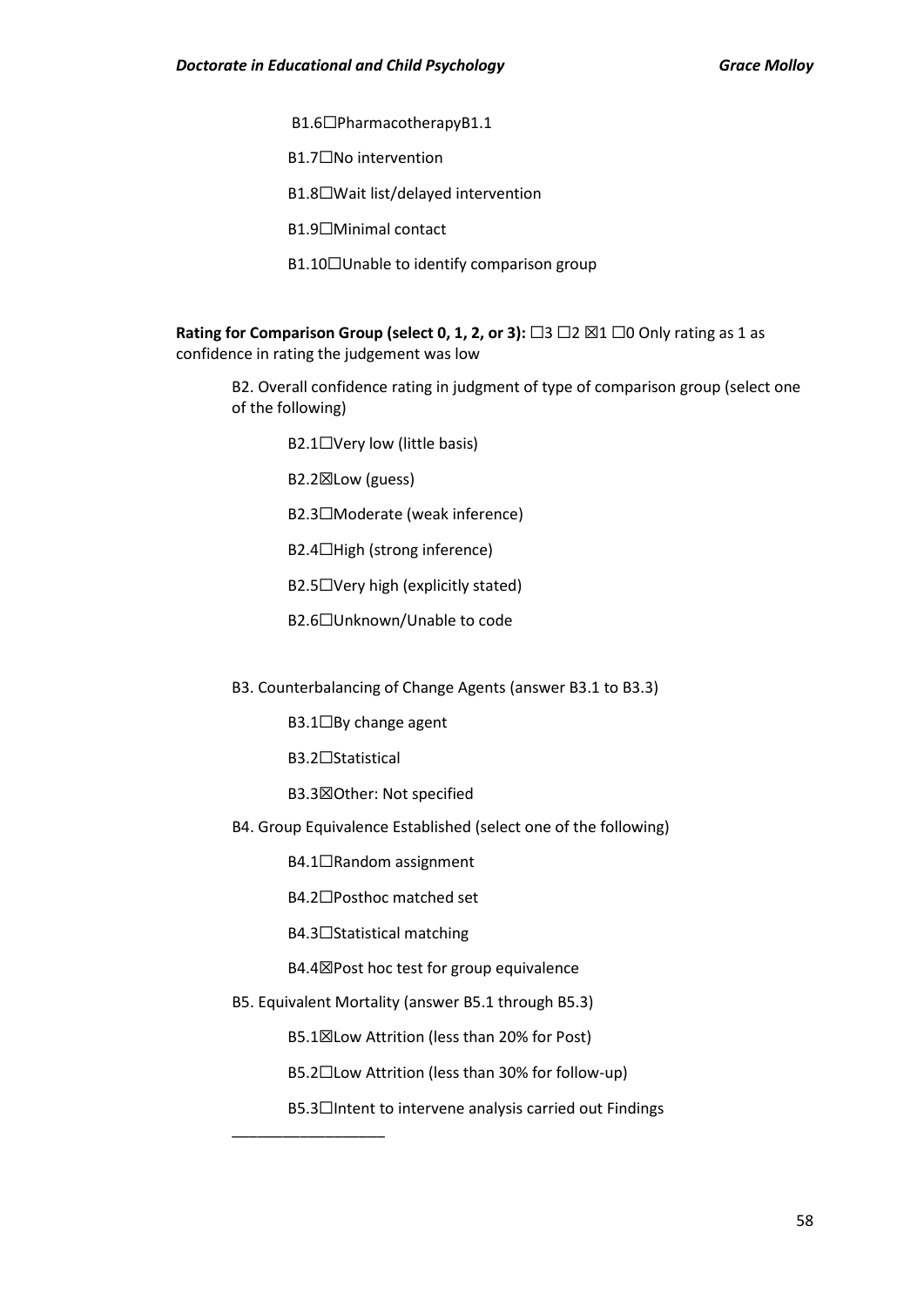### **E. Identifiable Components (answer E1 through E7)**

E1. Evidence for primary outcomes (rate from previous code): $□3 □2 □1 □0$  No evidence of using a familywise/experiementalwise error rate control.

E2. Design allows for analysis of identifiable components (select one)  $\Box$ yes  $\boxtimes$ no

E3. Total number of components: Delivered as a whole package via a computer-assisted task

E4. Number of components linked to primary outcomes: N/A

E5. Clear documentation of essential components (select one)  $\boxtimes$ yes  $\Box$ no

E6. Procedures for adapting the intervention are described in detail (select one)  $\Box$ yes  $\boxtimes$ no

E7. Contextual features of the intervention are documented (select one)  $\boxtimes$  yes  $\Box$ no

### **Rating for Identifiable Components (select 0, 1, 2, or 3):** ☐**3** ☐**2** ☐**1** ☒**0**

#### **F. Implementation Fidelity**

F1. Evidence of Acceptable Adherence (answer F1.1 through F1.3)

F1.1☒Ongoing supervision/consultation

F1.2☐Coding intervention sessions/lessons or procedures

F1.3☐Audio/video tape implementation (select F1.3.1 or F1.3.2):

F1.3.1☐Entire intervention

F1.3.2☐Part of intervention

F2. Manualization (select all that apply)

F2.1  $\boxtimes$ Written material involving a detailed account of the exact procedures and the sequence in which they are to be used

F2.2 ☐Formal training session that includes a detailed account of the exact procedures and the sequence in which they are to be used

F2.3☐ Written material involving an overview of broad principles and a description of the intervention phases

F2.4 ☐Formal or informal training session involving an overview of broad principles and a description of the intervention phase

F3. Adaptation procedures are specified (select one)  $\Box$ yes  $\boxtimes$ no  $\Box$  unknown

**Rating for Fidelity(select 0, 1, 2, or 3):** ☐**3** ☒**2** ☐**1** ☐**0**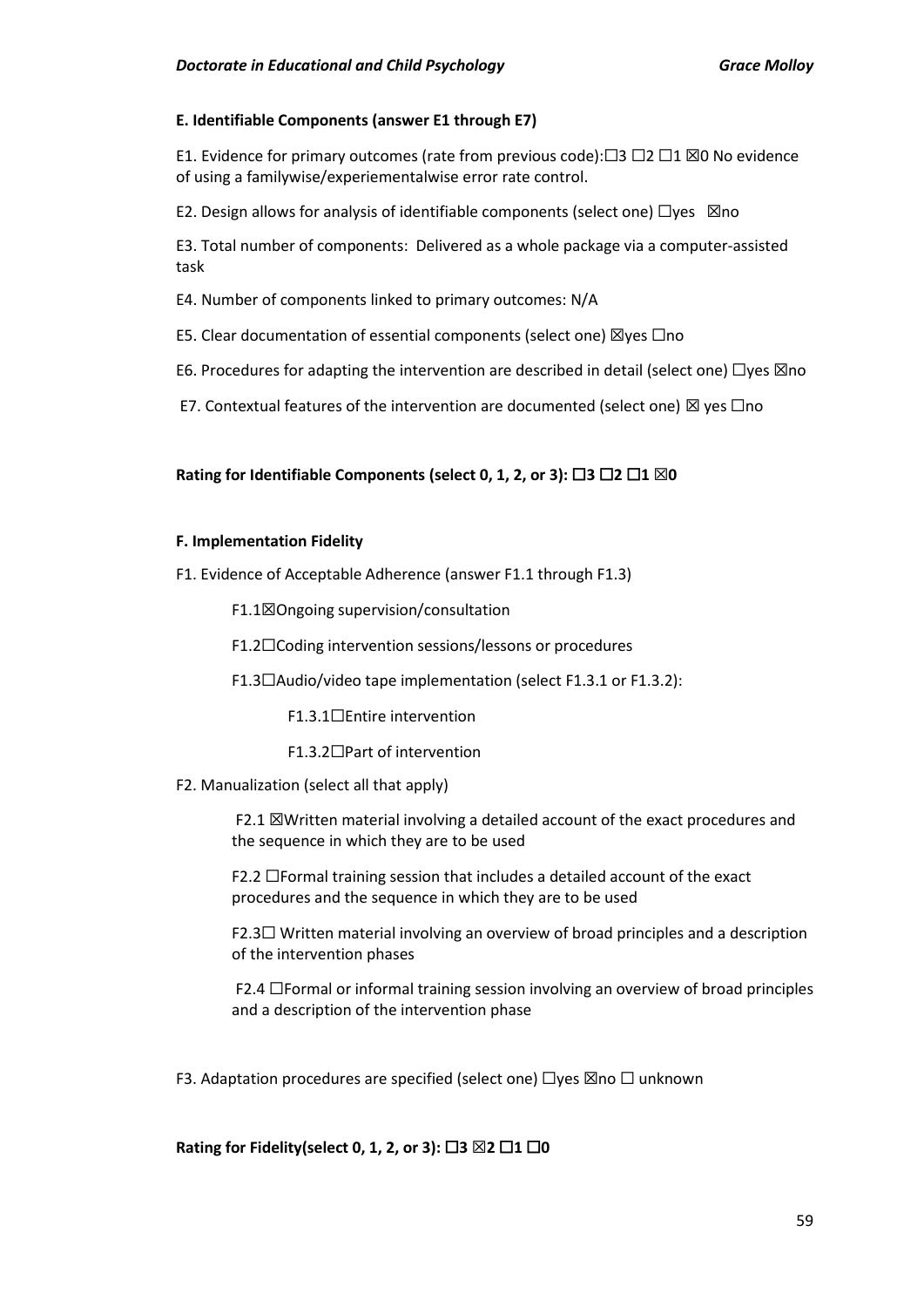#### **I Follow Up Assessment**

☐Timing of follow up assessment:

☐Number of participants included in the follow up assessment:

☐Consistency of assessment method used:

**Rating for Follow Up Assessment (select 0, 1, 2, or 3):** ☐**3** ☐**2** ☐**1** ☒**0 No follow up assessment.** 

#### **III. Other Descriptive or Supplemental Criteria to Consider**

#### **A. External Validity Indicators**

A1. Sampling procedures described in detail  $\boxtimes$ yes  $\Box$ no

A1.1Inclusion/exclusion criteria specified⊠ ves □no

A1.2 Inclusion/exclusion criteria similar to school practice  $\boxtimes$ yes  $\Box$ no

A1.3 Specified criteria related to concern ⊠yes □no

A2. Participant Characteristics Specified for Treatment and Control Group (modified)

☒Age / school year

☒Gender

☒SEN diagnostic label

☒Ethnicity

☐Home language

☐Socio-economic background

☒Levels of general cognitive abilities (e.g. IQ) WISC-IV

☒Levels of maths achievement

A3. Details are provided regarding variables that:

A3.1 Have differential relevance for intended outcomes □yes ⊠no Specify:

A3.2 Have relevance to inclusion criteria⊠ yes □no Specify: Participants met the criteria for the diagnosis of dyscalculia or presented with transitory difficulties in mathematics.

### **A4. Receptivity/acceptance by target participant population (treatment group)**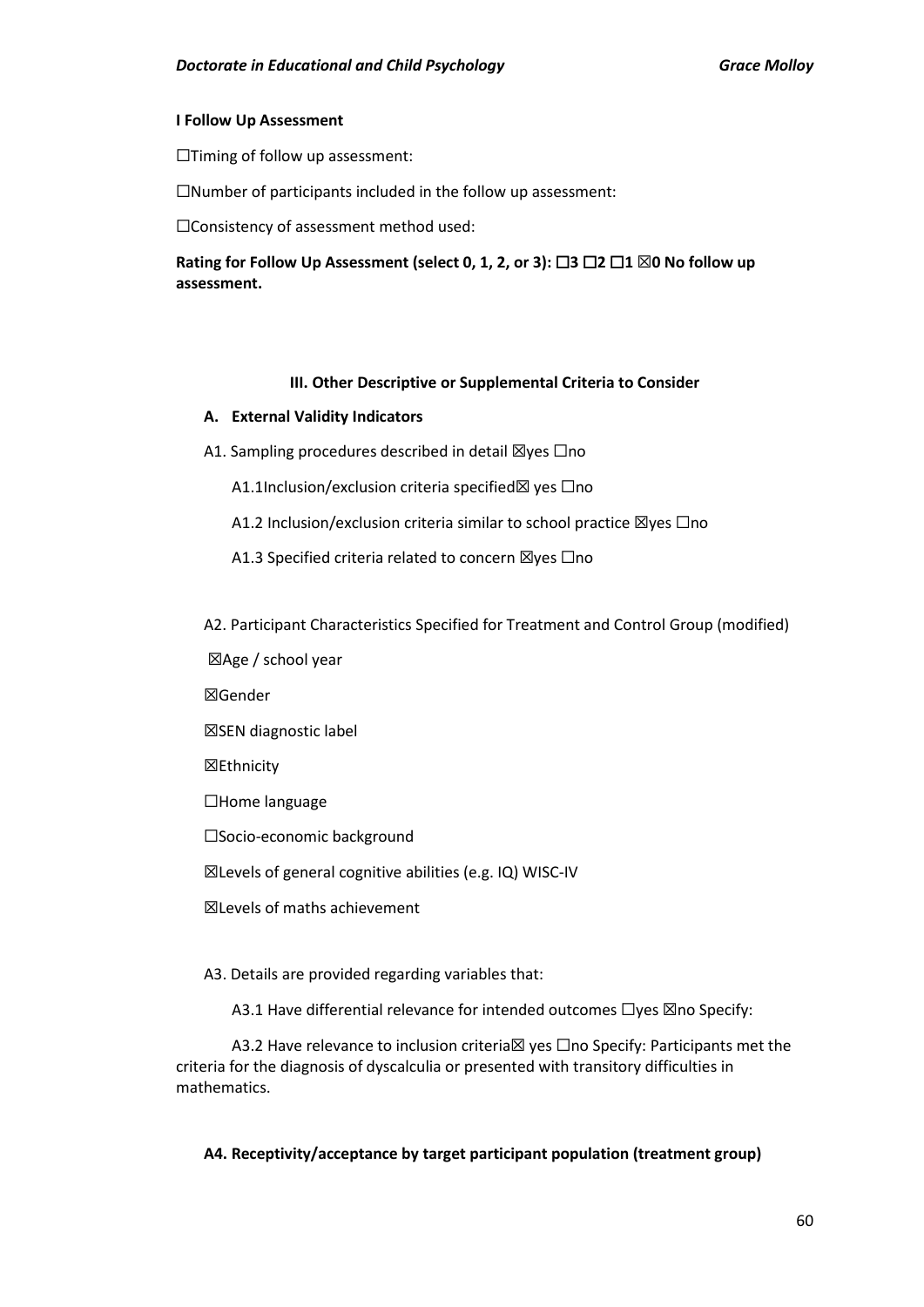### **Doctorate in Educational and Child Psychology Crace Contract Contract Crace Molloy Crace Molloy**

| Participants from<br>treatment group                      | Results (what person<br>reported to have gained<br>from participation in the<br>programme)                                                                                                                                            | <b>General rating</b>                                                                                                                                                                                                                                                                          |
|-----------------------------------------------------------|---------------------------------------------------------------------------------------------------------------------------------------------------------------------------------------------------------------------------------------|------------------------------------------------------------------------------------------------------------------------------------------------------------------------------------------------------------------------------------------------------------------------------------------------|
| ⊠Child<br>$\Box$ Parent<br>$\Box$ Teacher<br>$\Box$ Other | Post-training questionnaire<br>outlined that children in<br>the experimental group<br>were more actively<br>involved in the use of SRL<br>strategies and were also<br>more active in evaluating<br>their work and problem<br>solving. | $\boxtimes$ Participants reported<br>benefitted overall from the<br>intervention<br>(This was inferred from the<br>questionnaire analysis)<br>$\Box$ Participants reported did<br>not benefit overall from the<br>intervention<br>$\Box$ Participants did not report<br>receptivity/acceptance |

### **A5. Generalization of Effects:**

A5.1 Generalization over time

A5.1.1 Evidence is provided regarding the sustainability of outcomes after intervention is terminated $\Box$  yes  $\boxtimes$ no Specify:

A5.1.2 Procedures for maintaining outcomes are specified □yes ⊠no Specify:

A5.2 Generalization across settings

A5.2.1 Evidence is provided regarding the extent to which outcomes are manifested in contexts that are different from the intervention context  $\Box$  yes  $\boxtimes$ no Specify:

A5.2.2 Documentation of efforts to ensure application of intervention to other settings □yes ⊠no Specify:

A5.2.3 Impact on implementers or context is sustained □yes ⊠no Specify:

A5.3 Generalization across persons

Evidence is provided regarding the degree to which outcomes are manifested with participants who are different than the original group of participants for with the intervention was evaluated  $\Box$ yes  $\boxtimes$ no Specify:

# **B Length of Intervention (select B1 or B2)**

B1.☐Unknown/insufficient information provided

B2.☒Information provided (if information is provided, specify one of the following:)

B2.1 weeks: 16 weeks

B2.2 months: \_\_\_

B2.3 years:

### B2.4 other: \_\_\_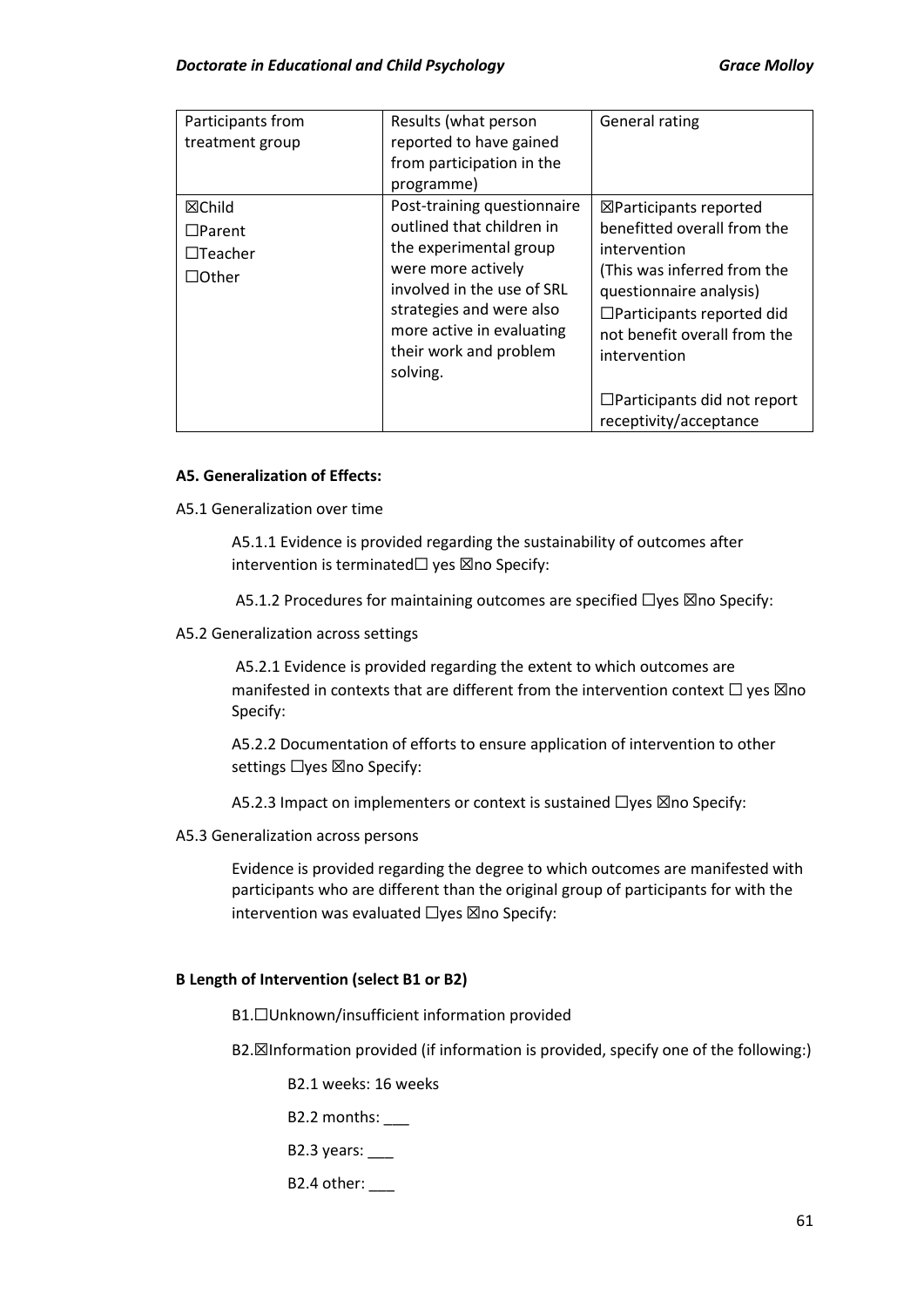### **C. Intensity/dosage of Intervention (select C1 or C2)**

C1. Unknown/insufficient information provided  $\Box$ 

- C2. Information provided (if information is provided,  $\boxtimes$  specify both of the following:)
	- C2.1 length of intervention session 60 minutes
	- C2.2 frequency of intervention session Once a week

### **E. Program Implementer (select all that apply)**

- E1. ☐Research Staff
- E2.☐School Specialty Staff
- E3.☐Teachers
- E4.☐Educational Assistants
- E5.☐Parents
- E6.☐College Students
- E7.☐Peers
- E8. ☒Other: Psychologists
- E9.☐Unknown/insufficient information provided

### **G. Intervention Style or Orientation (select all that apply)**

- G1.☐Behavioural
- G2. □Cognitive-behavioural
- G3. □ Experiential
- G4.☐Humanistic/interpersonal
- G5.☐Psychodynamic/insight oriented
- G6. ☒Other (specify) Metacognitive
- G7.☐Unknown/insufficient information provided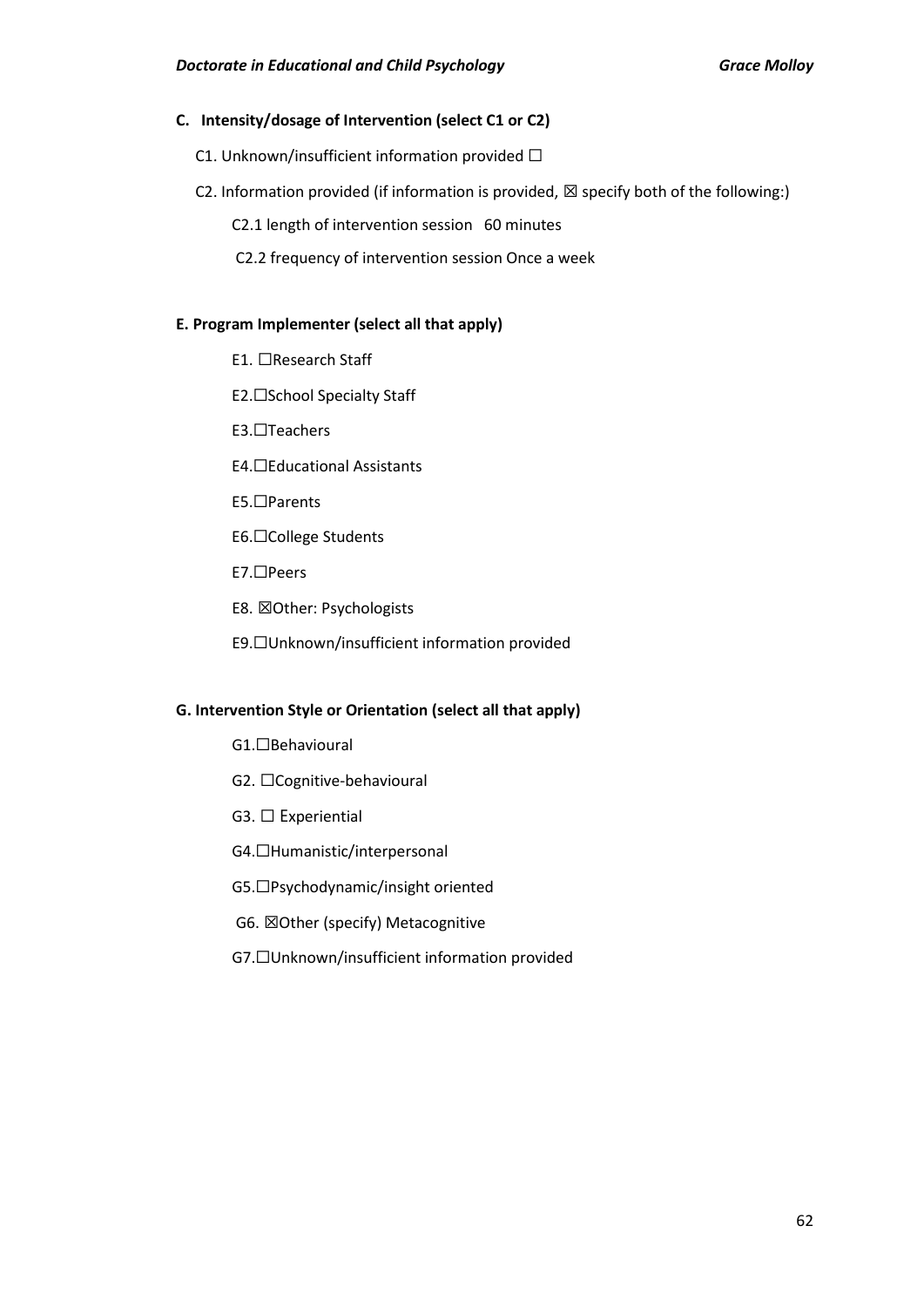| <b>Indicator</b>               | <b>Overall Evidence</b>                         | <b>Description of Evidence</b> |
|--------------------------------|-------------------------------------------------|--------------------------------|
|                                |                                                 | <b>Strong</b>                  |
|                                | <b>NNR= No numerical rating</b>                 | Promising                      |
|                                |                                                 | Weak                           |
|                                | <b>OR</b>                                       | No/limited evidence            |
|                                |                                                 |                                |
|                                | $1 - 3$                                         | Or                             |
|                                |                                                 |                                |
|                                |                                                 | <b>Descriptive rating</b>      |
|                                | Key areas of judgement for weight of evidence A |                                |
| Measurement                    | 0                                               | Weak                           |
| <b>Comparison Group</b>        | 1                                               | Weak                           |
| Identifiable Component         | 0                                               | Limited                        |
| <b>Implementation Fidelity</b> | 2                                               | <b>Promising</b>               |
| Follow up assessment           | 0                                               | No evidence                    |
| conducted                      |                                                 |                                |

# **Summary of Evidence for Group-Based Design Studies**

|                                                                                           |                                       | Average Quality of Evidence across the Included Judgement Areas |
|-------------------------------------------------------------------------------------------|---------------------------------------|-----------------------------------------------------------------|
|                                                                                           | $\sum$ of X = 0 + 1 + 0 + 2 + 0 = 0.6 |                                                                 |
| N                                                                                         | 5                                     |                                                                 |
| X= Individual quality of evidence for each judgement area<br>N= Number of judgement areas |                                       |                                                                 |
| <b>Overall Rating for Weight of Evidence A: 0.6</b>                                       |                                       |                                                                 |
|                                                                                           |                                       |                                                                 |
|                                                                                           |                                       |                                                                 |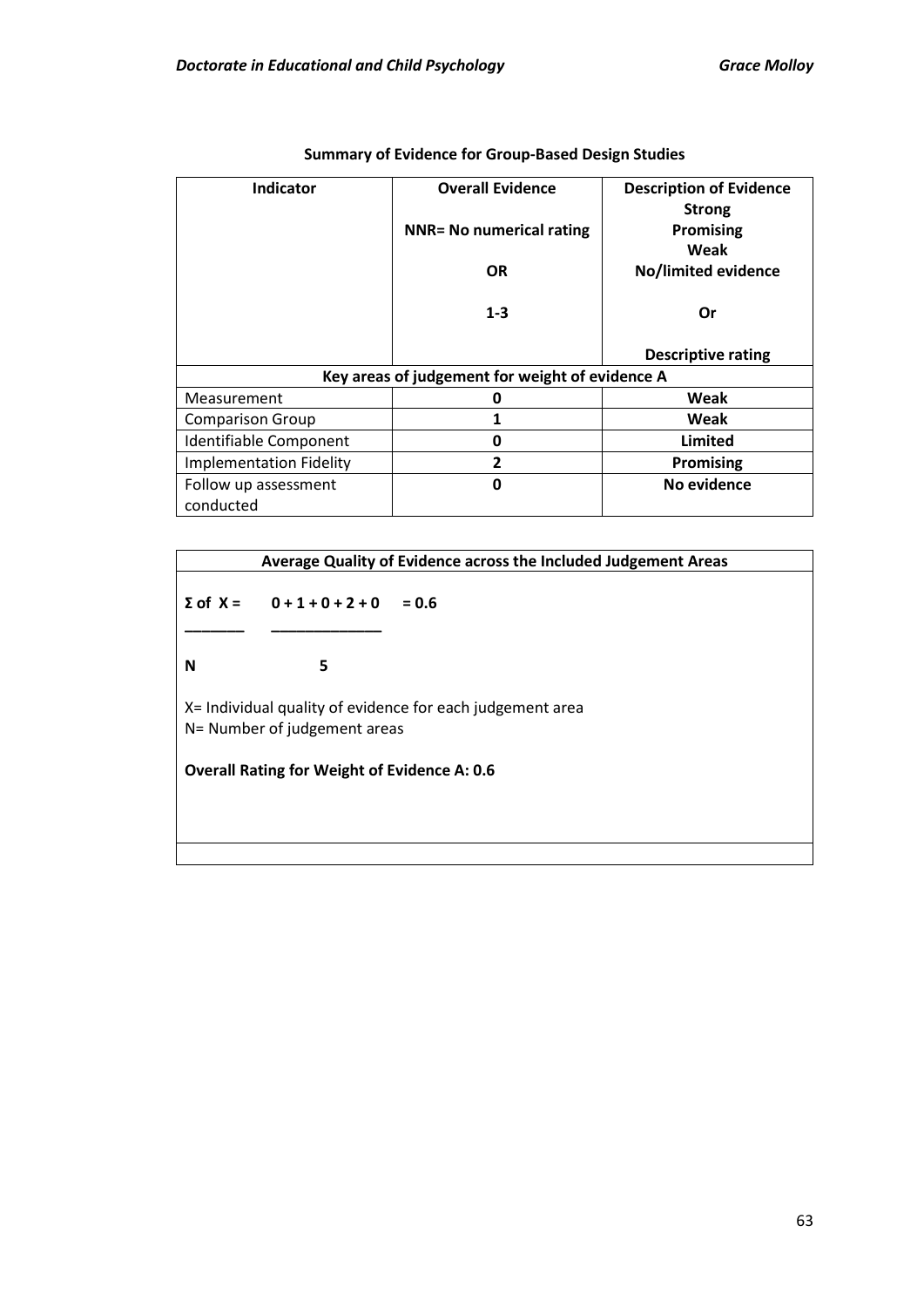### **Coding Protocol for Single-Participant Design**

Adapted from Kratochwill, T. R. (2003). Task Force on Evidence Based Interventions in School Psychology. American Psychological Association

Domain:  $\Box$  School and community based intervention programs for social and behavioural problems

☒ Academic intervention programs

 $\Box$  Family and parent intervention programs

☐ School-wide and classroom-based programs

☐ Comprehensive and coordinated school health services

Name of coder(s): Date: 18/01/2020

Full study reference in APA format

Cuenca-Carlino, Y., Freeman-Green, S., Stephenson, G. W., & Hauth, C. (2016). Selfregulated strategy development instruction for teaching multi-step equations to middle school students struggling in math. *The Journal of Special Education*, *50*(2), 75-85.

Study ID Number (Unique Identifier): 4

Type of Publication: ☐ Book/Monograph

☒ Journal Article

☐ Book Chapter

☐ Other (specify):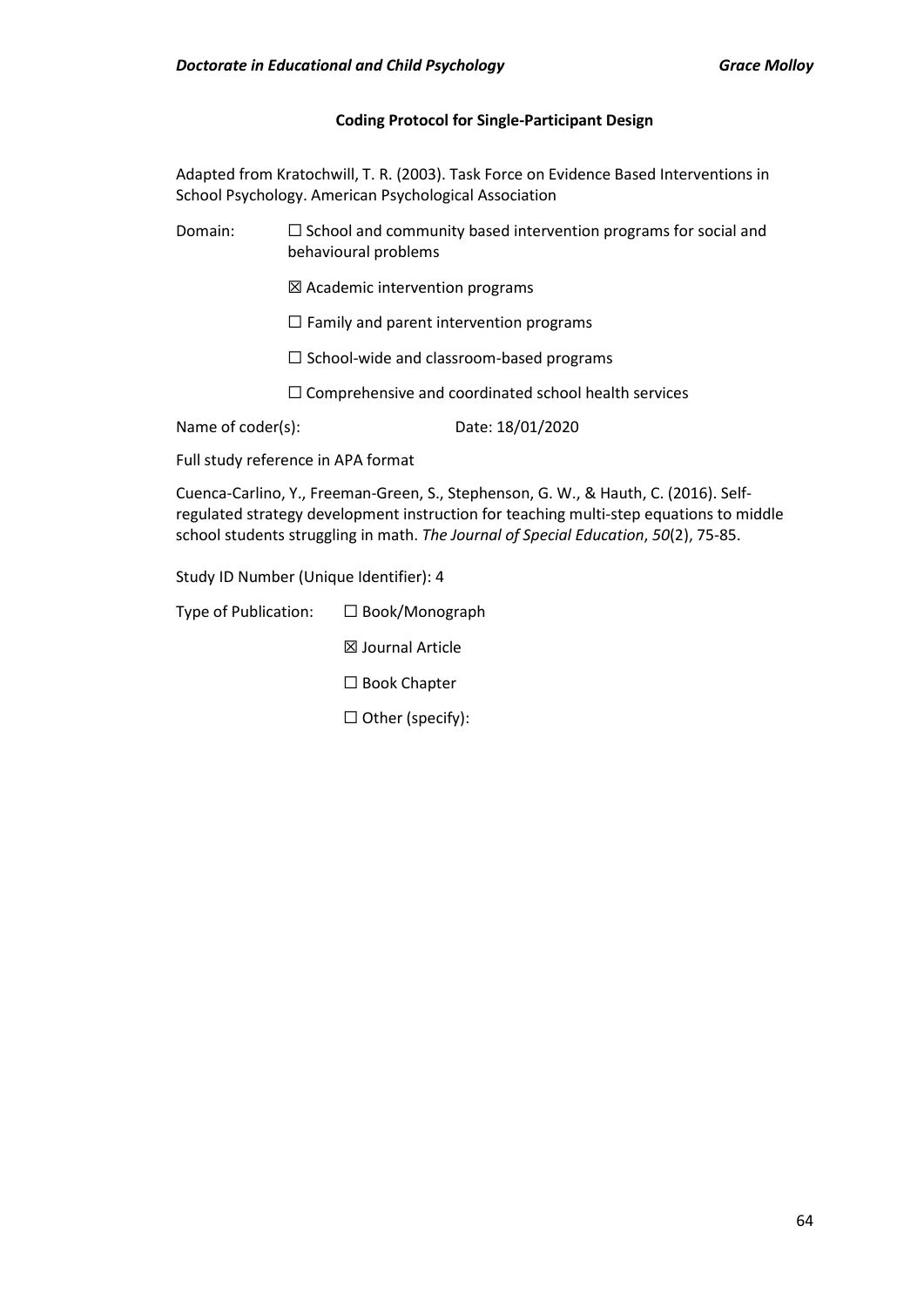#### **I. General Characteristics**

#### **A. General Design Characteristics (Classify studies according to the type of design)**

- A1. Type of Single-Participant Design (select A1.1, A1.2, A1.3, A1.4, or A1.5)
- A1.1☐Within-series design (select A1.1.1 or A1.1.2)

☐A1.1.1 Simple phase change

☐A1.1.2 Complex phase change

A1.2☐Between-series design (select A1.2.1 or A1.2.2)

☐A1.2.1 Comparing two interventions

☐A1.2.2 Comparing interventions with no interventions

A1.3☐Combined-series design (select A1.3.1., A1.3.2, A1.3.3, or A1.3.4)

☒A1.3.1 Multiple baseline across participants

☐A1.3.2 Multiple baseline across behaviours

☐A1.3.3 Multiple baseline across settings

 $\Box$  A1.3.4 Multiple probe design

A1.4☐Mixed design (select A1.4.1 or A1.4.2)

 $\Box$ A1.4.1 Combined single-participant and group design (see group manual),

 $\Box$ A1.4.2 Combined single-participant design (if combined singleparticipant design, check A1.4.2.1, A1.4.2.2, or A1.4.2.3)

A1.4.2.1☐Within-series design (select i or ii)

 $\Box$ i. Simple phase change

☐ii. Complex phase change

A1.4.2.2☐Between-series design (select i or ii)

☐i. Comparing two interventions

☐ii. Comparing interventions with no interventions

A1.4.2.3☐Combined-series design (select i, ii, iii, or iv)

☐i. Multiple baseline across participants

☐ii. Multiple baseline across behaviours

☐iii. Multiple baseline across settings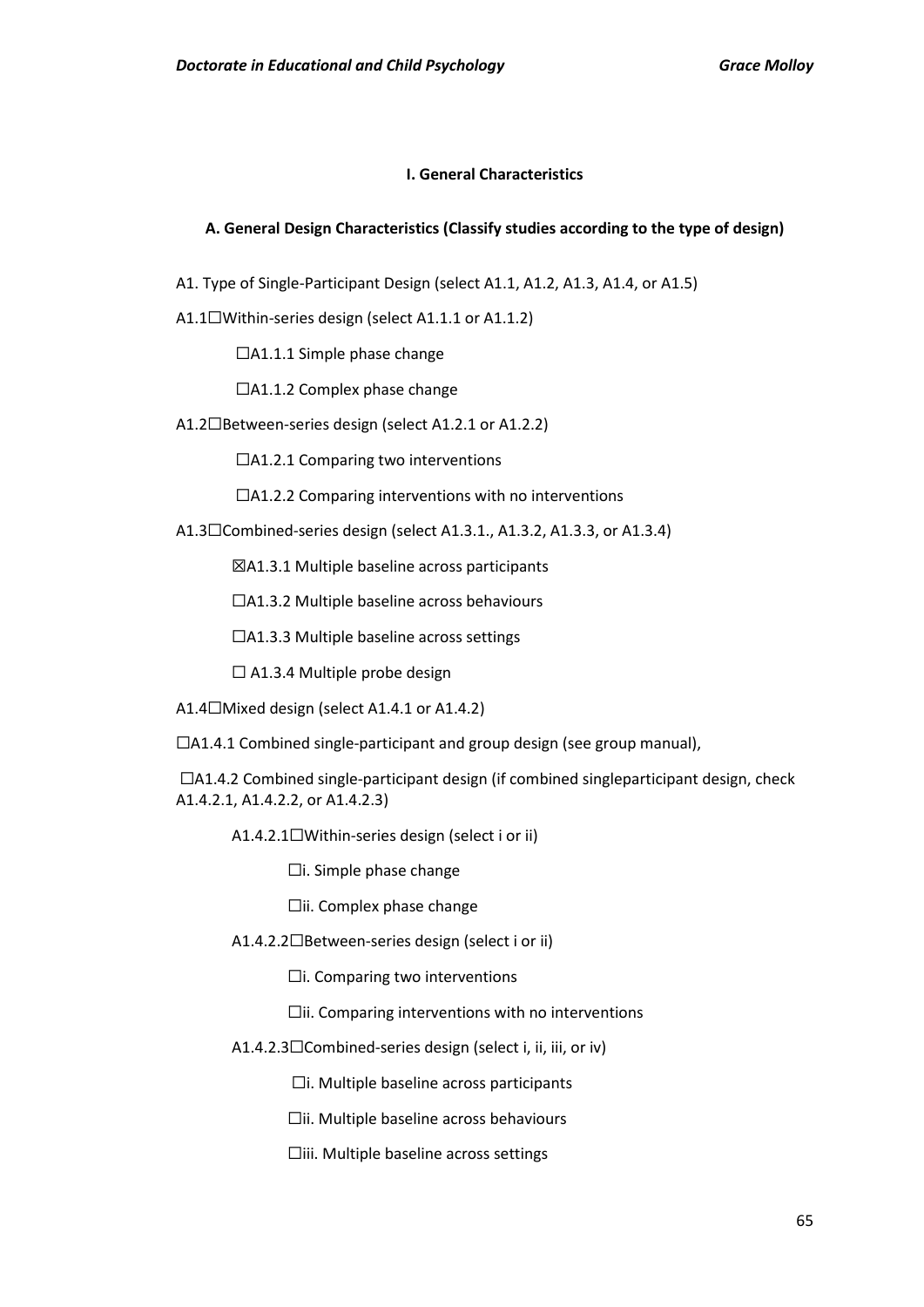☐iv. Multiple probe design

A1.5☐Other (specify):

#### **B. Other Design Characteristics (when randomization is used)**

B1. Unit of assignment to conditions/groups (select one of the following)

- B1.1□Individual
- B1.2☐Classroom
- B1.3☐School

B1.4☐Other (specify):

- B1.5☒N/A (randomization not used)
- B2. Type of assignment to conditions/groups (select one of the following)
	- B2.1□Random after matching, stratification, blocking
	- B2.2☐Random, simple (includes systematic sampling)
	- B2.3☐Nonrandom, post hoc matching
	- B2.4☐Nonrandom, other
	- B2.5☐Other (specify):
	- B2.6☐Unknown/insufficient information provided
	- B2.7☒N/A (randomization not used)

B3. Overall confidence of judgment on how participants were assigned to conditions/groups (select one of the following)

B3.1□Very low (little basis)

B3.2☐Low (guess)

B3.3☐Moderate (weak inference)

B3.4☐High (strong inference)

B3.5☐Very high (explicitly stated)

**B3.6⊠N/A (randomization not used)** 

B3.7☐Unknown/unable to code

B4. Equivalence of conditions/groups tested at pretest (select one of the following)

B4.1☐Yes

B4.2☐No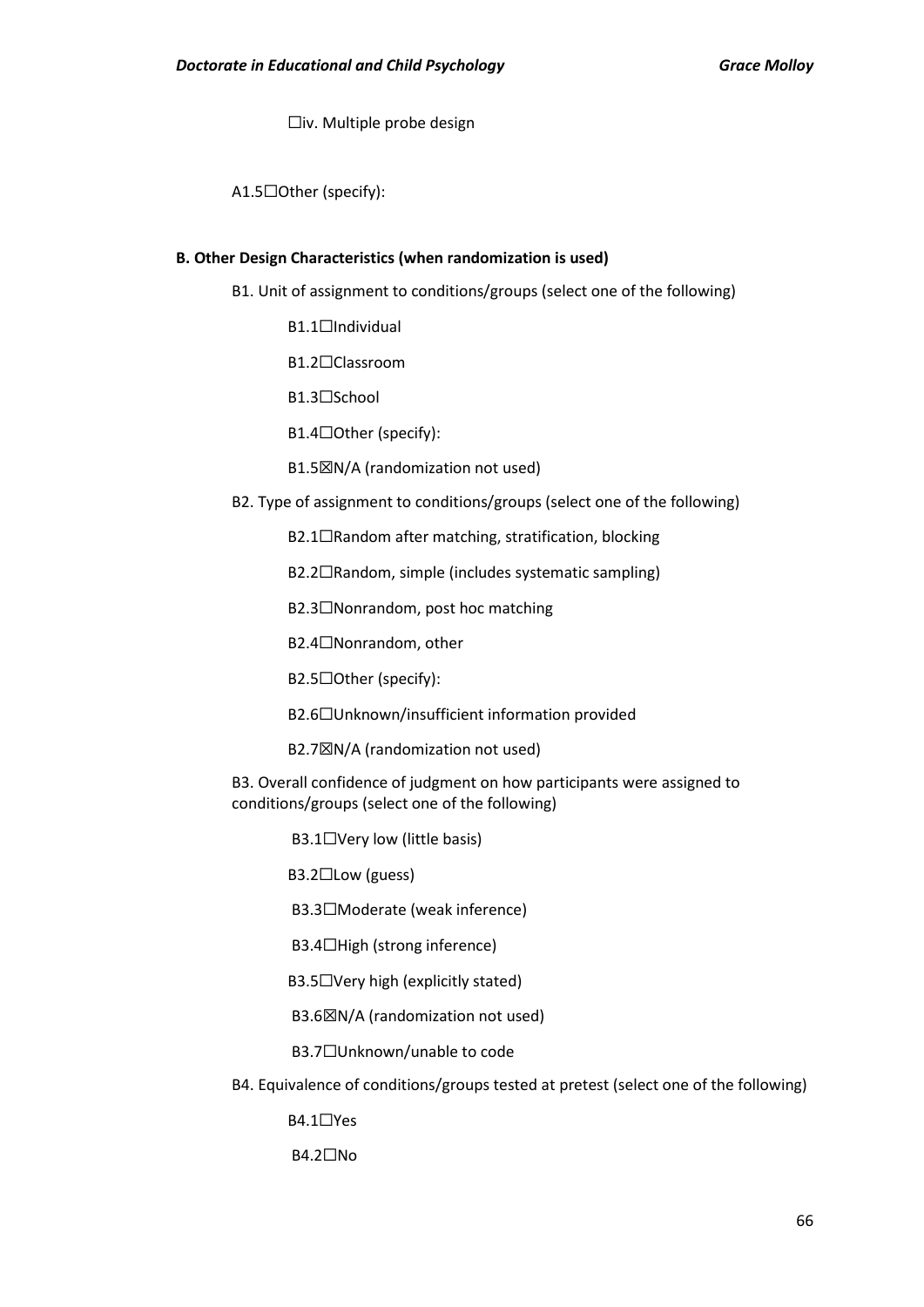B4.3☐Unknown/insufficient information provided

B4.4☒N/A (randomization not used)

- B5. Total size of sample (start of the study): 6
- B6. Intervention sample size  $\sum$  N/A  $\boxtimes$  (randomization not used)
- B7. Control sample size  $N/A \boxtimes (randomization not used)$

#### **C. Type of Program (select one)**

- C1.☐ Universal prevention program
- C2.☒ Selective prevention program
- $C3. \Box$  Targeted prevention program
- C4.☐ Intervention/Treatment
- C5.☐ Unknown

#### **D. Stage of the Program (select one)**

- D1.□Model/demonstration programs
- D2.□Early stage programs
- D3.☒Established/institutionalized programs
- D4.☐Unknown

#### **E. Concurrent or Historical Intervention Exposure (select one)**

- E1.☐ Current exposure
- E2.☐ Prior exposure
- E3.☒ Unknown

### **II. Key Features for Coding Studies and Rating Level of Evidence**

**(3=Strong Evidence 2=Promising Evidence1=Weak Evidence0=No Evidence)**

**A. Measurement\*: Issues of Reliability and Validity** (answer A1. through A4.)

## **\* Note only measurements analysing mathematical performance (primary outcome) were reviewed in this protocol.**

A1. Use of outcome measures that produce reliable scores (select one of the following)

#### A1.1 ⊠Yes

A1.2☐No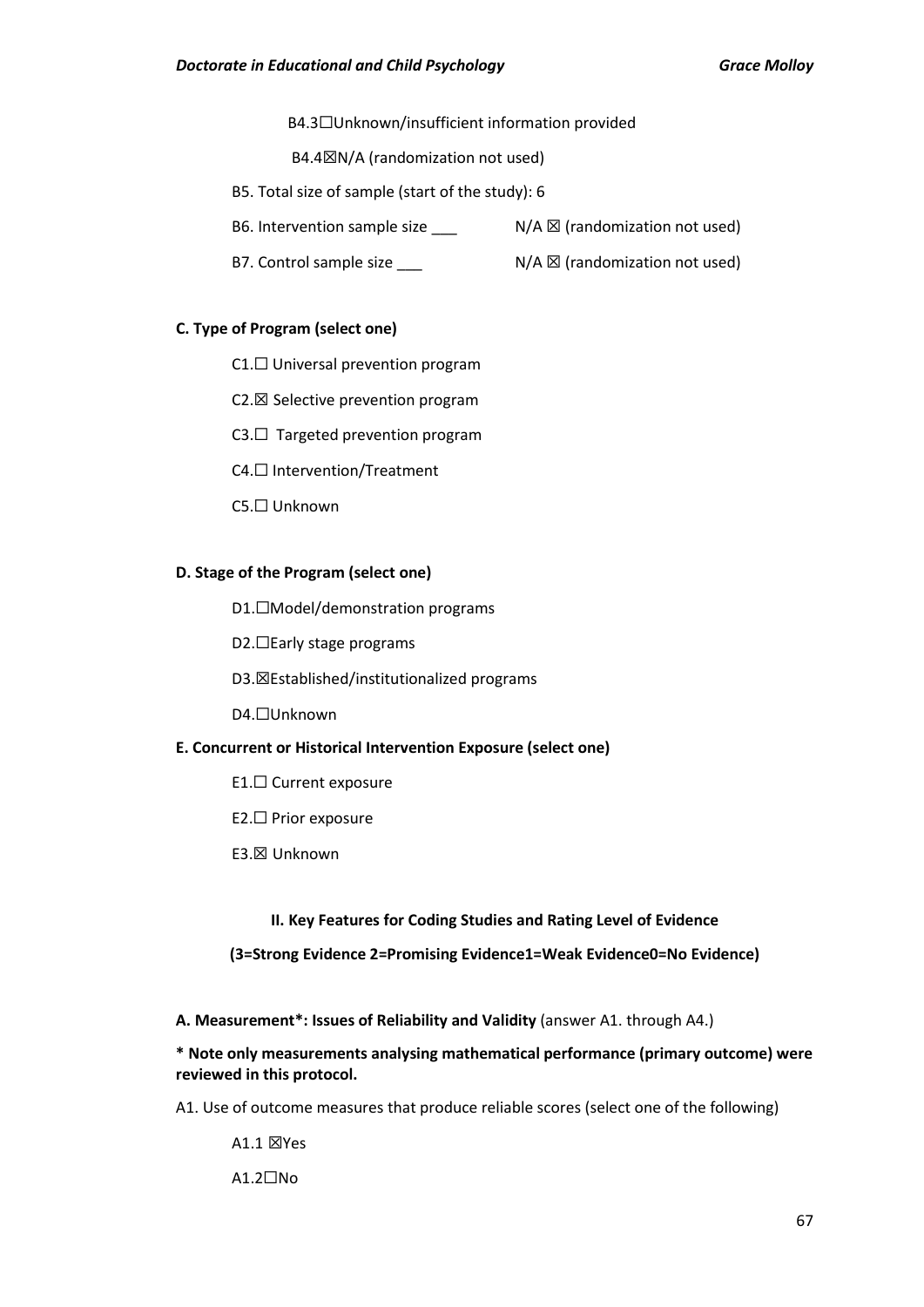A1.3☐Unknown/unable to code

A2. Multi-method (select one of the following)

A2.1☐Yes

A2.2☒No

A2.3☐N/A

A2.4☐Unknown/unable to code

A3. Multi-source (select one of the following)

A3.1☐Yes

A3.2☒No

 $A3.3$  $\neg N/A$ 

A3.4☐Unknown/unable to code

A4. Validity of measures reported (select one of the following)

A4.1☒Yes

A4.2☐No

A4.3☐Unknown/unable to code

### **Rating for Measurement (select 0, 1, 2, or 3):**

☐**0** ☒**1** ☐**2** ☐**3**

### **B. Quality of Baseline.**

Rate quality of baseline: (a) for each participant (when there is more than one participant), and (b) for each phase (when the study includes more than one phase). These procedures should be followed for each primary outcome under investigation.

Participant 1 (answer B1. through B5.)

B1. Length: At least 3 data points during baseline (select one of the following)

B1.1☒Yes

B1.2☐No

B1.3☐Unknown/insufficient information provided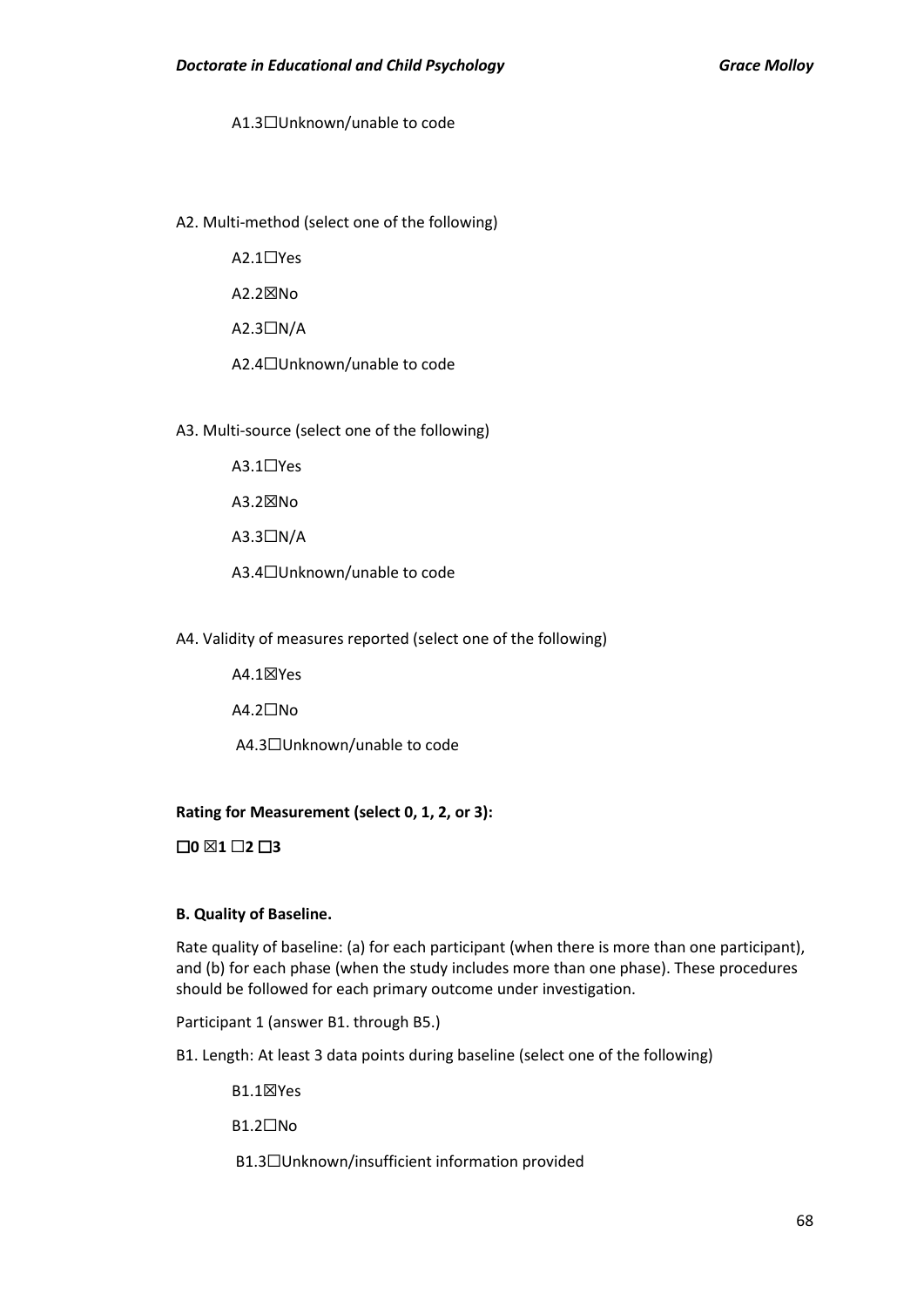B2. Stability: Variability in scores does not eliminate the detection of treatment effects (select one of the following)

B2.1☒Yes

B2.2☐No

B2.3☐Unknown/insufficient information provided

B3. Overlap: Extreme scores during baseline do not overlap with most scores during intervention phase (select one of the following)

B3.1☒Yes

B3.2☐No

B3.3☐Unknown/insufficient information provided

B4. Level: Behaviour is serious enough during baseline to warrant an intervention (select one of the following)

B4.1☒Yes

B4.2☐No

B4.3☐Unknown/insufficient information provided

B5. Trend: Behaviour is not systematically increasing or decreasing in the desired direction of intervention effects during baseline.

B5.1☒Yes

B5.2☐No

B5.3☐Unknown/insufficient information provided

Participant 2 (answer B1. through B5.)

B1. Length: At least 3 data points during baseline (select one of the following)

B1.1☒Yes

B1.2☐No

B1.3☐Unknown/insufficient information provided

B2. Stability: Variability in scores does not eliminate the detection of treatment effects (select one of the following)

B2.1☐Yes

B2.2☒No

B2.3☐Unknown/insufficient information provided

B3. Overlap: Extreme scores during baseline do not overlap with most scores during intervention phase (select one of the following)

B3.1☒Yes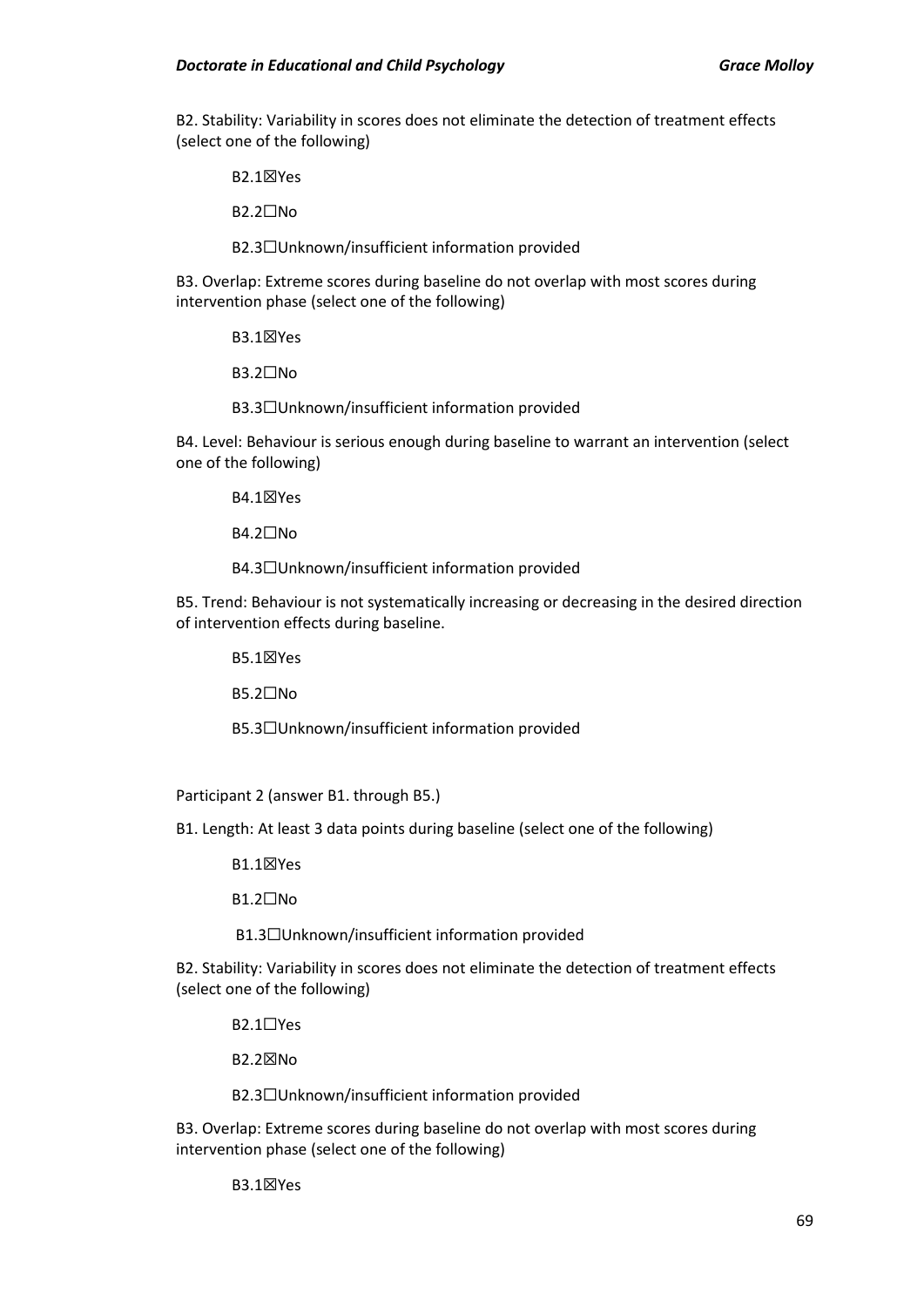B3.2☐No

B3.3☐Unknown/insufficient information provided

B4. Level: Behaviour is serious enough during baseline to warrant an intervention (select one of the following)

B4.1☒Yes

B4.2☐No

B4.3☐Unknown/insufficient information provided

B5. Trend: Behaviour is not systematically increasing or decreasing in the desired direction of intervention effects during baseline.

B5.1☒Yes

B5.2☐No

B5.3☐Unknown/insufficient information provided

Participant 3 (answer B1. through B5.)

B1. Length: At least 3 data points during baseline (select one of the following)

B1.1☒Yes

B1.2☐No

B1.3☐Unknown/insufficient information provided

B2. Stability: Variability in scores does not eliminate the detection of treatment effects (select one of the following)

B2.1☒Yes

**B2.2** □No

B2.3☐Unknown/insufficient information provided

B3. Overlap: Extreme scores during baseline do not overlap with most scores during intervention phase (select one of the following)

B3.1☒Yes

B3.2☐No

B3.3☐Unknown/insufficient information provided

B4. Level: Behaviour is serious enough during baseline to warrant an intervention (select one of the following)

B4.1☒Yes

B4.2☐No

B4.3☐Unknown/insufficient information provided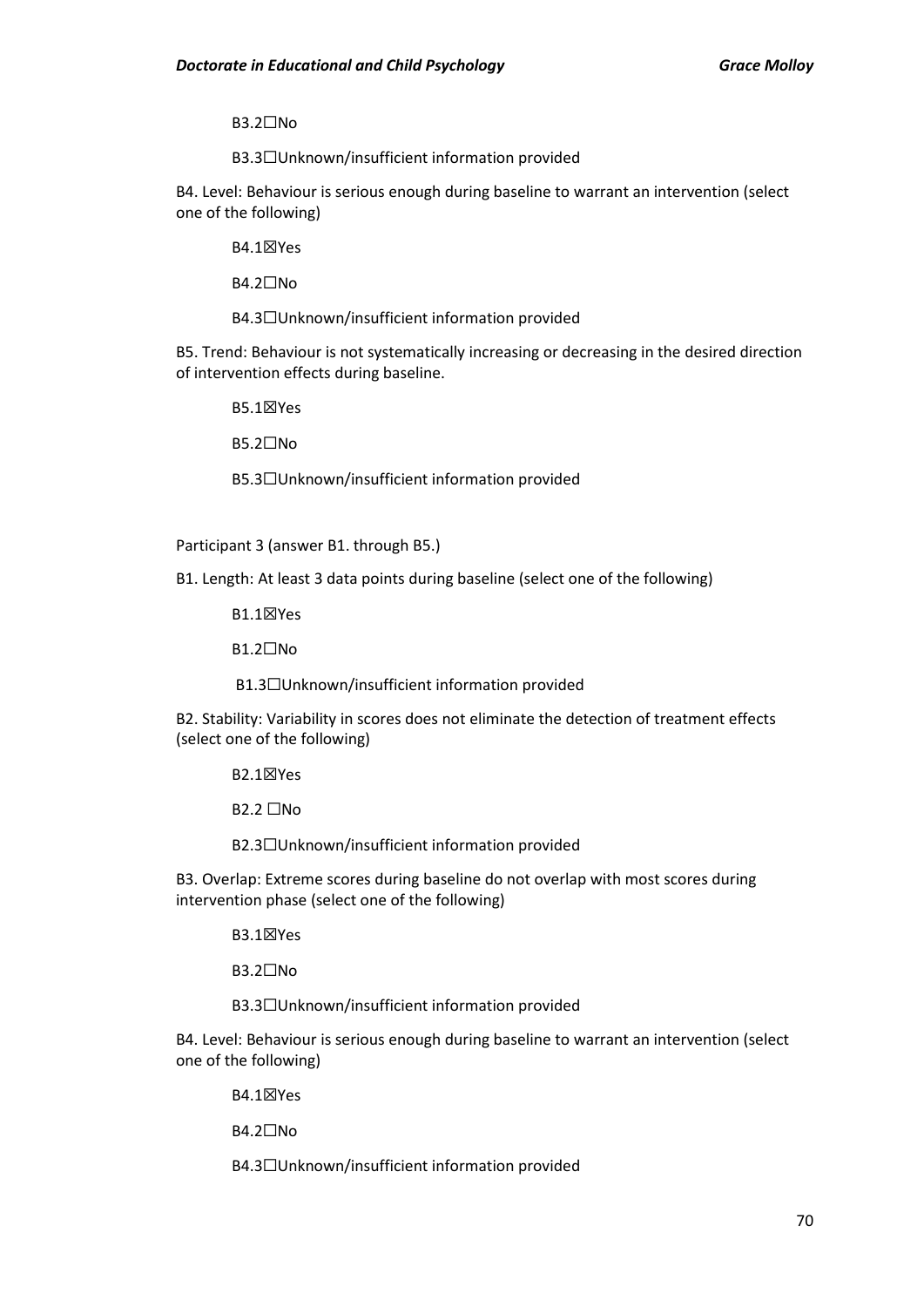B5. Trend: Behaviour is not systematically increasing or decreasing in the desired direction of intervention effects during baseline.

B5.1☒Yes

B5.2☐No

B5.3☐Unknown/insufficient information provided

Participant 4 (answer B1. through B5.)

B1. Length: At least 3 data points during baseline (select one of the following)

B1.1☒Yes

B1.2☐No

B1.3☐Unknown/insufficient information provided

B2. Stability: Variability in scores does not eliminate the detection of treatment effects (select one of the following)

B2.1☒Yes

**B2.2** □No

B2.3☐Unknown/insufficient information provided

B3. Overlap: Extreme scores during baseline do not overlap with most scores during intervention phase (select one of the following)

B3.1☒Yes

B3.2☐No

B3.3☐Unknown/insufficient information provided

B4. Level: Behaviour is serious enough during baseline to warrant an intervention (select one of the following)

B4.1☒Yes

B4.2☐No

B4.3☐Unknown/insufficient information provided

B5. Trend: Behaviour is not systematically increasing or decreasing in the desired direction of intervention effects during baseline.

B5.1☒Yes

B5.2☐No

B5.3☐Unknown/insufficient information provided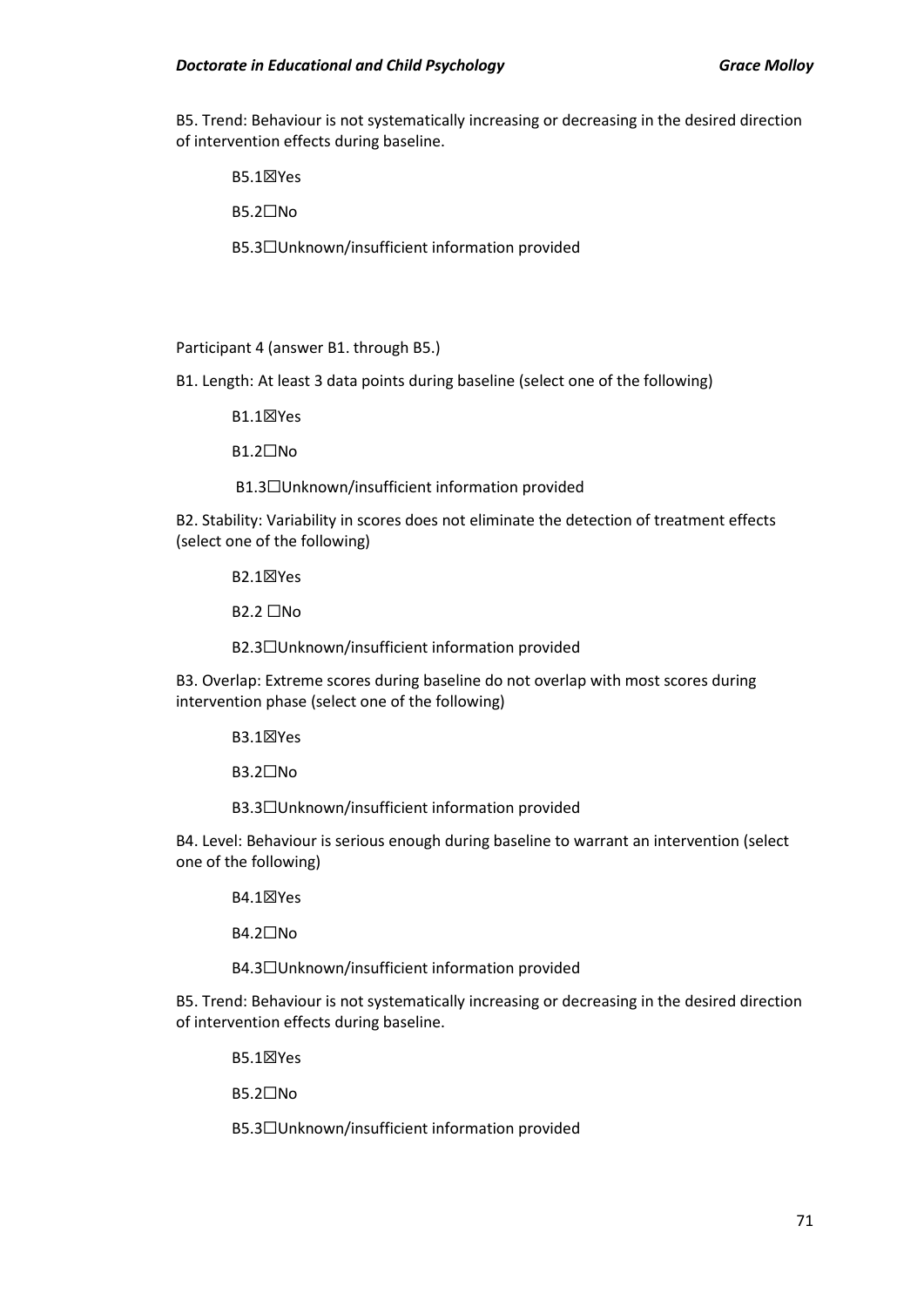Participant 5 (answer B1. through B5.)

B1. Length: At least 3 data points during baseline (select one of the following)

B1.1☒Yes

B1.2☐No

B1.3☐Unknown/insufficient information provided

B2. Stability: Variability in scores does not eliminate the detection of treatment effects (select one of the following)

B2.1☒Yes

 $B2.2 \square$ No

B2.3☐Unknown/insufficient information provided

B3. Overlap: Extreme scores during baseline do not overlap with most scores during intervention phase (select one of the following)

B3.1☒Yes

B3.2☐No

B3.3☐Unknown/insufficient information provided

B4. Level: Behaviour is serious enough during baseline to warrant an intervention (select one of the following)

B4.1☒Yes

B4.2☐No

B4.3☐Unknown/insufficient information provided

B5. Trend: Behaviour is not systematically increasing or decreasing in the desired direction of intervention effects during baseline.

B5.1☒Yes

B5.2☐No

B5.3☐Unknown/insufficient information provided

Participant 6 (answer B1. through B5.)

B1. Length: At least 3 data points during baseline (select one of the following)

B1.1☒Yes

B1.2☐No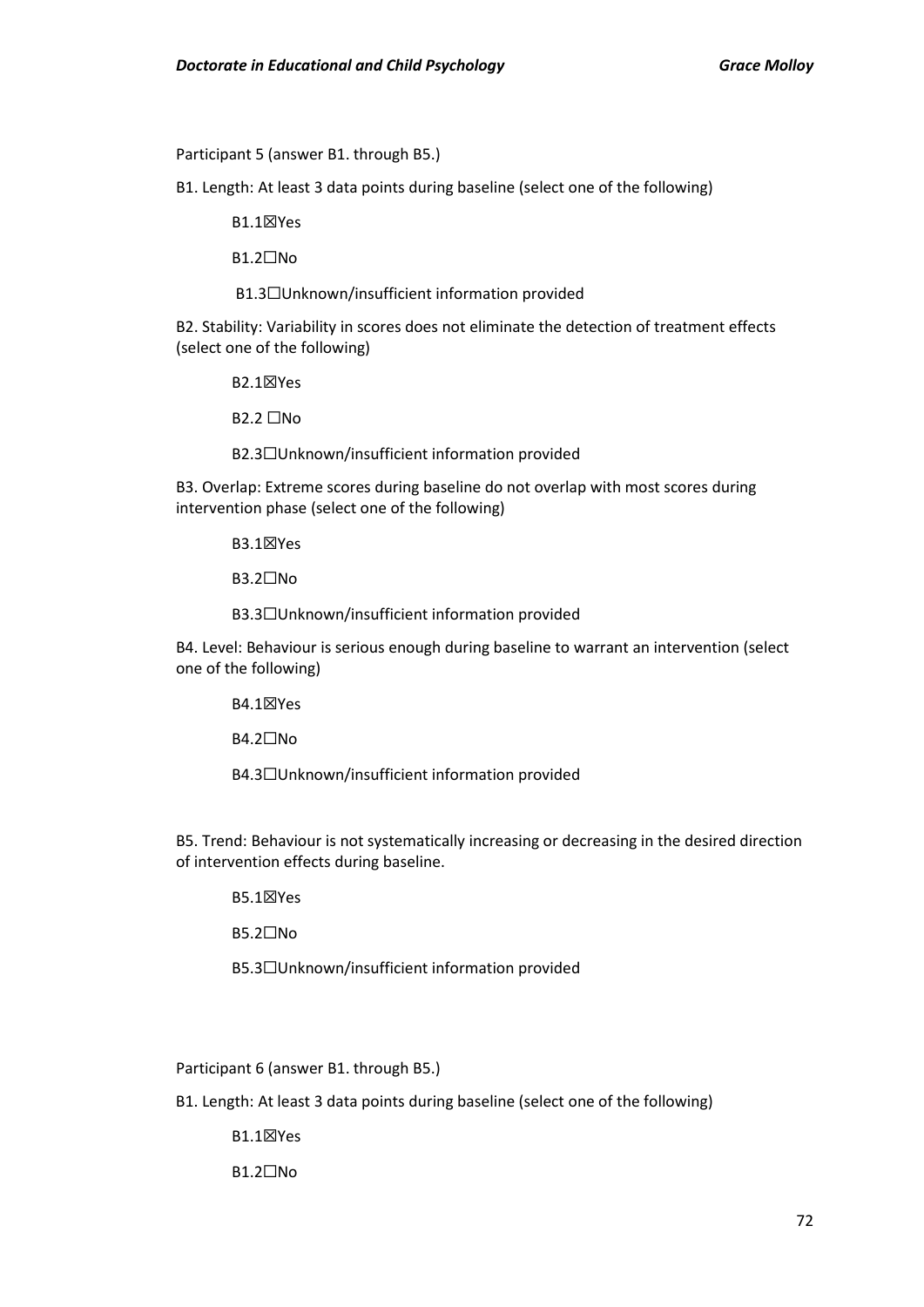B1.3☐Unknown/insufficient information provided

B2. Stability: Variability in scores does not eliminate the detection of treatment effects (select one of the following)

B2.1☒Yes

**B2.2** □No

B2.3☐Unknown/insufficient information provided

B3. Overlap: Extreme scores during baseline do not overlap with most scores during intervention phase (select one of the following)

B3.1☒Yes

B3.2☐No

B3.3☐Unknown/insufficient information provided

B4. Level: Behaviour is serious enough during baseline to warrant an intervention (select one of the following)

B4.1☒Yes

B4.2☐No

B4.3☐Unknown/insufficient information provided

B5. Trend: Behaviour is not systematically increasing or decreasing in the desired direction of intervention effects during baseline.

B5.1☐Yes

B5.2☒No

B5.3☐Unknown/insufficient information provided

Average Quality of Baseline Rating Across Participants:

Σ of X = 18/6 = 3

X = individual quality of baseline ratings for each participant

N = number of participants in the study

# **Overall Rating for Quality of Baseline: (select 0, 1, 2, or 3):**

⊠3 □2 □1 □0

(Round up or down to the nearest whole number when providing a mean rating for the study. For example, 2.0 to 2.4 rated as 2; 2.5 to 2.9 rated as 3).

**E. Identifiable Components (answer E1 through E7)**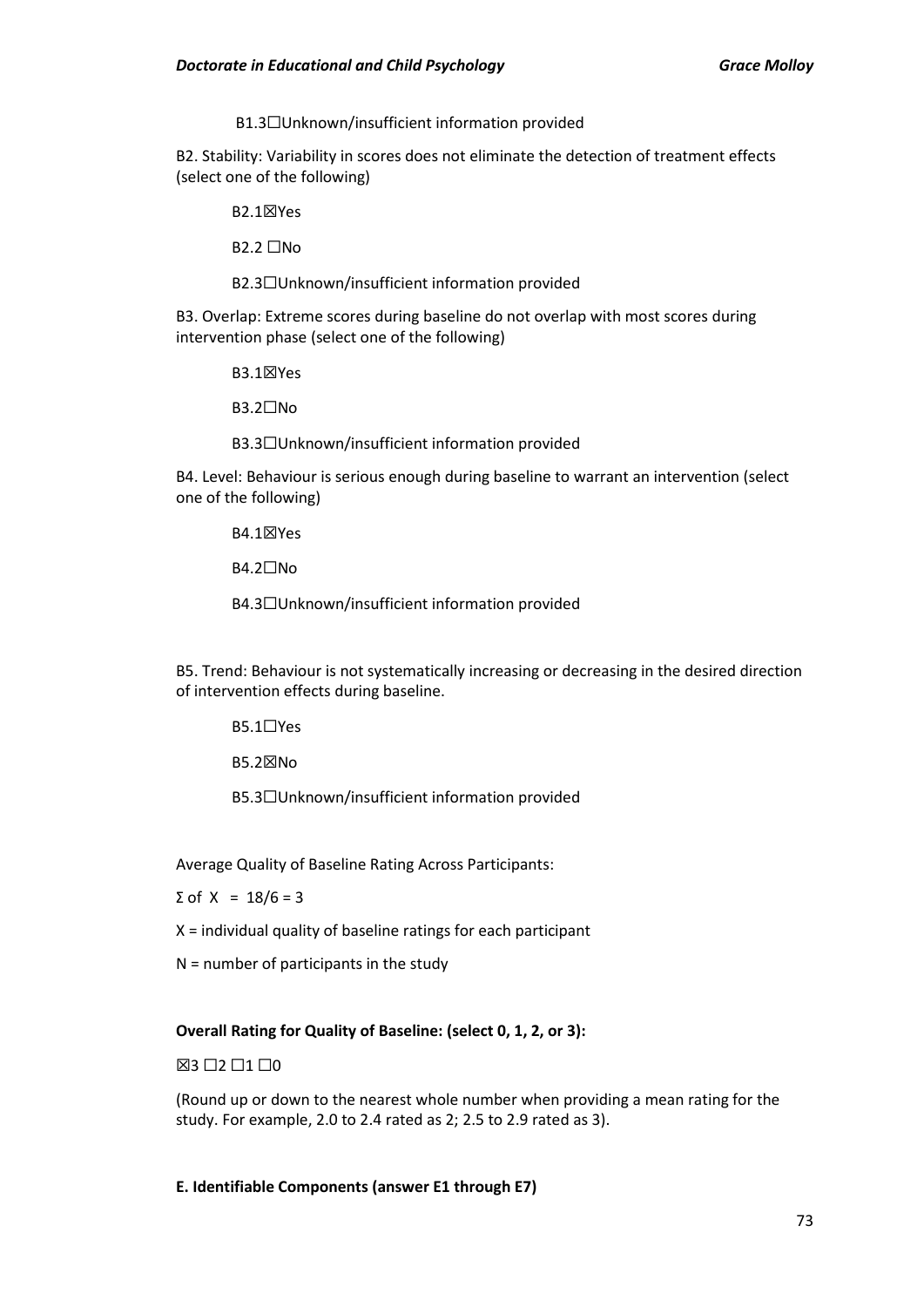E1. Evidence for primary outcomes (rate from previous code): $\Box$ 3  $\boxtimes$ 2  $\Box$ 1  $\Box$ 0

E2. Design allows for analysis of identifiable components (select one)  $\Box$ yes  $\Box$  no

E3. Total number of components: 6

E4. Number of components linked to primary outcomes: Data analysis did not allow for direct links to be made to different components

- E5. Clear documentation of essential components (select one)  $\boxtimes$  yes  $\Box$ no
- E6. Procedures for adapting the intervention are described in detail (select one)  $\Box$ yes  $\boxtimes$ no
- E7. Contextual features of the intervention are documented (select one)  $\Box$ yes  $\boxtimes$ no

# **Rating for Identifiable Components (select 0, 1, 2, or 3):** ☐**3** ☐**2** ☐**1** ☒**0**

# **F. Implementation Fidelity**

- F1. Evidence of Acceptable Adherence (answer F1.1 through F1.3)
	- F1.1☐Ongoing supervision/consultation
	- F1.2☒Coding intervention sessions/lessons or procedures
	- F1.3☐Audio/video tape implementation (select F1.3.1 or F1.3.2):
		- F1.3.1☐Entire intervention
		- F1.3.2☐Part of intervention
- F2. Manualization (select all that apply)

F2.1☒Written material involving a detailed account of the exact procedures and the sequence in which they are to be used

F2.2☒Formal training session that includes a detailed account of the exact procedures and the sequence in which they are to be used

F2.3☐Written material involving an overview of broad principles and a description of the intervention phases

F2.4☐Formal or informal training session involving an overview of broad principles and a description of the intervention phases

F3. Adaptation procedures are specified (select one) □yes □no ⊠unknown

**Rating for Fidelity(select 0, 1, 2, or 3):** ☒**3** ☐**2** ☐**1** ☐**0**

# **I Follow Up Assessment**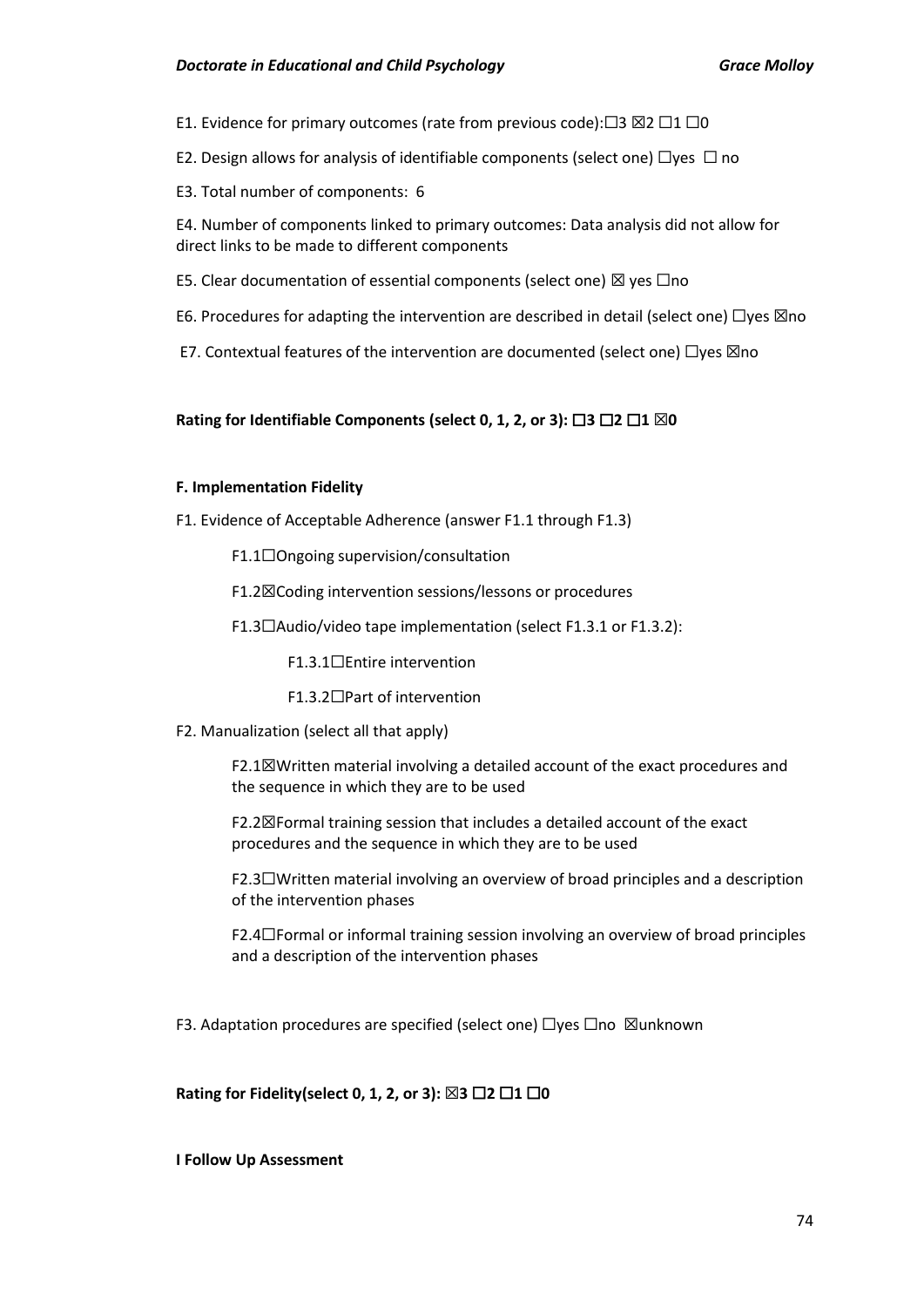☒Timing of follow up assessment: 4 weeks

☒Number of participants included in the follow up assessment: 6

☒Consistency of assessment method used: Similar equation probes used in both baseline and post instruction phase.

### **Rating for Follow Up Assessment (select 0, 1, 2, or 3): □3 ⊠2 □1 □0**

# **III. Other Descriptive or Supplemental Criteria to Consider**

#### **B. External Validity Indicators**

- A1. Sampling procedures described in detail  $\boxtimes$  yes  $\Box$ no
	- A1.1Inclusion/exclusion criteria specified ⊠yes □no
	- A1.2 Inclusion/exclusion criteria similar to school practice ⊠yes □no
	- A1.3 Specified criteria related to concern ⊠yes □no
- A2. Participant Characteristics Specified for Treatment and Control Group (modified)
- ☒ Age / school year
- ☒Gender
- ☒SEN diagnostic label
- ☐Ethnicity
- ☐Home language
- ☐Socio-economic background
- ☐Levels of general cognitive abilities (e.g. IQ) WISC-IV

☒Levels of maths achievement

# **A4. Receptivity/acceptance by target participant population (treatment group)**

| Participants from | Results (what person        | <b>General rating</b>             |
|-------------------|-----------------------------|-----------------------------------|
| treatment group   | reported to have gained     |                                   |
|                   | from participation in the   |                                   |
|                   | programme)                  |                                   |
| $\Box$ Child      | Overall students viewed     | $\boxtimes$ Participants reported |
| $\Box$ Parent     | the intervention as         | benefitted overall from the       |
| $\Box$ Teacher    | positive. The most valuable | intervention                      |
| $\Box$ Other      | component reported was      |                                   |
|                   | evaluation.                 |                                   |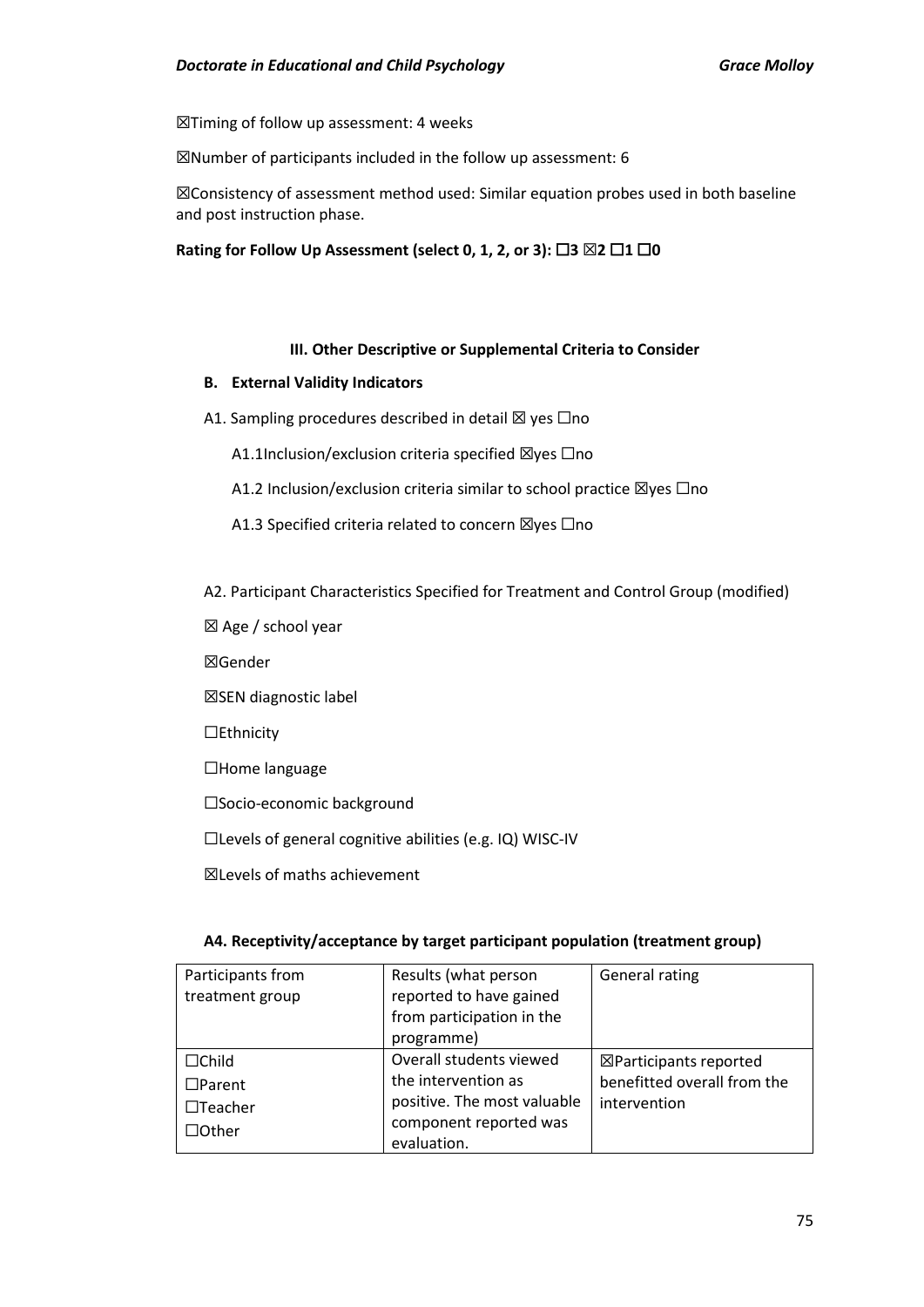| $\Box$ Participants reported did<br>not benefit overall from the<br>intervention |
|----------------------------------------------------------------------------------|
| $\Box$ Participants did not report<br>receptivity/acceptance                     |

# **A5. Generalization of Effects:**

A5.1 Generalization over time

A5.1.1 Evidence is provided regarding the sustainability of outcomes after intervention is terminated  $\boxtimes$ yes  $\Box$ no Specify:

A5.1.2 Procedures for maintaining outcomes are specified  $\boxtimes$ yes  $\Box$ no Specify:

#### A5.2 Generalization across settings

A5.2.1 Evidence is provided regarding the extent to which outcomes are manifested in contexts that are different from the intervention context  $\Box$  yes  $\boxtimes$ no Specify:

A5.2.2 Documentation of efforts to ensure application of intervention to other settings□yes ⊠no Specify:

A5.2.3 Impact on implementers or context is sustained □yes ⊠no Specify:

A5.3 Generalization across persons

Evidence is provided regarding the degree to which outcomes are manifested with participants who are different than the original group of participants for with the intervention was evaluated □yes ⊠no Specify:

# **B Length of Intervention (select B1 or B2)**

B1.☒Unknown/insufficient information provided

B2.□Information provided (if information is provided, specify one of the following:)

B2.1 weeks:

B2.2 months:

B2.3 years:

B2.4 other:

# **E. Program Implementer (select all that apply)**

E1.☐Research Staff

E2.☐School Specialty Staff

E3.☒ Teachers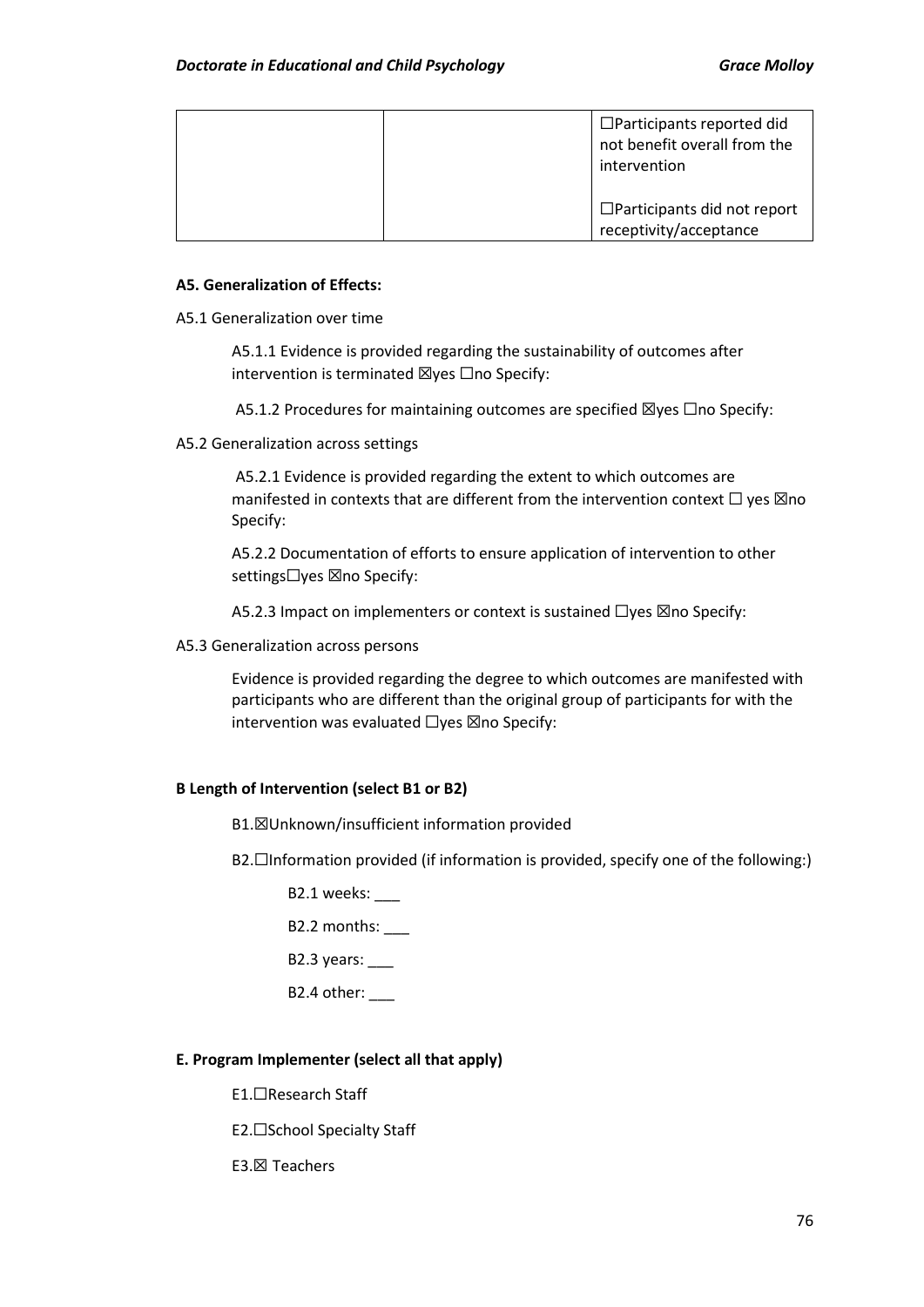E4.☐Educational Assistants E5.☐Parents E6.☐College Students E7.☐Peers E8.☐Other

E9.☐Unknown/insufficient information provided

# **G. Intervention Style or Orientation (select all that apply)**

- G1.☐Behavioural
- G2.☐Cognitive-behavioural
- G3. □Experiential
- G4.☐Humanistic/interpersonal
- G5.☐Psychodynamic/insight oriented
- G6. ☒Other (specify) Metacognitive
- G7.☐Unknown/insufficient information provided